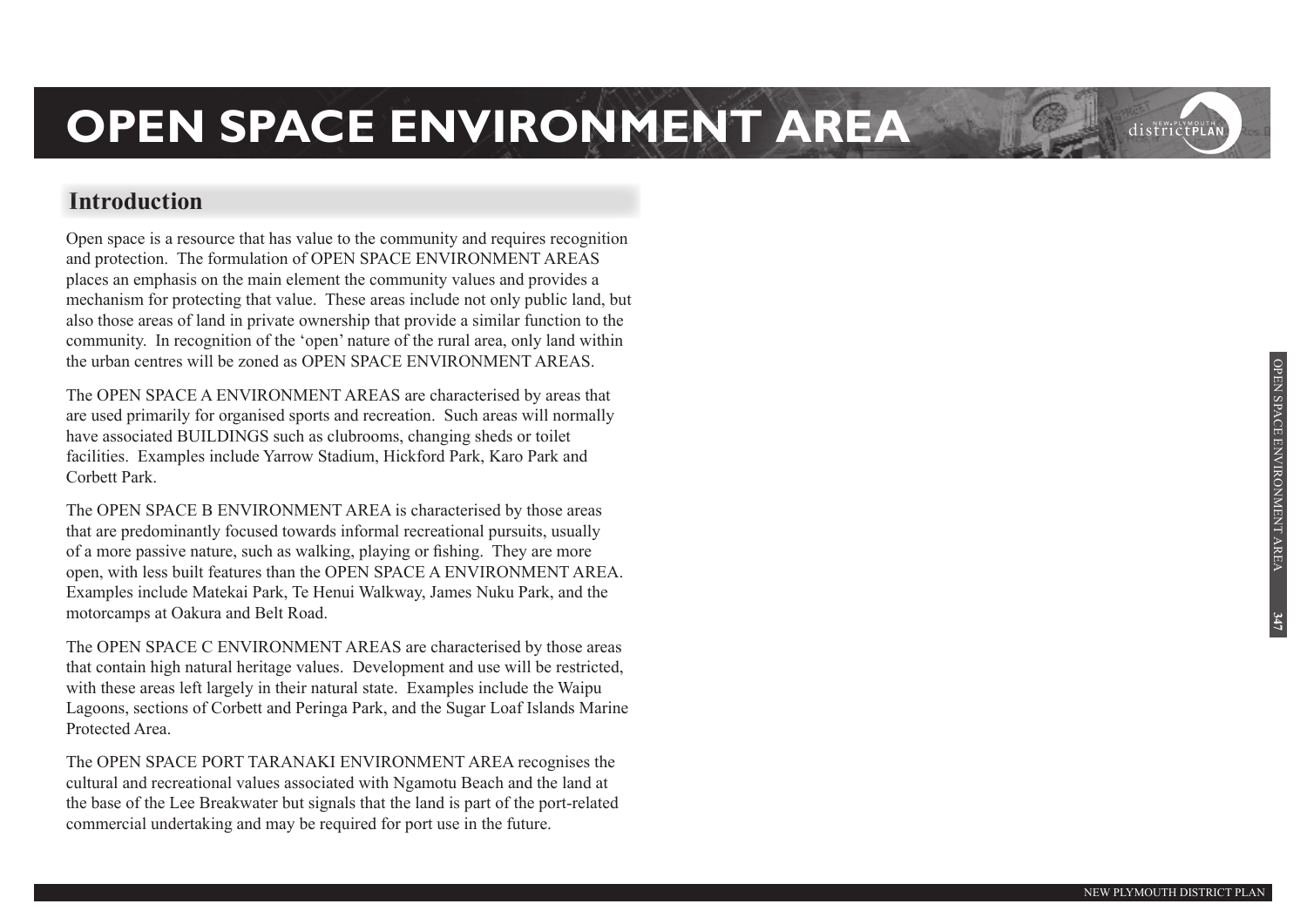#### **Checklist to the OPEN SPACE ENVIRONMENT AREA**

| Does your activity involve any of the following?                                                                                                                                                                                                                                                                                                                                                                                                                                         |        |                |
|------------------------------------------------------------------------------------------------------------------------------------------------------------------------------------------------------------------------------------------------------------------------------------------------------------------------------------------------------------------------------------------------------------------------------------------------------------------------------------------|--------|----------------|
| No $\longrightarrow$ go to question 2<br>Yes                                                                                                                                                                                                                                                                                                                                                                                                                                             |        |                |
| Rules that apply to specific activities:                                                                                                                                                                                                                                                                                                                                                                                                                                                 |        | Refer to Rule  |
| ERECTION of STRUCTURES including:                                                                                                                                                                                                                                                                                                                                                                                                                                                        |        |                |
|                                                                                                                                                                                                                                                                                                                                                                                                                                                                                          | $\Box$ | OS1-3, 7-19    |
|                                                                                                                                                                                                                                                                                                                                                                                                                                                                                          |        | OS20-23        |
| $\begin{minipage}[c]{0.9\linewidth} \textbf{SIGNS} \end{minipage}[1] \begin{minipage}[c]{0.9\linewidth} \textbf{GNS} \end{minipage}[1] \begin{minipage}[c]{0.9\linewidth} \textbf{GMS} \end{minipage}[1] \begin{minipage}[c]{0.9\linewidth} \textbf{GMS} \end{minipage}[1] \begin{minipage}[c]{0.9\linewidth} \textbf{GMS} \end{minipage}[1] \begin{minipage}[c]{0.9\linewidth} \textbf{GMS} \end{minipage}[1] \begin{minipage}[c]{0.9\linewidth} \textbf{GMS} \end{minipage}[1] \begin$ |        | OS1-6, 24-45   |
|                                                                                                                                                                                                                                                                                                                                                                                                                                                                                          | $\Box$ | $OS1-6$        |
| $\bullet$                                                                                                                                                                                                                                                                                                                                                                                                                                                                                | $\Box$ | OS46-48, 52-54 |
|                                                                                                                                                                                                                                                                                                                                                                                                                                                                                          |        | OS55-56        |
| $\bullet$                                                                                                                                                                                                                                                                                                                                                                                                                                                                                |        | <b>OS58</b>    |
|                                                                                                                                                                                                                                                                                                                                                                                                                                                                                          |        | OS59-60        |
| $\bullet$                                                                                                                                                                                                                                                                                                                                                                                                                                                                                |        | OS63-71        |
| When determining what the activity involves consider all aspects of the activity, e.g. NETWORK UTILITY operations may also involve BUILDINGS,<br>Note:<br>earthworks etc.                                                                                                                                                                                                                                                                                                                |        |                |
| Do you meet the following standards?                                                                                                                                                                                                                                                                                                                                                                                                                                                     |        |                |
| Rules that apply to all land uses:                                                                                                                                                                                                                                                                                                                                                                                                                                                       |        | Refer to Rule  |
| $\bullet$                                                                                                                                                                                                                                                                                                                                                                                                                                                                                |        | OS72-74        |
| $\bullet$                                                                                                                                                                                                                                                                                                                                                                                                                                                                                | $\Box$ | OS75-78        |
| Requirement to provide VEHICLE ACCESS POINTS, on-SITE parking for MEDIUM SERVICE VEHICLES or larger, loading and<br>$\bullet$                                                                                                                                                                                                                                                                                                                                                            | $\Box$ | OS79-86        |
|                                                                                                                                                                                                                                                                                                                                                                                                                                                                                          |        |                |

Note: Where a rule in an OVERLAY and a rule in these sections are inconsistent, the rule in the OVERLAY applies.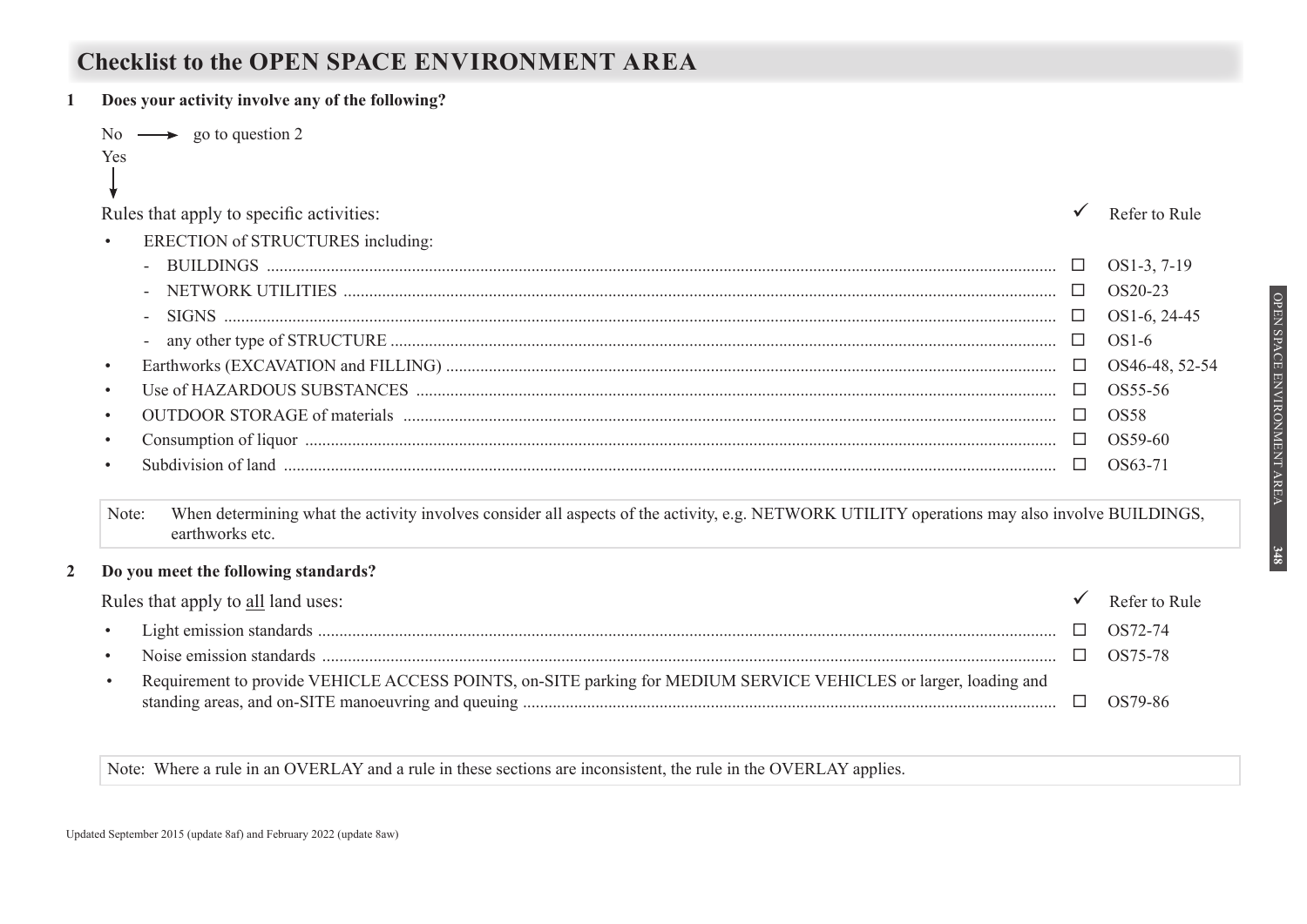#### **Rules specific to activities**

| Rule                        |                                                                                                                                              |                                              | <b>Standards and Terms</b> |                                                             | Matters over which  | Assessment Criteria                                                                                 |  |  |  |  |  |
|-----------------------------|----------------------------------------------------------------------------------------------------------------------------------------------|----------------------------------------------|----------------------------|-------------------------------------------------------------|---------------------|-----------------------------------------------------------------------------------------------------|--|--|--|--|--|
| No.                         | Parameter                                                                                                                                    | <b>Conditions Permitted</b>                  | Controlled                 | Discretionary                                               | control is reserved | COUNCIL has restricted the exercise of its discretion to these<br>matters for land use consents     |  |  |  |  |  |
|                             | <b>STRUCTURES</b>                                                                                                                            |                                              |                            |                                                             |                     |                                                                                                     |  |  |  |  |  |
|                             | <b>STRUCTURES - rules applying to all STRUCTURES (including BUILDINGS)</b>                                                                   |                                              |                            |                                                             |                     |                                                                                                     |  |  |  |  |  |
|                             | <b>ERECTION of STRUCTURES</b>                                                                                                                |                                              |                            |                                                             |                     |                                                                                                     |  |  |  |  |  |
|                             | (excluding any<br><b>STRUCTURE</b> located<br>underground) within the<br>shaded area of the railway<br>level crossing sightline area<br>for: |                                              |                            |                                                             | n/a                 | The potential hazard to ROAD and rail traffic safety and<br>efficiency due to a loss of visibility. |  |  |  |  |  |
| OS <sub>1</sub>             | a controlled crossing<br>(refer Diagrams 19.1<br>and 19.2, Appendix 19)                                                                      | n/a                                          | n/a                        | under all<br>circumstances                                  |                     |                                                                                                     |  |  |  |  |  |
| .                           | an uncontrolled<br>crossing (refer<br>Diagrams 19.3 and<br>19.4, Appendix 19)                                                                |                                              |                            |                                                             |                     | OPEN SPACE ENVIRONMENT AREA                                                                         |  |  |  |  |  |
| OS <sub>2</sub><br>-------- | within the restart zone                                                                                                                      | n/a                                          | n/a                        | under all<br>circumstances                                  |                     |                                                                                                     |  |  |  |  |  |
| OS3                         | not within the restart<br>zone                                                                                                               | maximum size of 0.3m in<br>diameter or width | n/a                        | does not meet the<br>conditions for a<br>permitted activity |                     |                                                                                                     |  |  |  |  |  |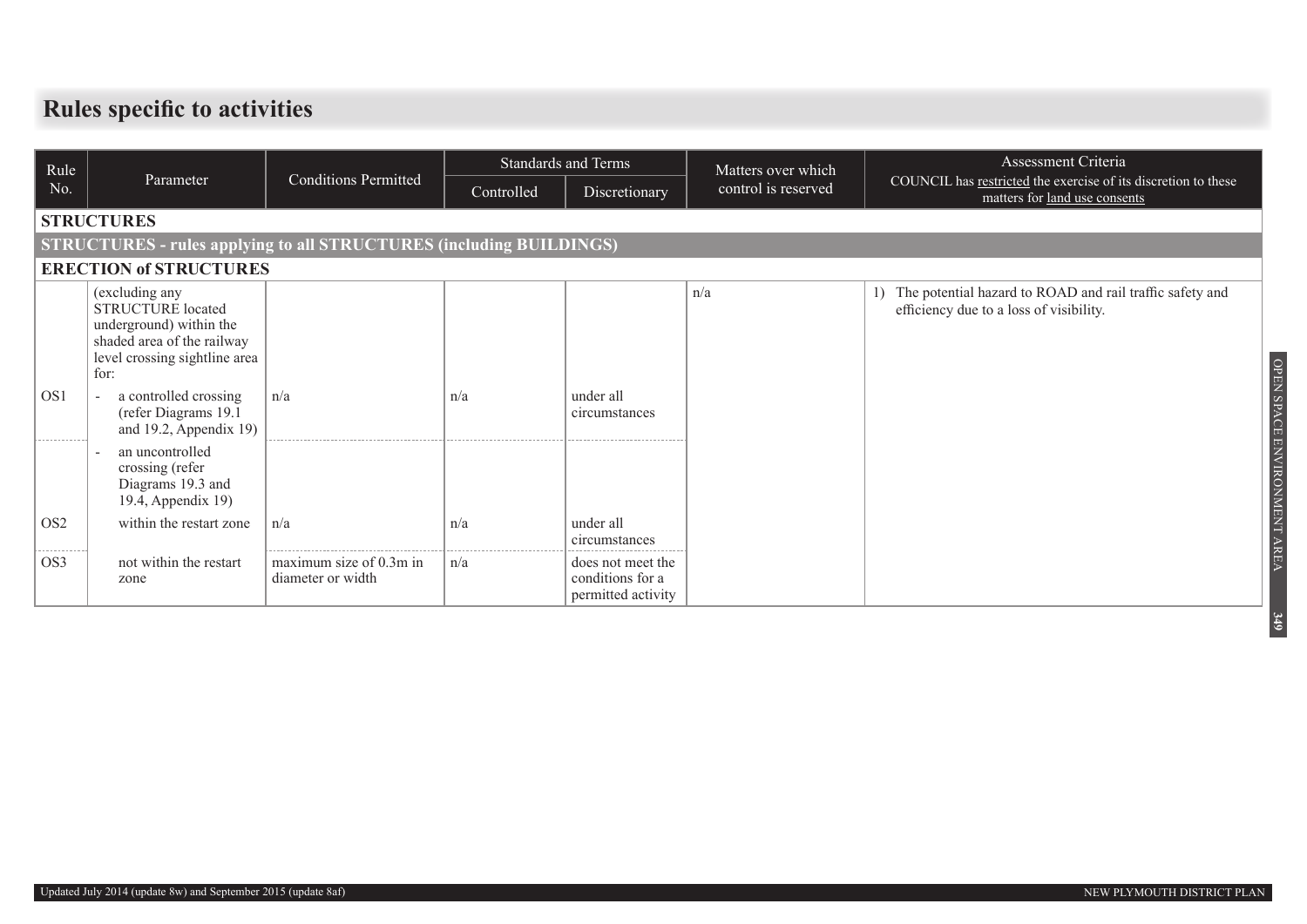| Rule            |                                                                                            |                                                                                                                                                                                                                                                                                                                                                                                                                                                                                                                                                                                                                                                                                                     |                   | <b>Standards and Terms</b>                                  | Matters over which  | <b>Assessment Criteria</b>                                                                                                                                                                                                                                                                                                                                                                                                                                                                                                                                                                                                                                                                                                                                                                                                                                                                                                                                                                                                                                                                                                                                                                                                                                                                                                                                                                                                                                                                  |  |  |  |  |  |
|-----------------|--------------------------------------------------------------------------------------------|-----------------------------------------------------------------------------------------------------------------------------------------------------------------------------------------------------------------------------------------------------------------------------------------------------------------------------------------------------------------------------------------------------------------------------------------------------------------------------------------------------------------------------------------------------------------------------------------------------------------------------------------------------------------------------------------------------|-------------------|-------------------------------------------------------------|---------------------|---------------------------------------------------------------------------------------------------------------------------------------------------------------------------------------------------------------------------------------------------------------------------------------------------------------------------------------------------------------------------------------------------------------------------------------------------------------------------------------------------------------------------------------------------------------------------------------------------------------------------------------------------------------------------------------------------------------------------------------------------------------------------------------------------------------------------------------------------------------------------------------------------------------------------------------------------------------------------------------------------------------------------------------------------------------------------------------------------------------------------------------------------------------------------------------------------------------------------------------------------------------------------------------------------------------------------------------------------------------------------------------------------------------------------------------------------------------------------------------------|--|--|--|--|--|
| No.             | <b>Parameter</b>                                                                           | <b>Conditions Permitted</b>                                                                                                                                                                                                                                                                                                                                                                                                                                                                                                                                                                                                                                                                         | <b>Controlled</b> | <b>Discretionary</b>                                        | control is reserved | COUNCIL has restricted the exercise of its discretion to these<br>matters for land use consents                                                                                                                                                                                                                                                                                                                                                                                                                                                                                                                                                                                                                                                                                                                                                                                                                                                                                                                                                                                                                                                                                                                                                                                                                                                                                                                                                                                             |  |  |  |  |  |
|                 | <b>STRUCTURES - rules applying to all STRUCTURES other than BUILDINGS</b>                  |                                                                                                                                                                                                                                                                                                                                                                                                                                                                                                                                                                                                                                                                                                     |                   |                                                             |                     |                                                                                                                                                                                                                                                                                                                                                                                                                                                                                                                                                                                                                                                                                                                                                                                                                                                                                                                                                                                                                                                                                                                                                                                                                                                                                                                                                                                                                                                                                             |  |  |  |  |  |
|                 | <b>ERECTION of STRUCTURES other than BUILDINGS</b>                                         |                                                                                                                                                                                                                                                                                                                                                                                                                                                                                                                                                                                                                                                                                                     |                   |                                                             |                     |                                                                                                                                                                                                                                                                                                                                                                                                                                                                                                                                                                                                                                                                                                                                                                                                                                                                                                                                                                                                                                                                                                                                                                                                                                                                                                                                                                                                                                                                                             |  |  |  |  |  |
| OS <sub>5</sub> | maximum HEIGHT<br>(excluding TEMPORARY<br>STRUCTURES)<br>OPEN SPACE A<br>ENVIRONMENT AREAS | whichever is the greater of:<br>a) $12m$ ; or<br>b) 10m divided by the<br>AVERAGE WIDTH of<br>the STRUCTURE;<br>In addition, any attachment<br>to a STRUCTURE<br>may exceed the<br>permitted HEIGHT<br>of the STRUCTURE<br>provided that the sum of<br>the attachment's three<br>dimensions does not exceed<br>4.5m (HEIGHT plus width<br>plus depth);<br>And provided that,<br>in all instances, the<br>STRUCTURE does not<br>penetrate AIRPORT<br>FLIGHT PATH SURFACE<br>1 (refer to Appendix 11,<br>Diagrams 11.1 and 11.2 of<br>Volume II and section 3 of<br>Volume III).<br>For the purpose of this rule,<br>permitted HEIGHT means<br>allowed by part a) or b)<br>of this rule, existing use | n/a               | does not meet the<br>conditions for a<br>permitted activity | n/a                 | 1) The extent to which the increased HEIGHT of the<br><b>STRUCTURE will:</b><br>adversely affect the character and visual amenity of the<br>area;<br>visually dominate the area;<br>adversely affect OUTSTANDING or REGIONALLY<br>SIGNIFICANT LANDSCAPES;<br>intrude into and/or block an URBAN VIEWSHAFT (see<br>OPEN SPACE ENVIRONMENT AREA<br>section 3 of the planning maps); and<br>adversely affect the natural character of the coastal<br>environment or PRIORITY WATERBODIES.<br>2) Whether topography, planting, set backs or alternative<br>design will mitigate the adverse effects of extra HEIGHT.<br>3) Where the site is located in AIRPORT FLIGHT PATH<br>SURFACE 1 (APFPS1 - refer to section 3 of the planning<br>maps), the extent to which the additional HEIGHT of the<br>proposed STRUCTURE will adversely affect the safe<br>and efficient movement of aircraft in the vicinity of New<br>Plymouth Airport.<br>Any adverse visual effects on the New Plymouth entrance<br>4)<br>corridors.<br>Whether the STRUCTURE is necessary for the operation of<br>an EMERGENCY SERVICE and what alternative locations<br>are available.<br>350<br>6) Where the use of a SITE is for RENEWABLE<br>ELECTRICITY GENERATION ACTIVITIES, the<br>alternative locations and methods that have been considered<br>to avoid, remedy or mitigate any adverse effects,<br>recognising:<br>the practical constraints associated with RENEWABLE<br>ELECTRICITY GENERATION ACTIVITIES; and |  |  |  |  |  |
|                 |                                                                                            | rights, resource consent, or<br>by an approved outline plan<br>for a designation.                                                                                                                                                                                                                                                                                                                                                                                                                                                                                                                                                                                                                   |                   |                                                             |                     | the environmental benefits of RENEWABLE<br>ELECTRICITY GENERATION ACTIVITIES.                                                                                                                                                                                                                                                                                                                                                                                                                                                                                                                                                                                                                                                                                                                                                                                                                                                                                                                                                                                                                                                                                                                                                                                                                                                                                                                                                                                                               |  |  |  |  |  |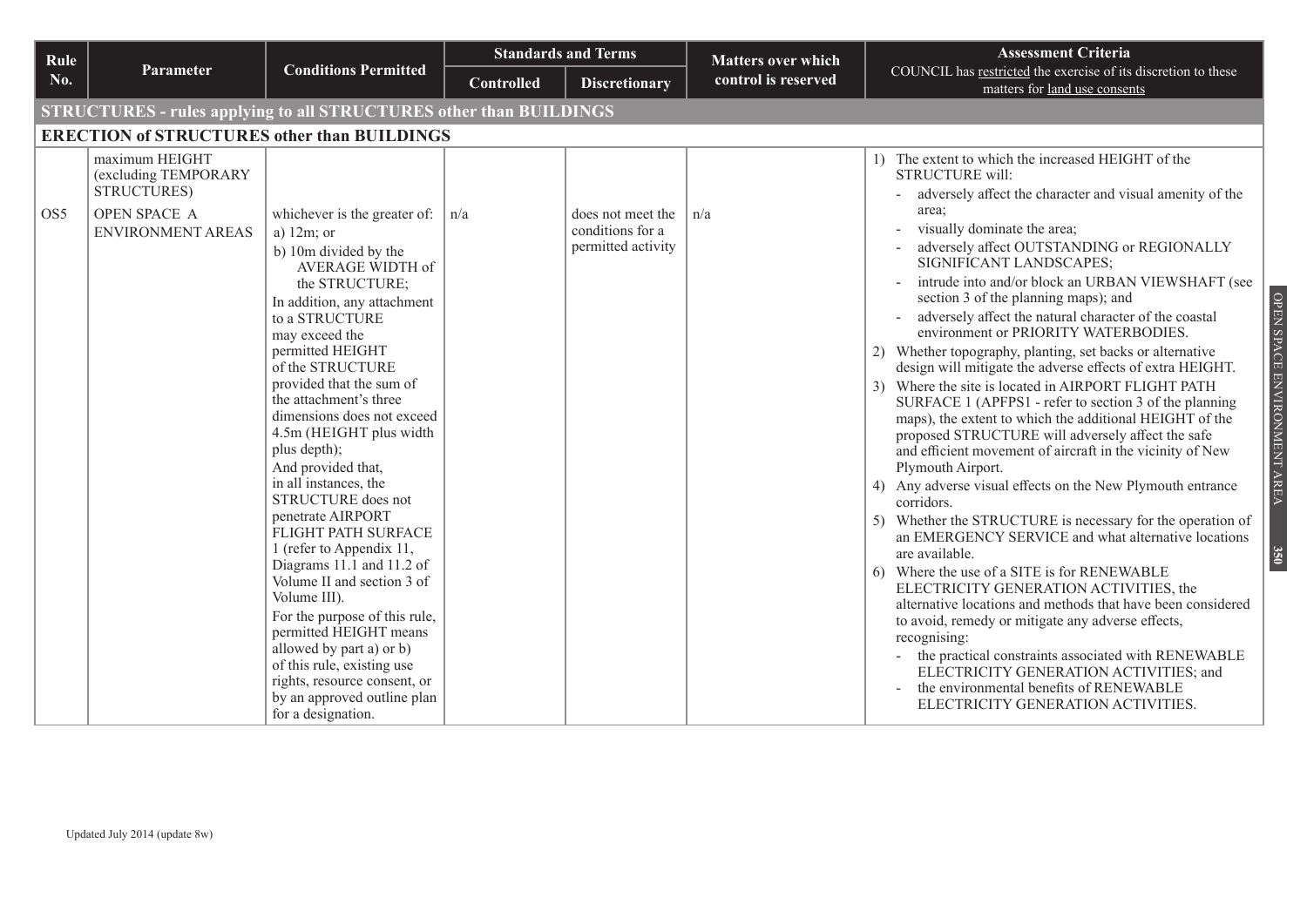| Rule            |                                                                                                                      |                                                                                                                                                                                                                                                                                                                                                                                                                                                                                                                                                                                                                                                                                                                                                                                                   | <b>Standards and Terms</b> |                                                             | <b>Matters over which</b> | <b>Assessment Criteria</b>                                                                                                                                                                                                                                                                                                                                                                                                                                                                                                                                                                                                                                                                                                                                                                                                                                                                                                                                                                                                                                                                                                                                                                                                                                                                                                                                                                                                                                                                                                                          |
|-----------------|----------------------------------------------------------------------------------------------------------------------|---------------------------------------------------------------------------------------------------------------------------------------------------------------------------------------------------------------------------------------------------------------------------------------------------------------------------------------------------------------------------------------------------------------------------------------------------------------------------------------------------------------------------------------------------------------------------------------------------------------------------------------------------------------------------------------------------------------------------------------------------------------------------------------------------|----------------------------|-------------------------------------------------------------|---------------------------|-----------------------------------------------------------------------------------------------------------------------------------------------------------------------------------------------------------------------------------------------------------------------------------------------------------------------------------------------------------------------------------------------------------------------------------------------------------------------------------------------------------------------------------------------------------------------------------------------------------------------------------------------------------------------------------------------------------------------------------------------------------------------------------------------------------------------------------------------------------------------------------------------------------------------------------------------------------------------------------------------------------------------------------------------------------------------------------------------------------------------------------------------------------------------------------------------------------------------------------------------------------------------------------------------------------------------------------------------------------------------------------------------------------------------------------------------------------------------------------------------------------------------------------------------------|
| No.             | <b>Parameter</b>                                                                                                     | <b>Conditions Permitted</b>                                                                                                                                                                                                                                                                                                                                                                                                                                                                                                                                                                                                                                                                                                                                                                       | <b>Controlled</b>          | <b>Discretionary</b>                                        | control is reserved       | COUNCIL has restricted the exercise of its discretion to these<br>matters for land use consents                                                                                                                                                                                                                                                                                                                                                                                                                                                                                                                                                                                                                                                                                                                                                                                                                                                                                                                                                                                                                                                                                                                                                                                                                                                                                                                                                                                                                                                     |
| OS6             | OPEN SPACE B, C and<br>PORT TARANAKI<br><b>ENVIRONMENT AREAS</b>                                                     | whichever is the greater of: $ n/a $<br>a) $10m$ ; or<br>b) 7.5m divided by the<br>AVERAGE WIDTH of<br>the STRUCTURE;<br>In addition, any attachment<br>to a STRUCTURE<br>may exceed the<br>permitted HEIGHT<br>of the STRUCTURE<br>provided that the sum of<br>the attachment's three<br>dimensions does not exceed<br>4.5m (HEIGHT plus width<br>plus depth);<br>And provided that,<br>in all instances, the<br>STRUCTURE does not<br>penetrate AIRPORT<br>FLIGHT PATH SURFACE<br>1 (refer to Appendix 11,<br>Diagrams 11.1 and 11.2 of<br>Volume II and section 3 of<br>Volume III).<br>For the purpose of this rule,<br>permitted HEIGHT means<br>allowed by part a) or b)<br>of this rule, existing use<br>rights, resource consent, or<br>by an approved outline plan<br>for a designation. |                            | does not meet the<br>conditions for a<br>permitted activity | n/a                       | 1) The extent to which the increased HEIGHT of the<br>STRUCTURE will:<br>adversely affect the character and visual amenity of the<br>area;<br>visually dominate the area;<br>$\blacksquare$<br>adversely affect OUTSTANDING or REGIONALLY<br>SIGNIFICANT LANDSCAPES;<br>intrude into and/or block an URBAN VIEWSHAFT (see<br>section 3 of the planning maps); and<br>adversely affect the natural character of the coastal<br>environment or PRIORITY WATERBODIES.<br>2) Whether topography, planting, set backs or alternative<br>design will mitigate the adverse effects of extra HEIGHT.<br>3) Where the site is located in AIRPORT FLIGHT PATH<br>SURFACE 1 (APFPS1 - refer to section 3 of the planning<br>maps), the extent to which the additional HEIGHT of the<br>proposed STRUCTURE will adversely affect the safe<br>and efficient movement of aircraft in the vicinity of New<br>Plymouth Airport.<br>4) Any adverse visual effects on the New Plymouth entrance<br>corridors.<br>5) Whether the STRUCTURE is necessary for the operation of<br>an EMERGENCY SERVICE and what alternative locations<br>are available.<br>6) Where the use of a SITE is for RENEWABLE<br>ELECTRICITY GENERATION ACTIVITIES, the<br>alternative locations and methods that have been considered<br>to avoid, remedy or mitigate any adverse effects,<br>recognising:<br>- the practical constraints associated with RENEWABLE<br>ELECTRICITY GENERATION ACTIVITIES; and<br>the environmental benefits of RENEWABLE<br>ELECTRICITY GENERATION ACTIVITIES. |
|                 | <b>STRUCTURES - BUILDINGS</b>                                                                                        |                                                                                                                                                                                                                                                                                                                                                                                                                                                                                                                                                                                                                                                                                                                                                                                                   |                            |                                                             |                           |                                                                                                                                                                                                                                                                                                                                                                                                                                                                                                                                                                                                                                                                                                                                                                                                                                                                                                                                                                                                                                                                                                                                                                                                                                                                                                                                                                                                                                                                                                                                                     |
|                 | <b>ERECTION of BUILDINGS</b>                                                                                         |                                                                                                                                                                                                                                                                                                                                                                                                                                                                                                                                                                                                                                                                                                                                                                                                   |                            |                                                             |                           |                                                                                                                                                                                                                                                                                                                                                                                                                                                                                                                                                                                                                                                                                                                                                                                                                                                                                                                                                                                                                                                                                                                                                                                                                                                                                                                                                                                                                                                                                                                                                     |
| OS <sub>7</sub> | on SITES adjacent to<br>the Huatoki Stream<br>(excluding TEMPORARY<br>BUILDINGS) within the<br>New Plymouth CBD (See | BUILDINGS which do not<br>extend over the stream                                                                                                                                                                                                                                                                                                                                                                                                                                                                                                                                                                                                                                                                                                                                                  | n/a                        | <b>BUILDINGS</b><br>which extend over<br>the stream         | n/a                       | 1) The nature, form and extent of the proposed BUILDING.<br>2) The necessity for the BUILDING, and any alternative<br>methods and locations available to the APPLICANTS for<br>locating the BUILDING.<br>The impact the BUILDING will have on the openness,                                                                                                                                                                                                                                                                                                                                                                                                                                                                                                                                                                                                                                                                                                                                                                                                                                                                                                                                                                                                                                                                                                                                                                                                                                                                                         |
|                 | Diagram 9.1 in Appendix 9)                                                                                           |                                                                                                                                                                                                                                                                                                                                                                                                                                                                                                                                                                                                                                                                                                                                                                                                   |                            |                                                             |                           | historical and cultural values and significance of the stream.                                                                                                                                                                                                                                                                                                                                                                                                                                                                                                                                                                                                                                                                                                                                                                                                                                                                                                                                                                                                                                                                                                                                                                                                                                                                                                                                                                                                                                                                                      |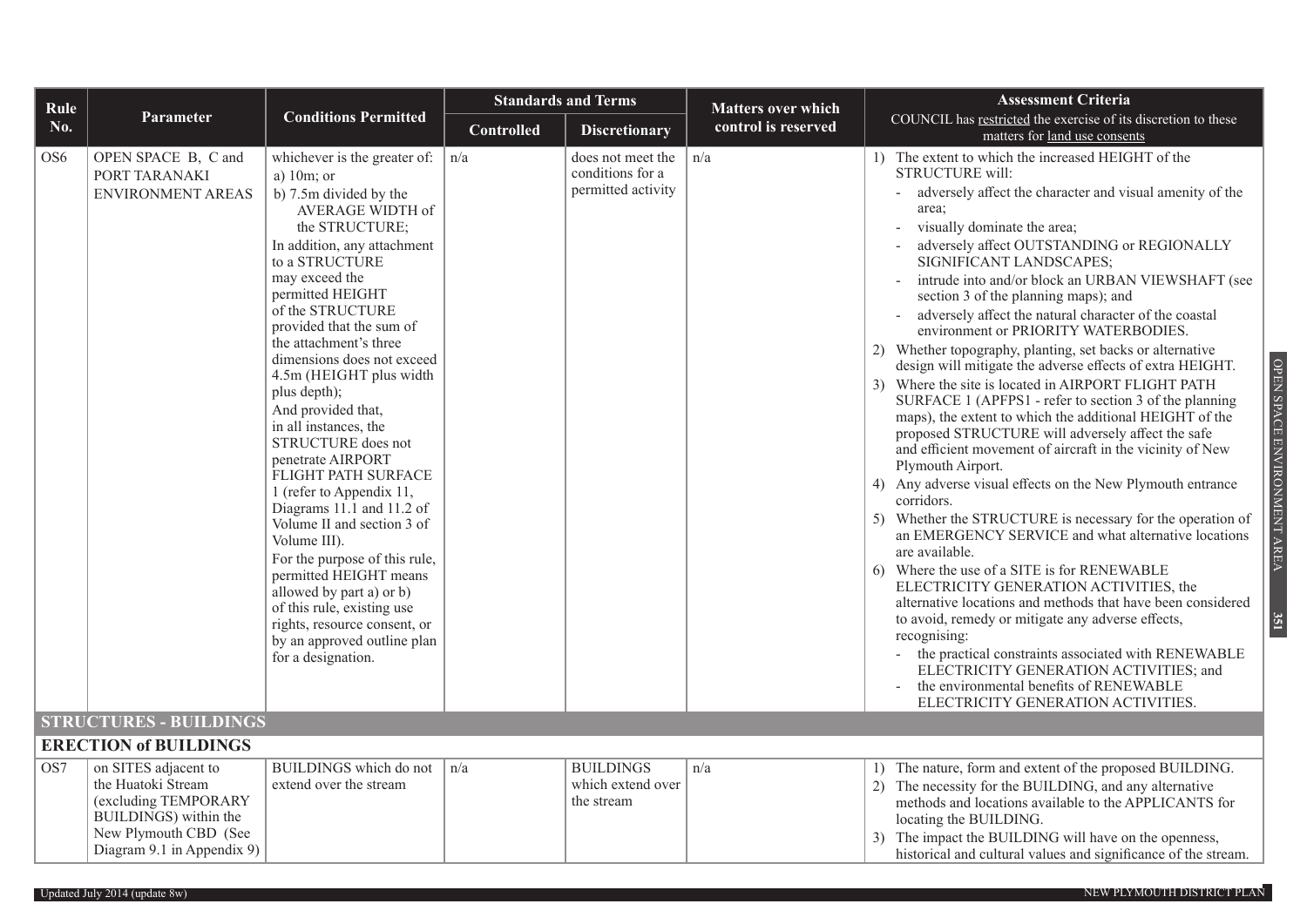| Rule            |                                                                                                                                      |                                                                                                                                                                                                                                                | <b>Standards and Terms</b> |                                                             | <b>Matters over which</b> | <b>Assessment Criteria</b>                                                                                                                                                                                                                                                                                                                                                                                                                                                                                                                                                                                                                                                                                                                                                                                                                                                                                                                 |
|-----------------|--------------------------------------------------------------------------------------------------------------------------------------|------------------------------------------------------------------------------------------------------------------------------------------------------------------------------------------------------------------------------------------------|----------------------------|-------------------------------------------------------------|---------------------------|--------------------------------------------------------------------------------------------------------------------------------------------------------------------------------------------------------------------------------------------------------------------------------------------------------------------------------------------------------------------------------------------------------------------------------------------------------------------------------------------------------------------------------------------------------------------------------------------------------------------------------------------------------------------------------------------------------------------------------------------------------------------------------------------------------------------------------------------------------------------------------------------------------------------------------------------|
| No.             | Parameter                                                                                                                            | <b>Conditions Permitted</b>                                                                                                                                                                                                                    | <b>Controlled</b>          | <b>Discretionary</b>                                        | control is reserved       | COUNCIL has restricted the exercise of its discretion to these<br>matters for land use consents                                                                                                                                                                                                                                                                                                                                                                                                                                                                                                                                                                                                                                                                                                                                                                                                                                            |
|                 |                                                                                                                                      |                                                                                                                                                                                                                                                |                            |                                                             |                           | 4) Where the use of a SITE is for RENEWABLE<br>ELECTRICITY GENERATION ACTIVITIES, the<br>alternative locations and methods that have been considered<br>to avoid, remedy or mitigate any adverse effects,<br>recognising:<br>- the practical constraints associated with RENEWABLE<br>ELECTRICITY GENERATION ACTIVITIES; and<br>the environmental benefits of RENEWABLE<br>ELECTRICITY GENERATION ACTIVITIES.                                                                                                                                                                                                                                                                                                                                                                                                                                                                                                                              |
| OS <sub>8</sub> | daylighting requirement<br>from SIDE BOUNDARIES<br>for SITES which<br>adjoin a SITE in<br>the RESIDENTIAL<br><b>ENVIRONMENT AREA</b> | no part of the BUILDING<br>shall project beyond the<br>daylighting envelope<br>shown in Diagram 3.2 in<br>Appendix 3                                                                                                                           | n/a                        | does not meet the<br>conditions for a<br>permitted activity | n/a                       | 1) The extent of additional shading from the projection beyond<br>the daylighting envelope, taking into account the amount of<br>OPEN SPACE ENVIRONMENT AREA<br>shadow cast and the period of time the adjacent SITES are<br>affected.<br>2) The nature of the activities undertaken on any affected SITE.<br>3) The extent to which the projection beyond the daylighting<br>envelope is necessary due to the shape or natural and<br>physical features of the SITE.<br>4) The ability to mitigate adverse effects.<br>5) Where the use of a SITE is for RENEWABLE<br>ELECTRICITY GENERATION ACTIVITIES, the<br>alternative locations and methods that have been considered<br>to avoid, remedy or mitigate any adverse effects,<br>recognising:<br>the practical constraints associated with RENEWABLE<br>ELECTRICITY GENERATION ACTIVITIES; and<br>the environmental benefits of RENEWABLE<br>352<br>ELECTRICITY GENERATION ACTIVITIES. |
| OS <sub>9</sub> | maximum HEIGHT<br>(excluding TEMPORARY<br><b>BUILDINGS</b> )<br>within OPEN SPACE A<br><b>ENVIRONMENT AREAS</b>                      | 9 <sub>m</sub><br>In addition, any attachment<br>to a BUILDING may<br>exceed the permitted<br>HEIGHT of the<br><b>BUILDING</b> provided that<br>the attachment's three<br>dimensions does not exceed<br>4.5m (HEIGHT plus width<br>plus depth) | n/a                        | greater than 9m                                             | n/a                       | 1) The extent to which the extra HEIGHT of the proposed<br><b>BUILDING</b> will:<br>adversely affect the character and visual amenity of the<br>surrounding area;<br>reduce privacy of adjoining SITES;<br>have an overbearing effect on SITES within the<br>RESIDENTIAL ENVIRONMENT AREA;<br>adversely affect OUTSTANDING and REGIONALLY<br>SIGNIFICANT LANDSCAPES;<br>intrude into and/or block an URBAN VIEWSHAFT (see<br>section 3 of the planning maps); and<br>adversely affect the natural character of the coastal<br>environment or PRIORITY WATERBODIES.                                                                                                                                                                                                                                                                                                                                                                         |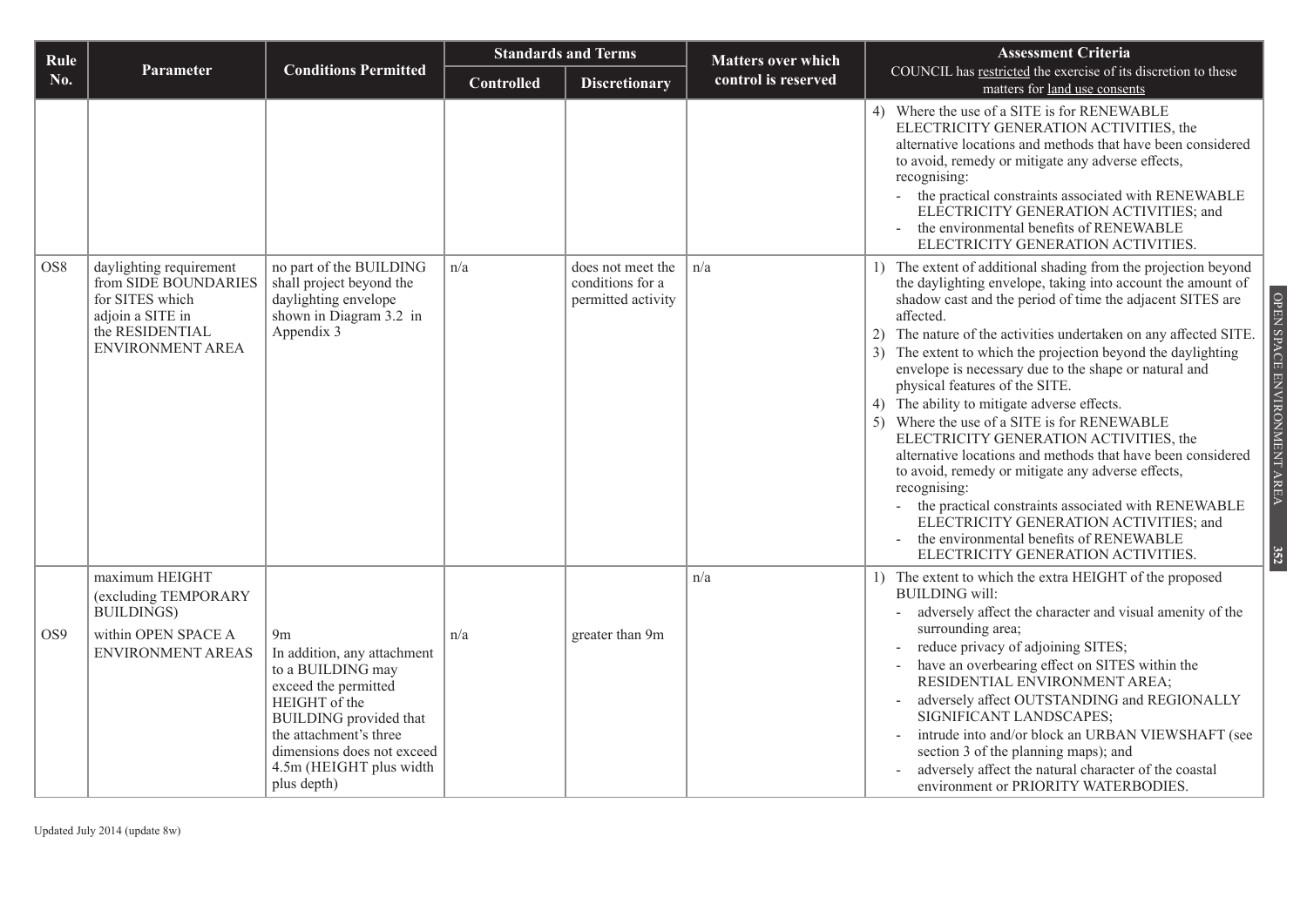| Rule             |                                                                         |                                                                                                                                                                                                                                                | <b>Standards and Terms</b> |                      | <b>Matters over which</b> | <b>Assessment Criteria</b>                                                                                                                                                                                                                                                                                                                                                                                                                                                                                                                                                                                                                                                                                                                                                                                                                                                                                                                                                                                                                                         |
|------------------|-------------------------------------------------------------------------|------------------------------------------------------------------------------------------------------------------------------------------------------------------------------------------------------------------------------------------------|----------------------------|----------------------|---------------------------|--------------------------------------------------------------------------------------------------------------------------------------------------------------------------------------------------------------------------------------------------------------------------------------------------------------------------------------------------------------------------------------------------------------------------------------------------------------------------------------------------------------------------------------------------------------------------------------------------------------------------------------------------------------------------------------------------------------------------------------------------------------------------------------------------------------------------------------------------------------------------------------------------------------------------------------------------------------------------------------------------------------------------------------------------------------------|
| No.              | <b>Parameter</b>                                                        | <b>Conditions Permitted</b>                                                                                                                                                                                                                    | <b>Controlled</b>          | <b>Discretionary</b> | control is reserved       | COUNCIL has restricted the exercise of its discretion to these<br>matters for land use consents                                                                                                                                                                                                                                                                                                                                                                                                                                                                                                                                                                                                                                                                                                                                                                                                                                                                                                                                                                    |
| OS <sub>10</sub> | within OPEN SPACE B,<br>C and PORT TARANAKI<br><b>ENVIRONMENT AREAS</b> | 8 <sub>m</sub><br>In addition, any attachment<br>to a BUILDING may<br>exceed the permitted<br>HEIGHT of the<br><b>BUILDING</b> provided that<br>the attachment's three<br>dimensions does not exceed<br>4.5m (HEIGHT plus width<br>plus depth) | n/a                        | greater than 8m      |                           | 2) The extent to which topography, planting or set backs can<br>mitigate the adverse effects of extra HEIGHT.<br>3) Where the site is located in AIRPORT FLIGHT PATH<br>SURFACE 1 (APFPS1 - refer to section 3 of the planning<br>maps), the extent to which the additional HEIGHT of<br>the proposed BUILDING will adversely affect the safe<br>and efficient movement of aircraft in the vicinity of New<br>Plymouth Airport.<br>4) Any adverse visual effects on the New Plymouth entrance<br>corridors.<br>5) Whether the BUILDING is necessary for the operation of an<br>EMERGENCY SERVICE and what alternative locations are<br>available.<br>6) Where the use of a SITE is for RENEWABLE<br>ELECTRICITY GENERATION ACTIVITIES, the<br>alternative locations and methods that have been considered<br>to avoid, remedy or mitigate any adverse effects,<br>recognising:<br>- the practical constraints associated with RENEWABLE<br>ELECTRICITY GENERATION ACTIVITIES; and<br>the environmental benefits of RENEWABLE<br>ELECTRICITY GENERATION ACTIVITIES. |
|                  | maximum COVERAGE<br>(excluding TEMPORARY<br>BUILDINGS) of the SITE      |                                                                                                                                                                                                                                                |                            |                      | n/a                       | 1) The adverse effects of the increased COVERAGE of the<br>SITE on:<br>the character and visual amenity of the area;                                                                                                                                                                                                                                                                                                                                                                                                                                                                                                                                                                                                                                                                                                                                                                                                                                                                                                                                               |
| OS <sub>11</sub> | <b>PAPAKAINGA</b><br><b>HOUSING</b>                                     | 50%                                                                                                                                                                                                                                            | n/a                        | greater than 50%     |                           | the privacy and outlook of adjoining SITES;<br>the ability to provide adequate outdoor living space on                                                                                                                                                                                                                                                                                                                                                                                                                                                                                                                                                                                                                                                                                                                                                                                                                                                                                                                                                             |
| OS <sub>12</sub> | OPEN SPACE A<br><b>ENVIRONMENT</b><br><b>AREA</b>                       | 30%                                                                                                                                                                                                                                            | n/a                        | 50%                  |                           | the SITE or the location of alternate recreation areas;<br>OUTSTANDING or REGIONALLY SIGNIFICANT<br>LANDSCAPES; and                                                                                                                                                                                                                                                                                                                                                                                                                                                                                                                                                                                                                                                                                                                                                                                                                                                                                                                                                |
| OS <sub>13</sub> | OPEN SPACE B<br>and PORT Taranaki<br><b>ENVIRONMENT</b><br><b>AREAS</b> | 15%                                                                                                                                                                                                                                            | n/a                        | 30%                  |                           | the natural character of the coastal environment or<br>PRIORITY WATERBODIES.<br>2) The ability to mitigate adverse effects through the imposition<br>of conditions such as landscaping.                                                                                                                                                                                                                                                                                                                                                                                                                                                                                                                                                                                                                                                                                                                                                                                                                                                                            |
| OS14             | OPEN SPACE C<br><b>ENVIRONMENT</b><br><b>AREA</b>                       | $5\%$                                                                                                                                                                                                                                          | n/a                        | 10%                  |                           | 3) Whether the protection and reuse of a Category A heritage<br>BUILDING or item mitigates the adverse effects of<br>increased SITE COVERAGE.<br>Where the use of a SITE is for RENEWABLE<br>4)<br>ELECTRICITY GENERATION ACTIVITIES, the<br>alternative locations and methods that have been considered<br>to avoid, remedy or mitigate any adverse effects,                                                                                                                                                                                                                                                                                                                                                                                                                                                                                                                                                                                                                                                                                                      |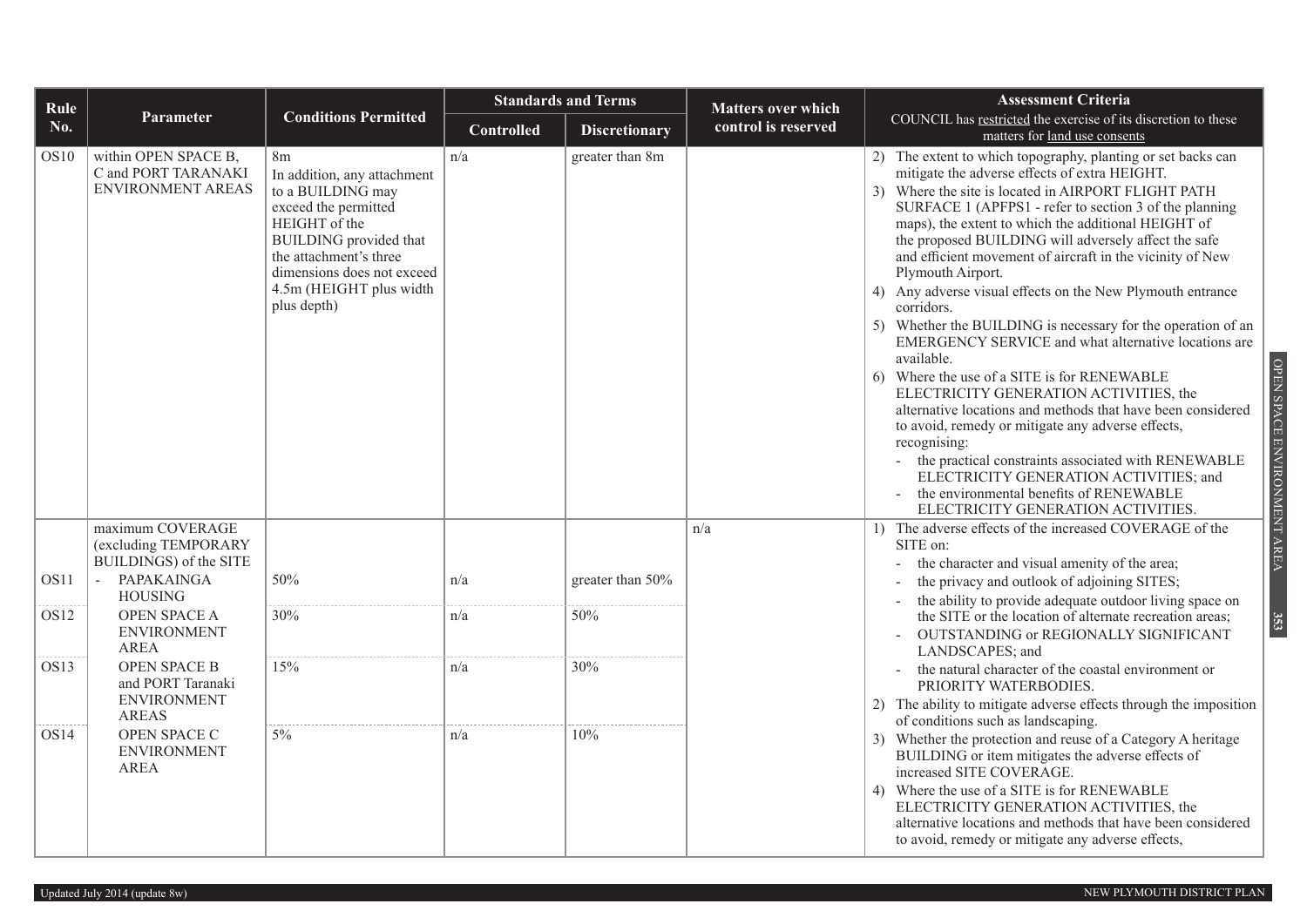| Rule |                                                  |                             |                   | <b>Standards and Terms</b> | <b>Matters over which</b>                                                 | <b>Assessment Criteria</b>                                                                                                                                                                                                                                                                                                                                                                                                                                                                                                                                                                                                                                                                                                                                                                                                                                                                                                                                                                                                                                                                                                                                                                                                                                                                                                                                                       |
|------|--------------------------------------------------|-----------------------------|-------------------|----------------------------|---------------------------------------------------------------------------|----------------------------------------------------------------------------------------------------------------------------------------------------------------------------------------------------------------------------------------------------------------------------------------------------------------------------------------------------------------------------------------------------------------------------------------------------------------------------------------------------------------------------------------------------------------------------------------------------------------------------------------------------------------------------------------------------------------------------------------------------------------------------------------------------------------------------------------------------------------------------------------------------------------------------------------------------------------------------------------------------------------------------------------------------------------------------------------------------------------------------------------------------------------------------------------------------------------------------------------------------------------------------------------------------------------------------------------------------------------------------------|
| No.  | <b>Parameter</b>                                 | <b>Conditions Permitted</b> | <b>Controlled</b> | <b>Discretionary</b>       | control is reserved                                                       | COUNCIL has restricted the exercise of its discretion to these<br>matters for land use consents                                                                                                                                                                                                                                                                                                                                                                                                                                                                                                                                                                                                                                                                                                                                                                                                                                                                                                                                                                                                                                                                                                                                                                                                                                                                                  |
|      |                                                  |                             |                   |                            |                                                                           | recognising:<br>the practical constraints associated with RENEWABLE<br>ELECTRICITY GENERATION ACTIVITIES; and<br>the environmental benefits of RENEWABLE<br>ELECTRICITY GENERATION ACTIVITIES.                                                                                                                                                                                                                                                                                                                                                                                                                                                                                                                                                                                                                                                                                                                                                                                                                                                                                                                                                                                                                                                                                                                                                                                   |
| OS15 | minimum setback from the<br><b>ROAD BOUNDARY</b> | 4.5m                        | 3.5m              | less than 3.5m             | 1) The location and design $\vert$<br>of the BUILDING.<br>2) Landscaping. | 1) The adverse effects of the reduced setback from the ROAD<br>BOUNDARY on:<br>the streetscape of the area;<br>$\blacksquare$<br>the privacy and outlook of adjoining SITES; and<br>the visibility for traffic leaving the SITE.<br>$\overline{\phantom{a}}$<br>2) Any adverse visual effects on the New Plymouth entrance<br>corridors.<br>3) The extent to which the reduction in the setback is necessary<br>due to the shape or natural and physical features of the SITE.<br>4) The ability of existing topography or vegetation to mitigate<br>any adverse visual effects on the streetscape.<br>5) The ability to mitigate adverse effects of the reduced setback<br>from the ROAD BOUNDARY on adjoining SITES and<br>the streetscape through screening, planting and alternative<br>design.<br>6) Whether the protection and reuse of a Category A heritage<br>BUILDING or item mitigates the adverse effects of<br>increased COVERAGE of the FRONT YARD.<br>7) Where the use of a SITE is for RENEWABLE<br>ELECTRICITY GENERATION ACTIVITIES, the<br>alternative locations and methods that have been considered<br>to avoid, remedy or mitigate any adverse effects,<br>recognising:<br>the practical constraints associated with RENEWABLE<br>ELECTRICITY GENERATION ACTIVITIES; and<br>the environmental benefits of RENEWABLE<br>ELECTRICITY GENERATION ACTIVITIES. |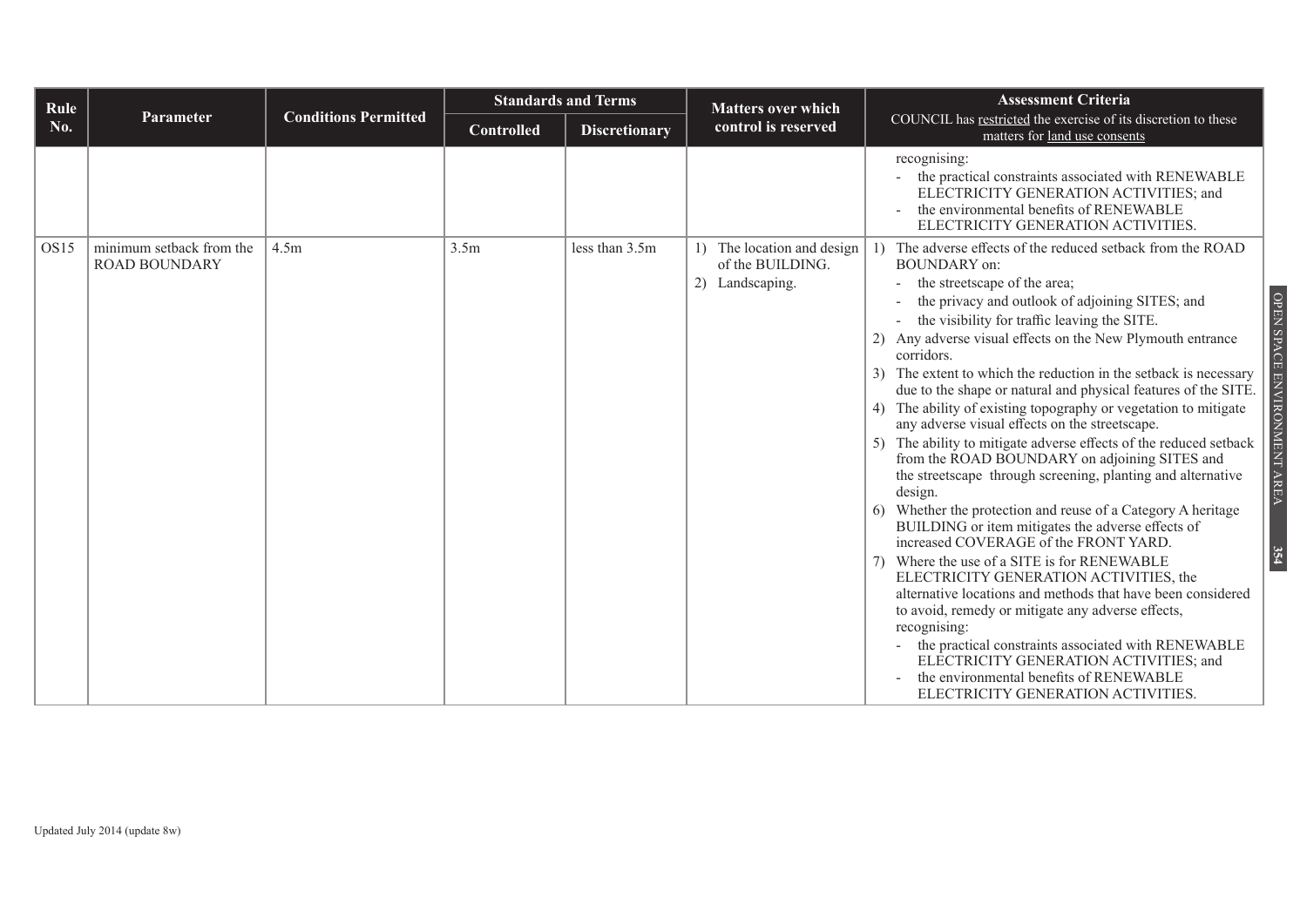| Rule             |                                                                                                                                                             |                                                                                                                                                                                                                                                                                                                                           | <b>Standards and Terms</b> |                                                             | <b>Matters over which</b> | <b>Assessment Criteria</b>                                                                                                                                                                                                                                                                                                                                                                                                                                                                                                                                                                                                                                                                                                                                                                                                                                                                                                                                                                                                                                                                                                                                                                                                                                                       |
|------------------|-------------------------------------------------------------------------------------------------------------------------------------------------------------|-------------------------------------------------------------------------------------------------------------------------------------------------------------------------------------------------------------------------------------------------------------------------------------------------------------------------------------------|----------------------------|-------------------------------------------------------------|---------------------------|----------------------------------------------------------------------------------------------------------------------------------------------------------------------------------------------------------------------------------------------------------------------------------------------------------------------------------------------------------------------------------------------------------------------------------------------------------------------------------------------------------------------------------------------------------------------------------------------------------------------------------------------------------------------------------------------------------------------------------------------------------------------------------------------------------------------------------------------------------------------------------------------------------------------------------------------------------------------------------------------------------------------------------------------------------------------------------------------------------------------------------------------------------------------------------------------------------------------------------------------------------------------------------|
| No.              | Parameter                                                                                                                                                   | <b>Conditions Permitted</b>                                                                                                                                                                                                                                                                                                               | <b>Controlled</b>          | <b>Discretionary</b>                                        | control is reserved       | COUNCIL has restricted the exercise of its discretion to these<br>matters for land use consents                                                                                                                                                                                                                                                                                                                                                                                                                                                                                                                                                                                                                                                                                                                                                                                                                                                                                                                                                                                                                                                                                                                                                                                  |
| OS <sub>16</sub> | minimum setback from the<br><b>SIDE BOUNDARIES</b>                                                                                                          | 1.5m or less than 1.5m<br>where:<br>1) the length of the wall of<br>the BUILDING, being<br>erected adjacent to the<br>SIDE BOUNDARY,<br>does not exceed 10m or<br>50% of the boundary<br>whichever is the lesser;<br>and<br>2) the wall of the<br>BUILDING, being<br>erected adjacent to the<br>boundary, contains no<br>windows or doors | n/a                        | does not meet the<br>conditions for a<br>permitted activity | n/a                       | 1) The adverse effects of non-compliance on the outlook and<br>privacy of adjoining SITES.<br>2) The extent to which the reduction in the setback is necessary<br>due to the shape or natural and physical features of the SITE.<br>The HEIGHT, bulk and location of windows of the non-<br>complying portion of the BUILDING and how it may affect<br>the adjacent SITE.<br>4) The ability to mitigate adverse effects of the non-complying<br>portion of the BUILDING on adjoining SITES through<br>BUILDING design, including location of windows and<br>HEIGHT, screening and planting.<br>5) The extent to which the existing topography or vegetation<br>will mitigate the adverse effects on the adjoining SITE.<br>Whether the protection and reuse of a Category A heritage<br>BUILDING or item mitigates the adverse effects of reduced<br>setbacks.<br>Where the use of a SITE is for RENEWABLE<br>7)<br>ELECTRICITY GENERATION ACTIVITIES, the<br>alternative locations and methods that have been considered<br>to avoid, remedy or mitigate any adverse effects,<br>recognising:<br>the practical constraints associated with RENEWABLE<br>ELECTRICITY GENERATION ACTIVITIES; and<br>the environmental benefits of RENEWABLE<br>ELECTRICITY GENERATION ACTIVITIES. |
| OS <sub>17</sub> | minimum setback between<br>the closest part of any<br>HABITABLE BUILDING<br>and the centre line of a high<br>voltage transmission LINE<br>(66kv or greater) | 22m                                                                                                                                                                                                                                                                                                                                       | n/a                        | less than 22m                                               | n/a                       | 1) The extra level of electric magnetic field (EMF) exposure<br>residents in the HABITABLE BUILDING encounter due<br>to a reduced separation distance (refer to International<br>Commission on Non-Ionising Radiation Protection<br>Guidelines).<br>The ease of operational access to the LINES by staff and<br>2)<br>contractors responsible to the NETWORK UTILITY<br>operator to allow for upgrades and maintenance.<br>The integrity of the electrical supply provided by the LINE.                                                                                                                                                                                                                                                                                                                                                                                                                                                                                                                                                                                                                                                                                                                                                                                          |
| OS <sub>18</sub> | requirement for financial<br>contributions for<br><b>DWELLING HOUSES</b>                                                                                    | meets the requirements<br>specified in Appendix 5                                                                                                                                                                                                                                                                                         | n/a                        | does not meet the<br>conditions for a<br>permitted activity | n/a                       | 1) Ability to provide services to an acceptable standard by<br>alternative means.<br>Any proposed measures to avoid, remedy or mitigate<br>adverse effects, including any environmental compensation<br>proposed.<br>The extent to which a financial contribution may be met by<br>offsets (see Appendix 5).                                                                                                                                                                                                                                                                                                                                                                                                                                                                                                                                                                                                                                                                                                                                                                                                                                                                                                                                                                     |

OPEN SPACE ENVIRONMENT AREA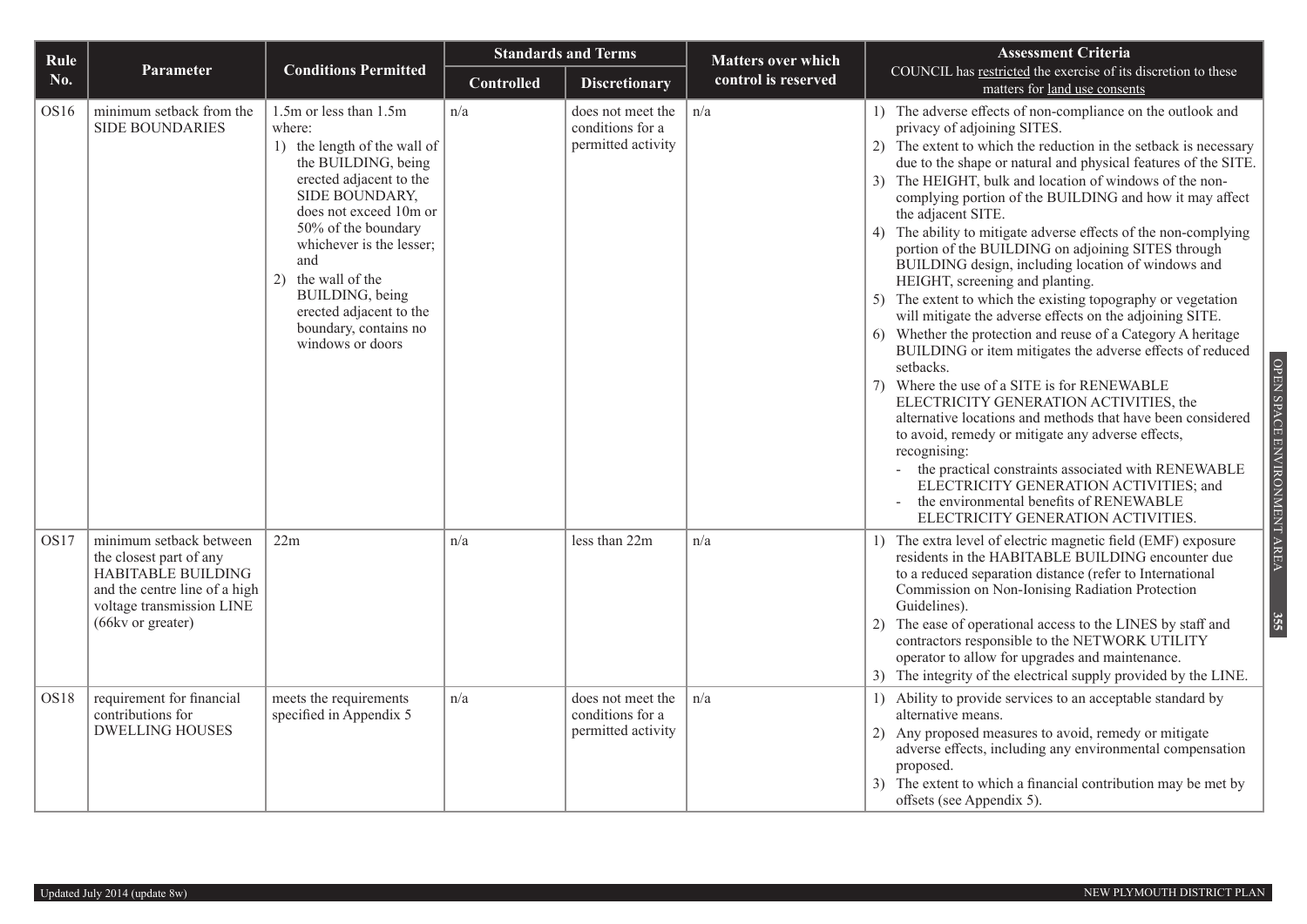| Rule        |                                                                                                                                                                                          |                                                                                                                                                                               |                                                                                                                                                                                                                                                                                                                                                                                                                 | <b>Standards and Terms</b><br><b>Matters over which</b> |                                                                                                                                                                                                                                                                                                 | <b>Assessment Criteria</b>                                                                      |
|-------------|------------------------------------------------------------------------------------------------------------------------------------------------------------------------------------------|-------------------------------------------------------------------------------------------------------------------------------------------------------------------------------|-----------------------------------------------------------------------------------------------------------------------------------------------------------------------------------------------------------------------------------------------------------------------------------------------------------------------------------------------------------------------------------------------------------------|---------------------------------------------------------|-------------------------------------------------------------------------------------------------------------------------------------------------------------------------------------------------------------------------------------------------------------------------------------------------|-------------------------------------------------------------------------------------------------|
| No.         | Parameter                                                                                                                                                                                | <b>Conditions Permitted</b>                                                                                                                                                   | <b>Controlled</b>                                                                                                                                                                                                                                                                                                                                                                                               | <b>Discretionary</b>                                    | control is reserved                                                                                                                                                                                                                                                                             | COUNCIL has restricted the exercise of its discretion to these<br>matters for land use consents |
|             | <b>RELOCATION of BUILDINGS</b>                                                                                                                                                           |                                                                                                                                                                               |                                                                                                                                                                                                                                                                                                                                                                                                                 |                                                         |                                                                                                                                                                                                                                                                                                 |                                                                                                 |
| OS19        |                                                                                                                                                                                          | 1) non-HABITABLE<br><b>BUILDINGS; or</b><br>2) HABITABLE<br><b>BUILDINGS</b> less than<br>10 years old; or<br>3) BUILDINGS<br>associated with<br><b>CONSTRUCTION</b><br>WORK. | does not meet the<br>conditions for a<br>permitted activity<br>Except for where<br>the COUNCIL<br>considers<br>that special<br>circumstances<br>exist in relation<br>to an application,<br>applications<br>for resource<br>consents for the<br><b>RELOCATION</b><br>of BUILDINGS<br>need not be<br>served or publicly<br>notified, and<br>written approval<br>from affected<br>persons need not<br>be required. | n/a                                                     | The reinstatement<br>1)<br>work, including any<br>repair, replacement,<br>painting or cleaning, to<br>be completed.<br>The time frame for the<br>2)<br>specified work to be<br>completed within.<br>The imposition of<br>3)<br>a refundable bond<br>equal to the cost of the<br>specified work. | n/a<br>OPEN SPACE ENVIRONMENT AREA<br>356                                                       |
|             | Note: Full information on the notification of applications for resource consents is given in the implementation section of the plan (page 391).<br><b>STRUCTURES - NETWORK UTILITIES</b> |                                                                                                                                                                               |                                                                                                                                                                                                                                                                                                                                                                                                                 |                                                         |                                                                                                                                                                                                                                                                                                 |                                                                                                 |
|             | Installation and operation of transformers, LINES and necessary associated equipment for conveying electricity                                                                           |                                                                                                                                                                               |                                                                                                                                                                                                                                                                                                                                                                                                                 |                                                         |                                                                                                                                                                                                                                                                                                 |                                                                                                 |
| <b>OS20</b> | maximum electric field                                                                                                                                                                   | $5$ kV/m                                                                                                                                                                      | n/a                                                                                                                                                                                                                                                                                                                                                                                                             | n/a                                                     | n/a                                                                                                                                                                                                                                                                                             | n/a                                                                                             |
|             | strength measured in areas<br>reasonably accessible to the<br>public                                                                                                                     | (root-mean-square)                                                                                                                                                            |                                                                                                                                                                                                                                                                                                                                                                                                                 |                                                         |                                                                                                                                                                                                                                                                                                 |                                                                                                 |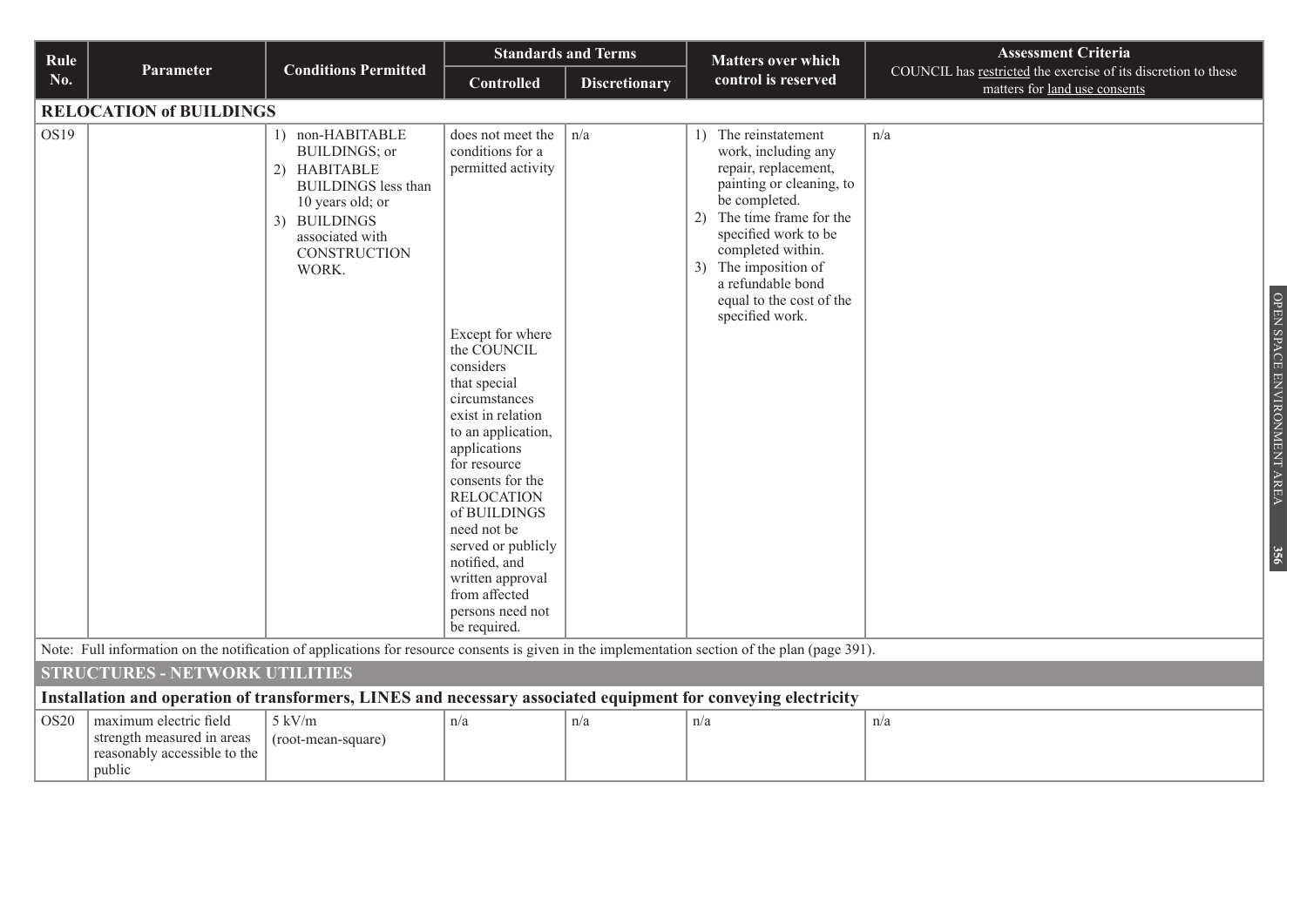| Rule             |                                                                                                                                                                                                                                                                                                                                                                                                                                                                    |                                                                                                                                                                                                    | <b>Standards and Terms</b> |                                             | <b>Matters over which</b>                                                                       | <b>Assessment Criteria</b> |  |  |  |  |
|------------------|--------------------------------------------------------------------------------------------------------------------------------------------------------------------------------------------------------------------------------------------------------------------------------------------------------------------------------------------------------------------------------------------------------------------------------------------------------------------|----------------------------------------------------------------------------------------------------------------------------------------------------------------------------------------------------|----------------------------|---------------------------------------------|-------------------------------------------------------------------------------------------------|----------------------------|--|--|--|--|
| No.              | <b>Parameter</b>                                                                                                                                                                                                                                                                                                                                                                                                                                                   | <b>Conditions Permitted</b>                                                                                                                                                                        | <b>Controlled</b>          | control is reserved<br><b>Discretionary</b> | COUNCIL has restricted the exercise of its discretion to these<br>matters for land use consents |                            |  |  |  |  |
| OS <sub>21</sub> | maximum magnetic flux<br>density measured in areas<br>reasonably accessible to the<br>public                                                                                                                                                                                                                                                                                                                                                                       | 100 microtesla<br>(root-mean-square)                                                                                                                                                               | n/a                        | n/a                                         | n/a                                                                                             | n/a                        |  |  |  |  |
|                  | <b>Installation and operation of COMMUNICATION FACILITIES</b>                                                                                                                                                                                                                                                                                                                                                                                                      |                                                                                                                                                                                                    |                            |                                             |                                                                                                 |                            |  |  |  |  |
| OS <sub>22</sub> | maximum field strength                                                                                                                                                                                                                                                                                                                                                                                                                                             | shall not exceed the<br>levels shall not exceed<br>the levels specified within<br>NZS2772.1:1999 and<br>NZS2772.1:1999A1,<br>measured in accordance<br>with NZS6609:2:1990 and<br>NZS6609.2:1990AA | n/a                        | n/a                                         | n/a                                                                                             | n/a                        |  |  |  |  |
|                  | Note: The Resource Management (National Environmental Standards for Telecommunication Facilities) Regulations 2008 (NES-TF) apply to the planning and operation, by a network operator (as defined<br>in those regulations), of a telecommunication facility that generates radio frequency fields. Rule [Res22, Rur36, Bus26, Ind25 or OS22 as appropriate] applies to those parties that generate radio frequency<br>fields, to which the NES-TF does not apply. |                                                                                                                                                                                                    |                            |                                             |                                                                                                 |                            |  |  |  |  |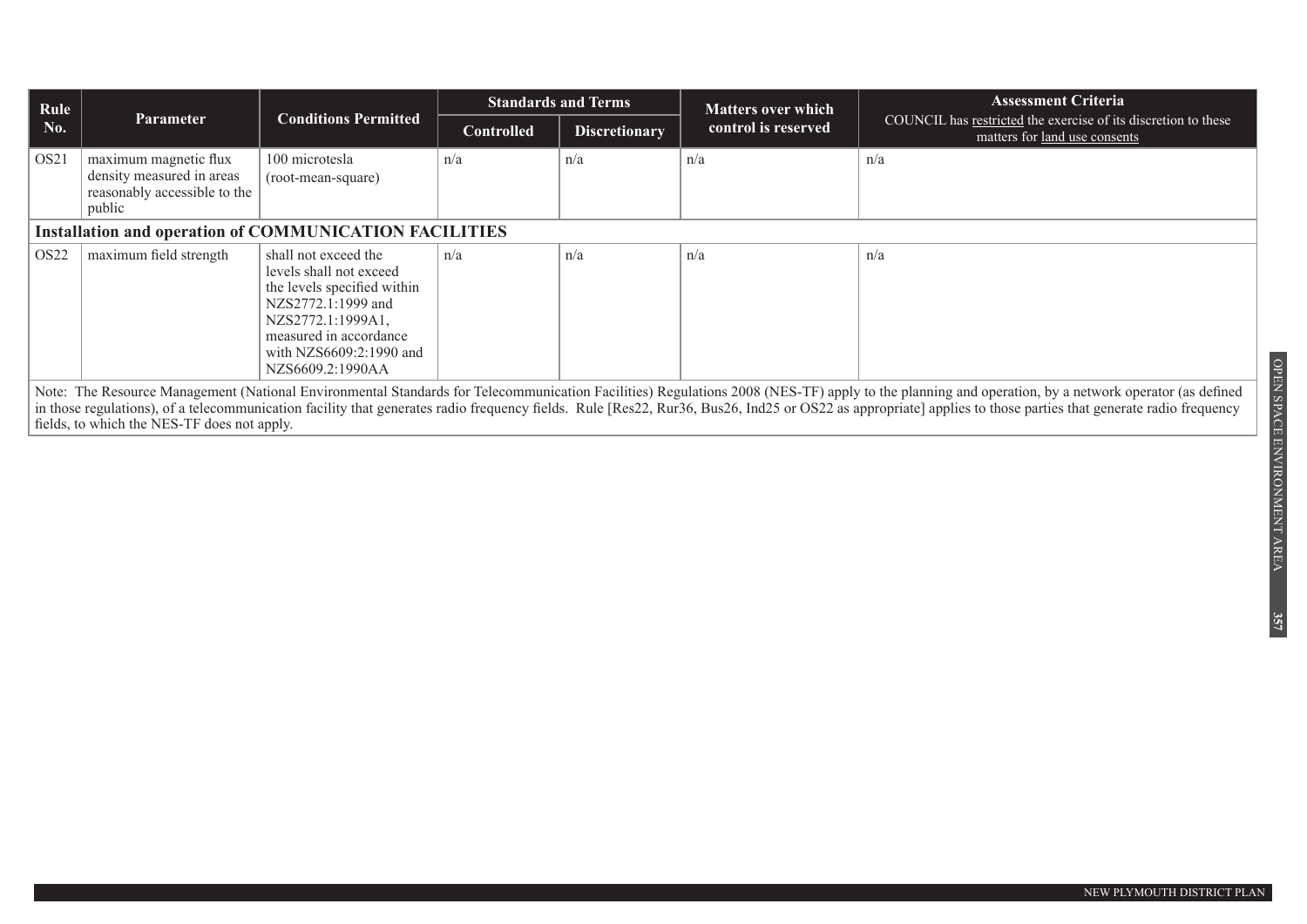| Rule             |                                                                                                                                                                                                                                                            | <b>Conditions Permitted</b><br><b>Parameter</b>                                                                                                                                                                                                                                                                                                                                                                                                            | <b>Standards and Terms</b> |                                                             | <b>Matters over which</b> | <b>Assessment Criteria</b>                                                                                                                                                                                                                                                                                                                                                                                                                                                                                                                                                                                                                                                                                                                                                                                                                                                                                                                                                                       |  |  |  |  |
|------------------|------------------------------------------------------------------------------------------------------------------------------------------------------------------------------------------------------------------------------------------------------------|------------------------------------------------------------------------------------------------------------------------------------------------------------------------------------------------------------------------------------------------------------------------------------------------------------------------------------------------------------------------------------------------------------------------------------------------------------|----------------------------|-------------------------------------------------------------|---------------------------|--------------------------------------------------------------------------------------------------------------------------------------------------------------------------------------------------------------------------------------------------------------------------------------------------------------------------------------------------------------------------------------------------------------------------------------------------------------------------------------------------------------------------------------------------------------------------------------------------------------------------------------------------------------------------------------------------------------------------------------------------------------------------------------------------------------------------------------------------------------------------------------------------------------------------------------------------------------------------------------------------|--|--|--|--|
| No.              |                                                                                                                                                                                                                                                            |                                                                                                                                                                                                                                                                                                                                                                                                                                                            | <b>Controlled</b>          | <b>Discretionary</b>                                        | control is reserved       | COUNCIL has restricted the exercise of its discretion to these<br>matters for land use consents                                                                                                                                                                                                                                                                                                                                                                                                                                                                                                                                                                                                                                                                                                                                                                                                                                                                                                  |  |  |  |  |
|                  | ERECTION of SUBSTATIONS AND SWITCHING STATIONS (see also the rules for BUILDINGS where applicable)                                                                                                                                                         |                                                                                                                                                                                                                                                                                                                                                                                                                                                            |                            |                                                             |                           |                                                                                                                                                                                                                                                                                                                                                                                                                                                                                                                                                                                                                                                                                                                                                                                                                                                                                                                                                                                                  |  |  |  |  |
| OS <sub>23</sub> | requirement to provide<br>landscaping where<br>a SUBSTATION or<br><b>SWITCHING STATION</b><br>is greater than $10m^2$<br>in area and greater<br>than 3m in HEIGHT,<br>where visible from an<br>adjoining RESIDENTIAL<br><b>ENVIRONMENT AREA</b><br>or ROAD | shall be screened by:<br>1) a solid fence or wall<br>with a minimum<br>HEIGHT of 1.8m, or<br>2) landscaping or<br>TREES of a minimum<br>HEIGHT of 1m at<br>installation which will<br>achieve a continuous<br>screen of a minimum of<br>1.8m in HEIGHT and<br>1.5m in width within<br>five years, or<br>3) a combination of both<br>located along those<br>boundaries of the<br>SITE which adjoin<br>the RESIDENTIAL<br><b>ENVIRONMENT AREA</b><br>or ROAD | n/a                        | does not meet the<br>conditions for a<br>permitted activity | n/a                       | 1) The adverse effects resulting from reduced or no screening<br>on the outlook and visual amenity of adjoining SITES and<br>ROADS.<br>Any adverse visual effects on the New Plymouth entrance<br>corridors.<br>The ability to mitigate any adverse visual effects resulting<br>3 <sup>)</sup><br>from reduced or no screening on adjoining SITES and<br>ROADS through alternative means.<br>The ability of the topography and existing vegetation of the<br>locality to mitigate any adverse visual aspects resulting from<br>reduced or no screening on adjoining SITES and ROADS.<br>Where the use of a SITE is for RENEWABLE<br>ELECTRICITY GENERATION ACTIVITIES, the<br>alternative locations and methods that have been considered<br>to avoid, remedy or mitigate any adverse effects,<br>recognising:<br>the practical constraints associated with RENEWABLE<br>ELECTRICITY GENERATION ACTIVITIES; and<br>the environmental benefits of RENEWABLE<br>ELECTRICITY GENERATION ACTIVITIES. |  |  |  |  |
|                  |                                                                                                                                                                                                                                                            | Note: A recommended list of species for specific locations within the district is available from the COUNCIL.                                                                                                                                                                                                                                                                                                                                              |                            |                                                             |                           |                                                                                                                                                                                                                                                                                                                                                                                                                                                                                                                                                                                                                                                                                                                                                                                                                                                                                                                                                                                                  |  |  |  |  |
|                  | <b>STRUCTURES - SIGNS</b>                                                                                                                                                                                                                                  |                                                                                                                                                                                                                                                                                                                                                                                                                                                            |                            |                                                             |                           |                                                                                                                                                                                                                                                                                                                                                                                                                                                                                                                                                                                                                                                                                                                                                                                                                                                                                                                                                                                                  |  |  |  |  |
|                  | <b>ERECTION of OFFICIAL SIGNS</b>                                                                                                                                                                                                                          |                                                                                                                                                                                                                                                                                                                                                                                                                                                            |                            |                                                             |                           |                                                                                                                                                                                                                                                                                                                                                                                                                                                                                                                                                                                                                                                                                                                                                                                                                                                                                                                                                                                                  |  |  |  |  |
| OS24             |                                                                                                                                                                                                                                                            | under all circumstances                                                                                                                                                                                                                                                                                                                                                                                                                                    | n/a                        | n/a                                                         | n/a                       | n/a                                                                                                                                                                                                                                                                                                                                                                                                                                                                                                                                                                                                                                                                                                                                                                                                                                                                                                                                                                                              |  |  |  |  |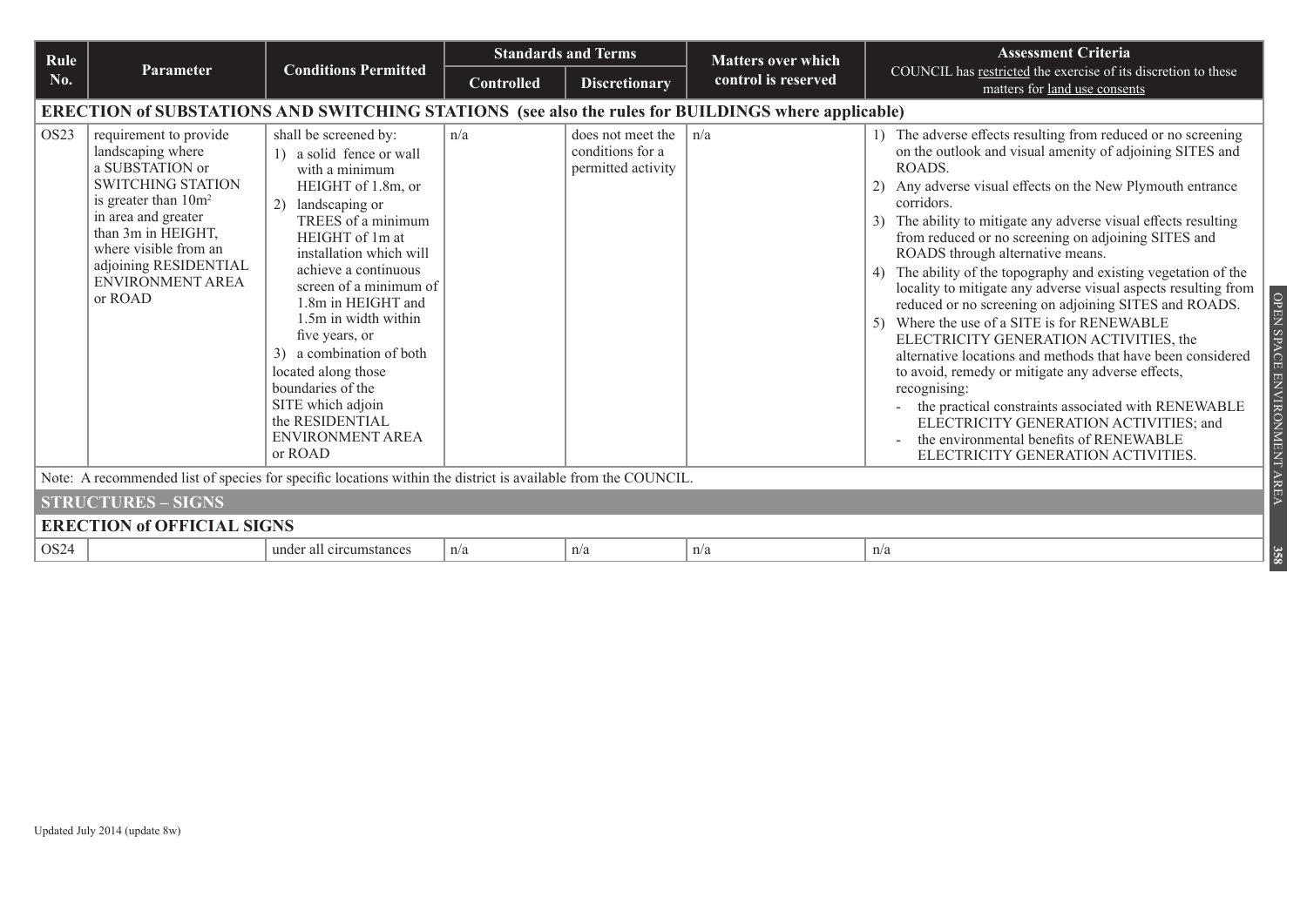| Rule                     |                                                                                                                                                                                                        |                                                                                                                                                                                                                                                       | <b>Standards and Terms</b> | <b>Matters over which</b>                                   | <b>Assessment Criteria</b>                                                                                            |                                                                                                                                                                                                                                                                                                                                                                                                                                                                                                                                                                                                                                                                            |
|--------------------------|--------------------------------------------------------------------------------------------------------------------------------------------------------------------------------------------------------|-------------------------------------------------------------------------------------------------------------------------------------------------------------------------------------------------------------------------------------------------------|----------------------------|-------------------------------------------------------------|-----------------------------------------------------------------------------------------------------------------------|----------------------------------------------------------------------------------------------------------------------------------------------------------------------------------------------------------------------------------------------------------------------------------------------------------------------------------------------------------------------------------------------------------------------------------------------------------------------------------------------------------------------------------------------------------------------------------------------------------------------------------------------------------------------------|
| No.                      | Parameter                                                                                                                                                                                              | <b>Conditions Permitted</b>                                                                                                                                                                                                                           | <b>Controlled</b>          | <b>Discretionary</b>                                        | control is reserved                                                                                                   | COUNCIL has restricted the exercise of its discretion to these<br>matters for land use consents                                                                                                                                                                                                                                                                                                                                                                                                                                                                                                                                                                            |
|                          |                                                                                                                                                                                                        |                                                                                                                                                                                                                                                       |                            |                                                             | ERECTION of ADVERTISING SIGNS, where clearly visible from any ROAD (note: these rules apply to all ADVERTISING SIGNS) |                                                                                                                                                                                                                                                                                                                                                                                                                                                                                                                                                                                                                                                                            |
| OS <sub>25</sub>         | location of SIGNS intended<br>to attract the attention of<br>motorists on a SITE visible<br>from a ROAD where the<br>posted speed limit is greater<br>than or equal to 70 km/h                         | shall be located:<br>1) not less than $(0.6 \times$ the<br>posted speed limit)<br>metres from any other<br><b>ADVERTISING SIGN;</b><br>and<br>2) so that the<br><b>ADVERTISING SIGN</b><br>presents an unrestricted<br>view for not less than<br>180m | n/a                        | does not meet the<br>conditions for a<br>permitted activity | n/a                                                                                                                   | 1) Distraction or confusion to motorists in their observance<br>of traffic conditions, directions, controls and OFFICIAL<br>SIGNS due to a reduction in SIGN separation or visibility<br>distances of the proposed ADVERTISING SIGN, taking into<br>account the classification of the ROAD (by reference to the<br>ROADING HIERARCHY), the speed environment and the<br>average daily traffic volumes.<br>2) The topography of the locality and the contour of the<br>ROAD.<br>3) The proximity of other ADVERTISING SIGNS.                                                                                                                                                |
| OS <sub>26</sub>         | general appearance of<br><b>SIGN</b>                                                                                                                                                                   | shall not emulate the form,<br>colours, shape or message<br>of any OFFICIAL SIGN or<br>signal                                                                                                                                                         | n/a                        | n/a                                                         | n/a                                                                                                                   | n/a                                                                                                                                                                                                                                                                                                                                                                                                                                                                                                                                                                                                                                                                        |
| OS <sub>27</sub>         | illumination                                                                                                                                                                                           | shall not be internally or<br>externally illuminated by<br>means of flashing blinking<br>or moving lights                                                                                                                                             | n/a                        | does not meet the<br>conditions for a<br>permitted activity | n/a                                                                                                                   | OPEN SPACE ENVIRONMENT AREA<br>1) The frequency, intensity and duration of the intermittent or<br>flashing light source and illumination.<br>2) The proximity of the ADVERTISING SIGN to other<br>properties and the likely effects on amenity values,<br>particularly at night-time.<br>3) Distraction or confusion to motorists in their observance<br>of traffic conditions, directions, controls and OFFICIAL<br>SIGNS due to inappropriate illumination of the proposed<br>ADVERTISING SIGN, taking into account the<br>classification of the ROAD (by reference to the ROADING<br>HIERARCHY), the speed environment and the average daily<br>359<br>traffic volumes. |
| OS28<br>OS <sub>29</sub> | minimum lettering size<br>where clearly visible from<br>a ROAD and intended<br>to attract the attention of<br>motorists where the posted<br>speed limit is:<br>less than 70 km/h<br>70 km/h or greater | $120$ mm<br>$160$ mm                                                                                                                                                                                                                                  | n/a<br>n/a                 | less than 120mm<br>less than 160mm                          | n/a                                                                                                                   | 1) Distraction or confusion to motorists in their observance<br>of traffic conditions, directions, controls and OFFICIAL<br>SIGNS due to a reduction in lettering size of the<br>proposed ADVERTISING SIGN, taking into account the<br>classification of the ROAD (by reference to the ROADING<br>HIERARCHY), the speed environment and the average daily<br>traffic volumes.                                                                                                                                                                                                                                                                                              |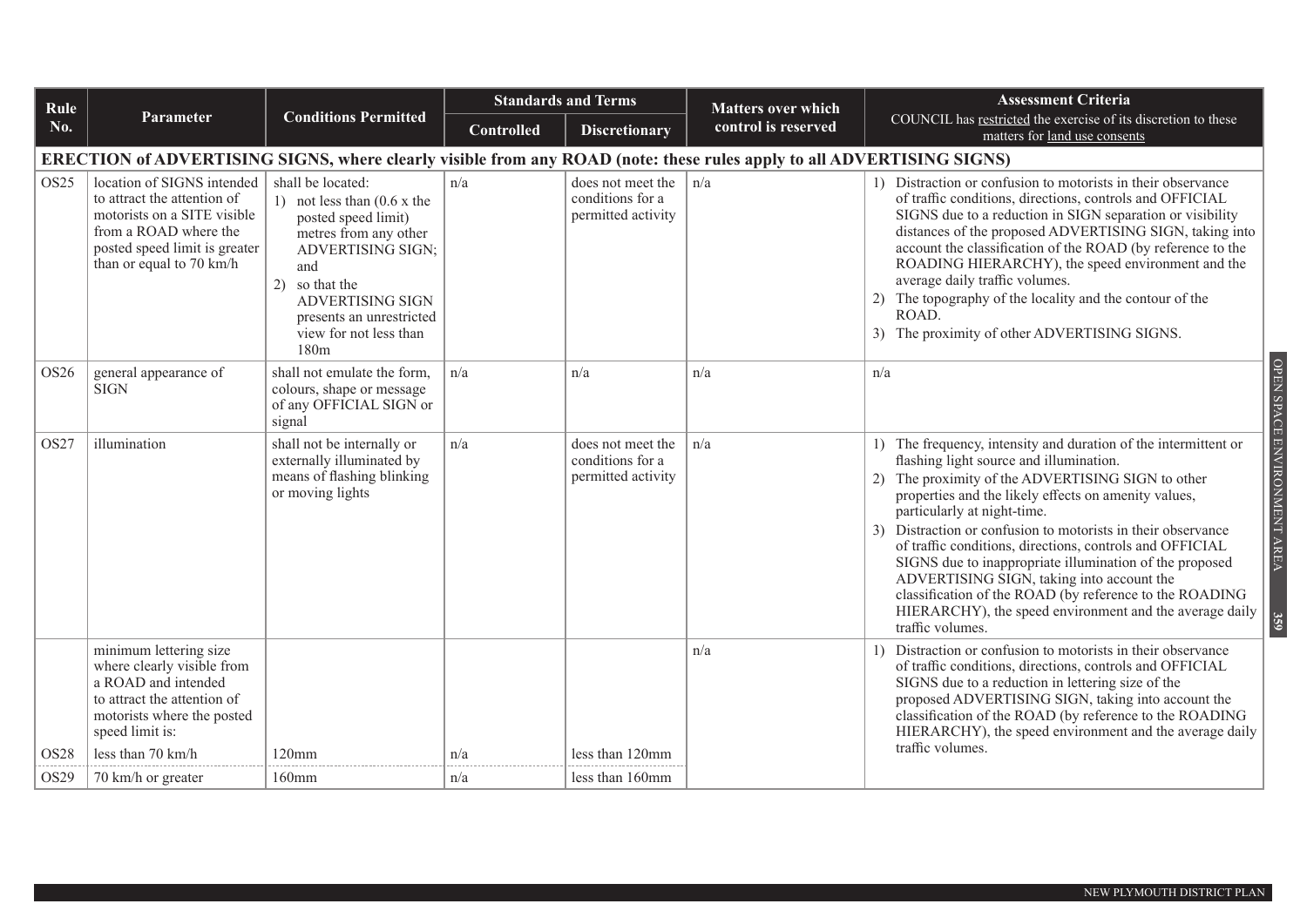| Rule        |                                                                                                                                                       |                                                                                                                                         | <b>Standards and Terms</b> |                                                             | <b>Matters over which</b> | <b>Assessment Criteria</b>                                                                                                                                                                                                                                                                                                                                                                                                                                                                                                                                                           |  |
|-------------|-------------------------------------------------------------------------------------------------------------------------------------------------------|-----------------------------------------------------------------------------------------------------------------------------------------|----------------------------|-------------------------------------------------------------|---------------------------|--------------------------------------------------------------------------------------------------------------------------------------------------------------------------------------------------------------------------------------------------------------------------------------------------------------------------------------------------------------------------------------------------------------------------------------------------------------------------------------------------------------------------------------------------------------------------------------|--|
| No.         | Parameter                                                                                                                                             | <b>Conditions Permitted</b>                                                                                                             | Controlled                 | <b>Discretionary</b>                                        | control is reserved       | COUNCIL has restricted the exercise of its discretion to these<br>matters for land use consents                                                                                                                                                                                                                                                                                                                                                                                                                                                                                      |  |
| OS30        | movement of SIGN where<br>it is clearly visible from<br>any STATE HIGHWAY or<br>ARTERIAL ROAD                                                         | shall not involve the<br>mechanised movement of<br>any of its parts                                                                     | n/a                        | does not meet the<br>conditions for a<br>permitted activity | n/a                       | 1) Distraction or confusion to motorists in their observance<br>of traffic conditions, directions, controls and OFFICIAL<br>SIGNS due to movement of the proposed ADVERTISING<br>SIGN, taking into account the classification of the ROAD<br>(by reference to the ROADING HIERARCHY), the speed<br>environment and the average daily traffic volumes.                                                                                                                                                                                                                                |  |
| OS31        | removal of a<br><b>TEMPORARY SIGN</b>                                                                                                                 | shall be removed within<br>seven days after the SIGN<br>has either completed its<br>purpose or the event being<br>advertised has passed | n/a                        | does not meet the<br>conditions for a<br>permitted activity | n/a                       | Any adverse effects on the visual amenity of the locality<br>$\left( \right)$<br>and whether the proposed ADVERTISING SIGN would be<br>obtrusively visible having regard to the intended duration of<br>the display.<br>Distraction or confusion to motorists in their observance<br>2)<br>of traffic conditions, directions, controls and OFFICIAL<br>SIGNS due to the extended erection of the ADVERTISING<br>SIGN, taking into account the classification of the ROAD<br>(by reference to the ROADING HIERARCHY), the speed<br>environment and the average daily traffic volumes. |  |
|             | <b>ADVERTISING SIGNS)</b>                                                                                                                             |                                                                                                                                         |                            |                                                             |                           | FREESTANDING SIGNS and ADVERTISING SIGNS attached to or painted on a BUILDING and/or other STRUCTURE (see also rules that apply to all                                                                                                                                                                                                                                                                                                                                                                                                                                               |  |
| <b>OS32</b> | location of<br>FREESTANDING SIGNS<br>intended to attract the<br>attention of motorists<br>within a COUNCIL or<br><b>STATE HIGHWAY ROAD</b><br>reserve | n/a                                                                                                                                     | n/a                        | under all<br>circumstances                                  | n/a                       | 1) Distraction or confusion to motorists in their observance<br>of traffic conditions, directions, controls and OFFICIAL<br>SIGNS due to the ADVERTISING SIGN being within the<br>ROAD reserve, taking into account the classification of the<br>ROAD (by reference to the ROADING HIERARCHY), the<br>speed environment and the average daily traffic volumes.<br>The topography of the locality and the contour of the<br>2)<br>ROAD.<br>The proximity of other ADVERTISING SIGNS.                                                                                                  |  |
| OS33        | maximum SIGN DISPLAY<br><b>AREA</b><br><b>TEMPORARY SIGN</b><br>$\overline{a}$                                                                        | 3m <sup>2</sup> per SIGN FACE,<br>up to 6 m <sup>2</sup> per ROAD<br><b>BOUNDARY</b>                                                    | n/a                        | does not meet the<br>conditions for a<br>permitted activity | n/a                       | 1) The area of the proposed SIGN in relation to the<br>architectural characteristics of the BUILDING(s) on-SITE.<br>The adverse effects of the additional area on the architectural<br>2)<br>characteristics and visual amenity of BUILDINGS and/or<br>SITES in the immediate vicinity, taking into account the                                                                                                                                                                                                                                                                      |  |
| OS34        | PERMANENT<br><b>FREESTANDING</b><br>SIGN within:<br>OPEN SPACE A<br><b>ENVIRONMENT</b><br><b>AREAS</b>                                                | $6m2$ per SITE                                                                                                                          | n/a                        | greater than $6m^2$                                         |                           | number and sizes of any other outdoor ADVERTISING<br>SIGN and the need to avoid the cumulative effect of visual<br>intrusion or clutter.<br>Whether any support STRUCTURE is likely to be visually<br>3)<br>obtrusive in relation to the architectural features of the<br>BUILDING to which it is attached, or in the context of the<br>street scene.                                                                                                                                                                                                                                |  |

OPEN SPACE ENVIRONMENT AREA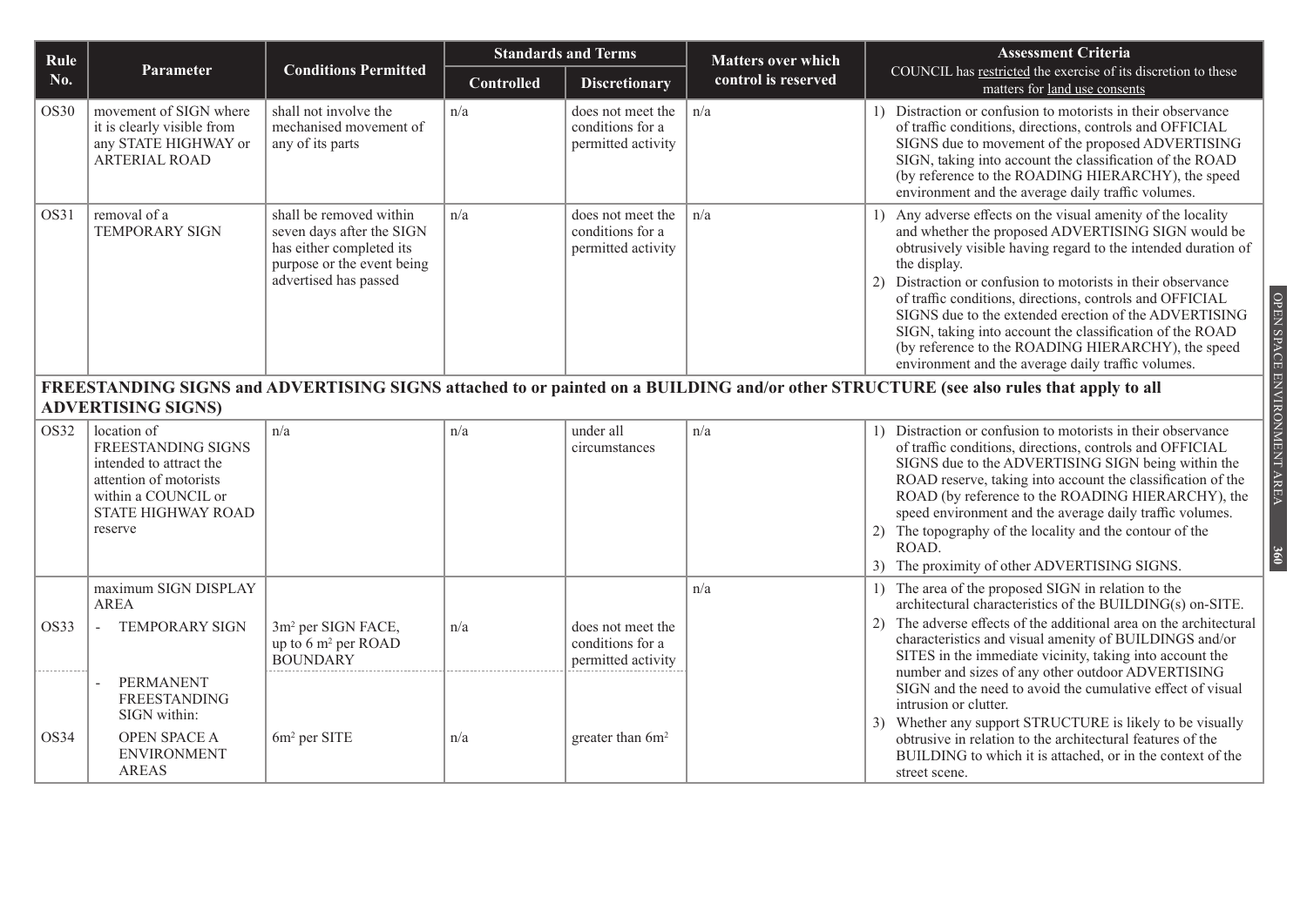| Rule        |                                                                                                                                                              |                             | <b>Standards and Terms</b> |                                                             | <b>Matters over which</b> | <b>Assessment Criteria</b>                                                                                                                                                                                                                                                                                                                                                                                                                                                                                                                                                                                                                                                                                                                                                                                                                                                                                                                                                                                                                                        |  |
|-------------|--------------------------------------------------------------------------------------------------------------------------------------------------------------|-----------------------------|----------------------------|-------------------------------------------------------------|---------------------------|-------------------------------------------------------------------------------------------------------------------------------------------------------------------------------------------------------------------------------------------------------------------------------------------------------------------------------------------------------------------------------------------------------------------------------------------------------------------------------------------------------------------------------------------------------------------------------------------------------------------------------------------------------------------------------------------------------------------------------------------------------------------------------------------------------------------------------------------------------------------------------------------------------------------------------------------------------------------------------------------------------------------------------------------------------------------|--|
| No.         | Parameter                                                                                                                                                    | <b>Conditions Permitted</b> | <b>Controlled</b>          | <b>Discretionary</b>                                        | control is reserved       | COUNCIL has restricted the exercise of its discretion to these<br>matters for land use consents                                                                                                                                                                                                                                                                                                                                                                                                                                                                                                                                                                                                                                                                                                                                                                                                                                                                                                                                                                   |  |
| <b>OS35</b> | OPEN SPACE B, C<br>and PORT TARANAKI<br><b>ENVIRONMENT</b><br><b>AREAS</b>                                                                                   | 3m <sup>2</sup> per SITE    | n/a                        | greater than 3m <sup>2</sup>                                |                           | 4) Whether any alternative forms of support would be less<br>likely to be visually obtrusive.<br>5) The length of time the SIGN will be on the SITE<br>(TEMPORARY SIGNS only).                                                                                                                                                                                                                                                                                                                                                                                                                                                                                                                                                                                                                                                                                                                                                                                                                                                                                    |  |
|             | <b>PERMANENT</b><br>SIGNS that are<br>attached to or painted<br>on a BUILDING or<br>STRUCTURE and<br>where SITE is clearly<br>visible from a ROAD<br>within: |                             |                            |                                                             |                           | Any adverse visual effects on the New Plymouth entrance<br>corridors.                                                                                                                                                                                                                                                                                                                                                                                                                                                                                                                                                                                                                                                                                                                                                                                                                                                                                                                                                                                             |  |
| OS36        | OPEN SPACE A<br><b>ENVIRONMENT</b><br><b>AREAS</b>                                                                                                           | $4m2$ per SITE              | n/a                        | does not meet the<br>conditions for a<br>permitted activity |                           |                                                                                                                                                                                                                                                                                                                                                                                                                                                                                                                                                                                                                                                                                                                                                                                                                                                                                                                                                                                                                                                                   |  |
| OS37        | OPEN SPACE B, C<br>and PORT TARANAKI<br><b>ENVIRONMENT</b><br><b>AREAS</b>                                                                                   | $2m2$ per SITE              | n/a                        | does not meet the<br>conditions for a<br>permitted activity |                           |                                                                                                                                                                                                                                                                                                                                                                                                                                                                                                                                                                                                                                                                                                                                                                                                                                                                                                                                                                                                                                                                   |  |
| <b>OS38</b> | maximum HEIGHT for<br>FREESTANDING SIGNS                                                                                                                     | 3m                          | n/a                        | greater than 3m                                             | n/a                       | 1) The HEIGHT of the proposed SIGN in relation to the<br>architectural characteristics of the BUILDING(S) on-SITE.<br>The adverse effects of the additional HEIGHT on the<br>2)<br>architectural characteristics and visual amenity of<br>BUILDINGS and/or SITES in the immediate vicinity, taking<br>into account the number and sizes of any other outdoor<br>ADVERTISING SIGN and the need to avoid the cumulative<br>effect of visual intrusion or clutter.<br>Whether any support STRUCTURE is likely to be visually<br>obtrusive in relation to the architectural features of the<br>BUILDING to which it is attached, or in the context of the<br>street scene.<br>Whether any alternative forms of support would be less<br>4)<br>likely to be visually obtrusive.<br>The impact of the HEIGHT of the ADVERTISING SIGN on<br>5)<br>the visual amenity of the BUILDING(S) facade and skyline.<br>The length of time the SIGN will be on the SITE<br>6)<br>(TEMPORARY SIGNS only).<br>Any adverse visual effects on the New Plymouth entrance<br>corridors. |  |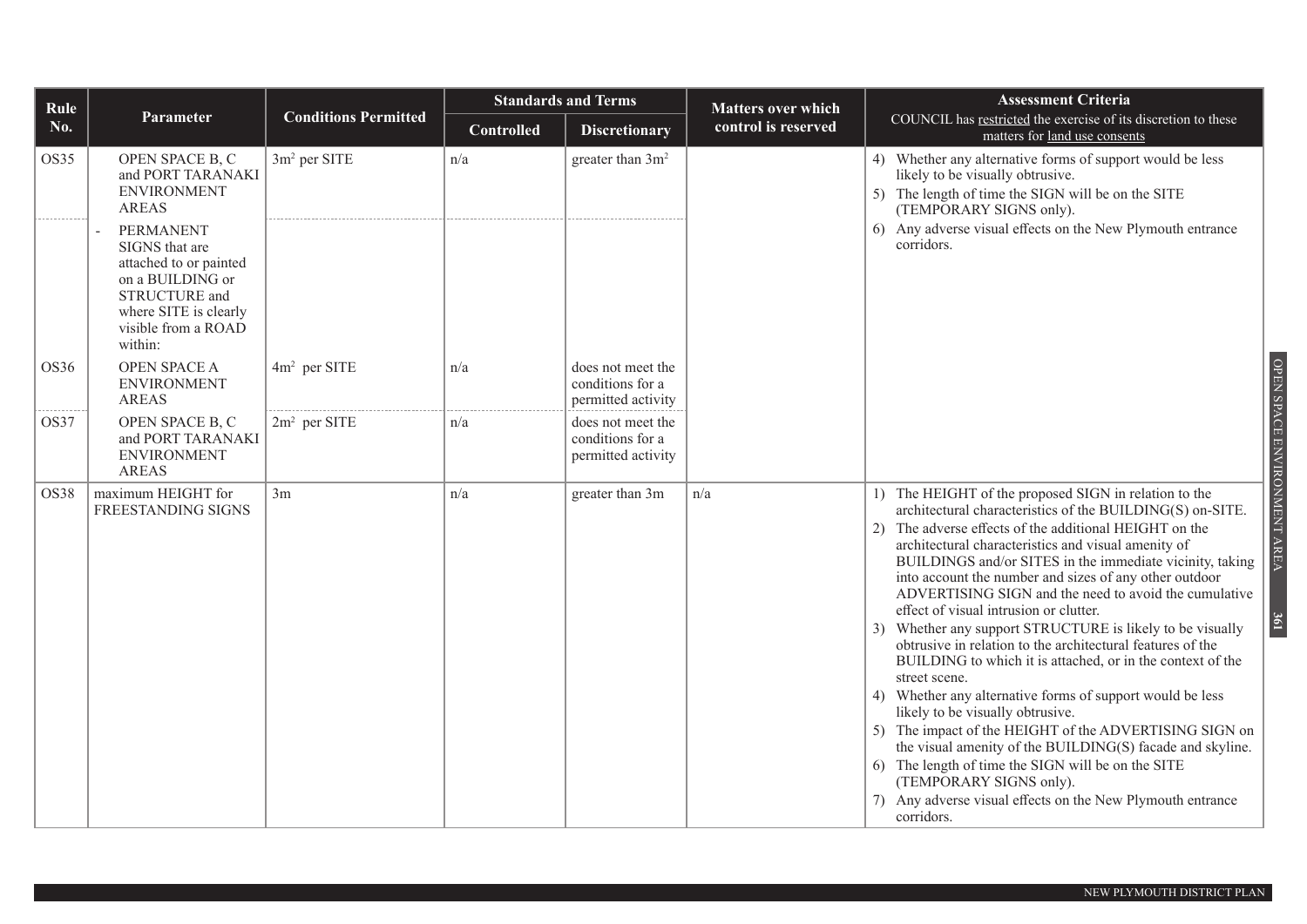| Rule             |                                            |                                                                                                                                                              |                   | <b>Standards and Terms</b>                                  | <b>Matters over which</b> | <b>Assessment Criteria</b>                                                                                                                                                                                                                                                                                                                                                                                                                                                                                                                                                                                                                                                                                             |
|------------------|--------------------------------------------|--------------------------------------------------------------------------------------------------------------------------------------------------------------|-------------------|-------------------------------------------------------------|---------------------------|------------------------------------------------------------------------------------------------------------------------------------------------------------------------------------------------------------------------------------------------------------------------------------------------------------------------------------------------------------------------------------------------------------------------------------------------------------------------------------------------------------------------------------------------------------------------------------------------------------------------------------------------------------------------------------------------------------------------|
| No.              | Parameter                                  | <b>Conditions Permitted</b>                                                                                                                                  | <b>Controlled</b> | <b>Discretionary</b>                                        | control is reserved       | COUNCIL has restricted the exercise of its discretion to these<br>matters for land use consents                                                                                                                                                                                                                                                                                                                                                                                                                                                                                                                                                                                                                        |
| OS39             | projection of SIGN over a<br>ROAD BOUNDARY | n/a                                                                                                                                                          | n/a               | under all<br>circumstances                                  | n/a                       | 1) The nature of land use below or adjacent to the proposed<br>ADVERTISING SIGN and in particular, the intensity of<br>pedestrian activity in the vicinity.<br>2) The location of the ADVERTISING SIGN in relation to the<br>ROAD CARRIAGEWAY and any adverse effects from the<br>additional projection of the SIGN on the safety of pedestrian<br>and vehicular traffic.<br>3) The length of time the ADVERTISING SIGN will be on the<br>SITE (TEMPORARY SIGNS only).                                                                                                                                                                                                                                                 |
|                  |                                            | FOOTPATH SIGNS (see also rules that apply to all ADVERTISING SIGNS)                                                                                          |                   |                                                             |                           |                                                                                                                                                                                                                                                                                                                                                                                                                                                                                                                                                                                                                                                                                                                        |
| OS40             | location                                   | shall be located in that<br>area of the ROAD reserve<br>directly adjoining the SITE<br>and shall not obstruct or<br>impede traffic or pedestrian<br>movement | n/a               | does not meet the<br>conditions for a<br>permitted activity | n/a                       | 1) Distraction or confusion to motorists in their observance<br>OPEN SPACE ENVIRONMENT AREA<br>of traffic conditions, directions, controls and OFFICIAL<br>SIGNS due to the FOOTPATH SIGN being located<br>inappropriately within the ROAD reserve, taking into<br>account the classification of the ROAD (by reference to the<br>ROADING HIERARCHY), the speed environment and the<br>average daily traffic volumes and pedestrian count.<br>2) The necessity of the FOOTPATH SIGN to be located in a<br>position that may impede or adversely affect the safety of<br>pedestrians or VEHICLES.<br>3) Whether any measures can be used to mitigate any adverse<br>effects on pedestrian and vehicular traffic safety. |
| OS41             | maximum number per SITE   One              |                                                                                                                                                              | n/a               | more than one                                               | n/a                       | 1) The proximity of dwellings and the visual intrusion of the<br>additional FOOTPATH SIGN(S) on other SITES adjacent to<br>the proposed SIGN, taking into account the character of the<br>area.<br>$\frac{62}{362}$<br>2) The potential for conflict or hazard with either vehicular or<br>pedestrian movement.                                                                                                                                                                                                                                                                                                                                                                                                        |
|                  | <b>HEIGHT</b>                              |                                                                                                                                                              |                   |                                                             | n/a                       | 1) The HEIGHT relative to the area of the proposed                                                                                                                                                                                                                                                                                                                                                                                                                                                                                                                                                                                                                                                                     |
| OS <sub>42</sub> | minimum                                    | $600$ mm                                                                                                                                                     | n/a               | less than 600mm                                             |                           | FOOTPATH SIGN.<br>2) Any effect the HEIGHT of the FOOTPATH SIGN has on the                                                                                                                                                                                                                                                                                                                                                                                                                                                                                                                                                                                                                                             |
| OS43             | maximum                                    | 900mm                                                                                                                                                        | n/a               | greater than<br>900mm                                       |                           | safety of pedestrian or vehicular traffic.<br>3) Distraction or confusion to motorists in their observance of<br>traffic conditions, directions, controls and OFFICIAL SIGNS<br>due to a reduced or increased HEIGHT of the proposed<br>FOOTPATH SIGN, taking into account the classification of<br>the ROAD (by reference to the ROADING HIERARCHY),<br>the speed environment and the average daily traffic volumes<br>and pedestrian count.                                                                                                                                                                                                                                                                          |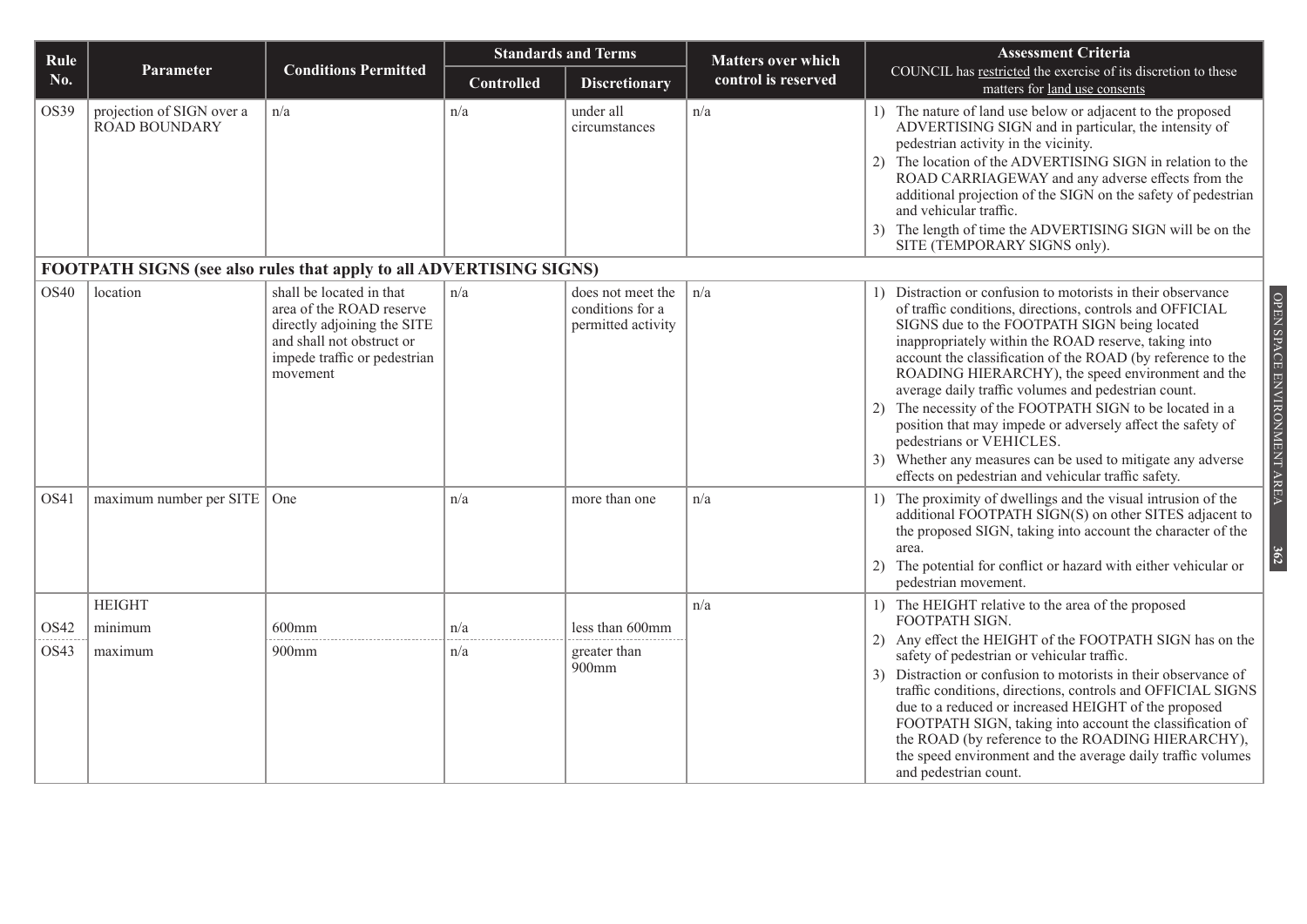| Rule         |                                                                                                                                                              |                                                                                                                                                                                                                                                                                                                                                                                                                                            | <b>Standards and Terms</b>                                                                                                                                       |                                                                                                                      | <b>Matters over which</b>                                                                                                                                                                                                                    | <b>Assessment Criteria</b>                                                                                                                                                                                                                                                                                                                                                                                                                                                                                                                                                                                                                                                                                                                                                                                                                                                                                    |  |  |  |  |  |
|--------------|--------------------------------------------------------------------------------------------------------------------------------------------------------------|--------------------------------------------------------------------------------------------------------------------------------------------------------------------------------------------------------------------------------------------------------------------------------------------------------------------------------------------------------------------------------------------------------------------------------------------|------------------------------------------------------------------------------------------------------------------------------------------------------------------|----------------------------------------------------------------------------------------------------------------------|----------------------------------------------------------------------------------------------------------------------------------------------------------------------------------------------------------------------------------------------|---------------------------------------------------------------------------------------------------------------------------------------------------------------------------------------------------------------------------------------------------------------------------------------------------------------------------------------------------------------------------------------------------------------------------------------------------------------------------------------------------------------------------------------------------------------------------------------------------------------------------------------------------------------------------------------------------------------------------------------------------------------------------------------------------------------------------------------------------------------------------------------------------------------|--|--|--|--|--|
| No.          | <b>Parameter</b>                                                                                                                                             | <b>Conditions Permitted</b>                                                                                                                                                                                                                                                                                                                                                                                                                | <b>Controlled</b>                                                                                                                                                | <b>Discretionary</b>                                                                                                 | control is reserved                                                                                                                                                                                                                          | COUNCIL has restricted the exercise of its discretion to these<br>matters for land use consents                                                                                                                                                                                                                                                                                                                                                                                                                                                                                                                                                                                                                                                                                                                                                                                                               |  |  |  |  |  |
| OS44<br>OS45 | width<br>minimum<br>maximum                                                                                                                                  | $400$ mm<br>$600$ mm                                                                                                                                                                                                                                                                                                                                                                                                                       | n/a<br>n/a                                                                                                                                                       | less than 400mm<br>greater than<br>$600$ mm                                                                          | n/a                                                                                                                                                                                                                                          | 1) The width relative to the area of the proposed FOOTPATH<br>SIGN.<br>2) Any effect the width of the FOOTPATH SIGN has on the<br>safety of pedestrian or vehicular traffic.<br>3) Distraction or confusion to motorists in their observance<br>of traffic conditions, directions, controls and OFFICIAL<br>SIGNS due to a reduced or increased width of the proposed<br>FOOTPATH SIGN, taking into account the classification of<br>the ROAD (by reference to the ROADING HIERARCHY),<br>the speed environment and the average daily traffic volumes<br>and pedestrian count.                                                                                                                                                                                                                                                                                                                                |  |  |  |  |  |
|              | <b>EARTHWORKS</b>                                                                                                                                            |                                                                                                                                                                                                                                                                                                                                                                                                                                            |                                                                                                                                                                  |                                                                                                                      |                                                                                                                                                                                                                                              |                                                                                                                                                                                                                                                                                                                                                                                                                                                                                                                                                                                                                                                                                                                                                                                                                                                                                                               |  |  |  |  |  |
|              | <b>EXCAVATION and FILLING</b>                                                                                                                                |                                                                                                                                                                                                                                                                                                                                                                                                                                            |                                                                                                                                                                  |                                                                                                                      |                                                                                                                                                                                                                                              |                                                                                                                                                                                                                                                                                                                                                                                                                                                                                                                                                                                                                                                                                                                                                                                                                                                                                                               |  |  |  |  |  |
| OS46         | restrictions based on slope<br>of land<br>as part of an approved<br>building consent under<br>the Building Act 2004 or<br>an approved subdivision<br>consent | under all circumstances                                                                                                                                                                                                                                                                                                                                                                                                                    | n/a                                                                                                                                                              | n/a                                                                                                                  | n/a                                                                                                                                                                                                                                          | n/a                                                                                                                                                                                                                                                                                                                                                                                                                                                                                                                                                                                                                                                                                                                                                                                                                                                                                                           |  |  |  |  |  |
| OS47         | all other EXCAVATION<br>and FILLING<br>on a slope                                                                                                            | on an AVERAGE SLOPE<br>of up to 22 degrees or on<br>an AVERAGE SLOPE<br>greater than 22 degrees<br>where:<br>1) the height of<br>FILL or depth of<br>EXCAVATION is no<br>greater than 1.5m in the<br>vertical; or<br>the height of the<br>2)<br>slope on which<br>EXCAVATION or<br>FILLING is being<br>undertaken is no<br>greater than 3m in the<br>vertical; or<br>3) the slope created by<br>the EXCAVATION or<br>FILLING is no greater | on an AVERAGE<br>SLOPE greater<br>than 22 degrees<br>but no greater<br>than 40 degrees<br>where the criteria<br>listed in the<br>permitted column<br>are not met | on an AVERAGE<br>SLOPE greater<br>than 40 degrees<br>where the criteria<br>in the permitted<br>column are not<br>met | 1) Drainage of water from<br>the SITE to prevent<br>slope instability.<br>2) Clearance of<br>vegetation.<br>3) Location, depth and<br>quantity of earthworks.<br>4) Amount of impervious<br>surfaces.<br>5) Location of<br><b>BUILDINGS.</b> | 1) Physical attributes of the slope, including:<br>slope angle, HEIGHT, and shape (convex or concave);<br>soil composition (grain size, potential for liquefaction or<br>compression);<br>drainage (potential for saturation);<br>shear strength; and<br>climatic factors which may affect slope stability (such as<br>heavy rainfall).<br>2) Any potential effects of the EXCAVATION or FILLING on<br>the stability or slope overland flow on the property or on any<br>adjacent properties.<br>3) Any increase in risk to human safety.<br>4) Any increase in the likelihood or magnitude of a natural<br>hazard event.<br>5) Any engineering, design or SITE measures proposed<br>to reduce slope instability (e.g. retention of vegetation,<br>provision for ground reinforcement, sub and surface water<br>control).<br>6) Proposed mitigation measures such as revegetation, slope<br>restoration, etc. |  |  |  |  |  |

OPEN SPACE ENVIRONMENT AREA OPEN SPACE ENVIRONMENT AREA **363**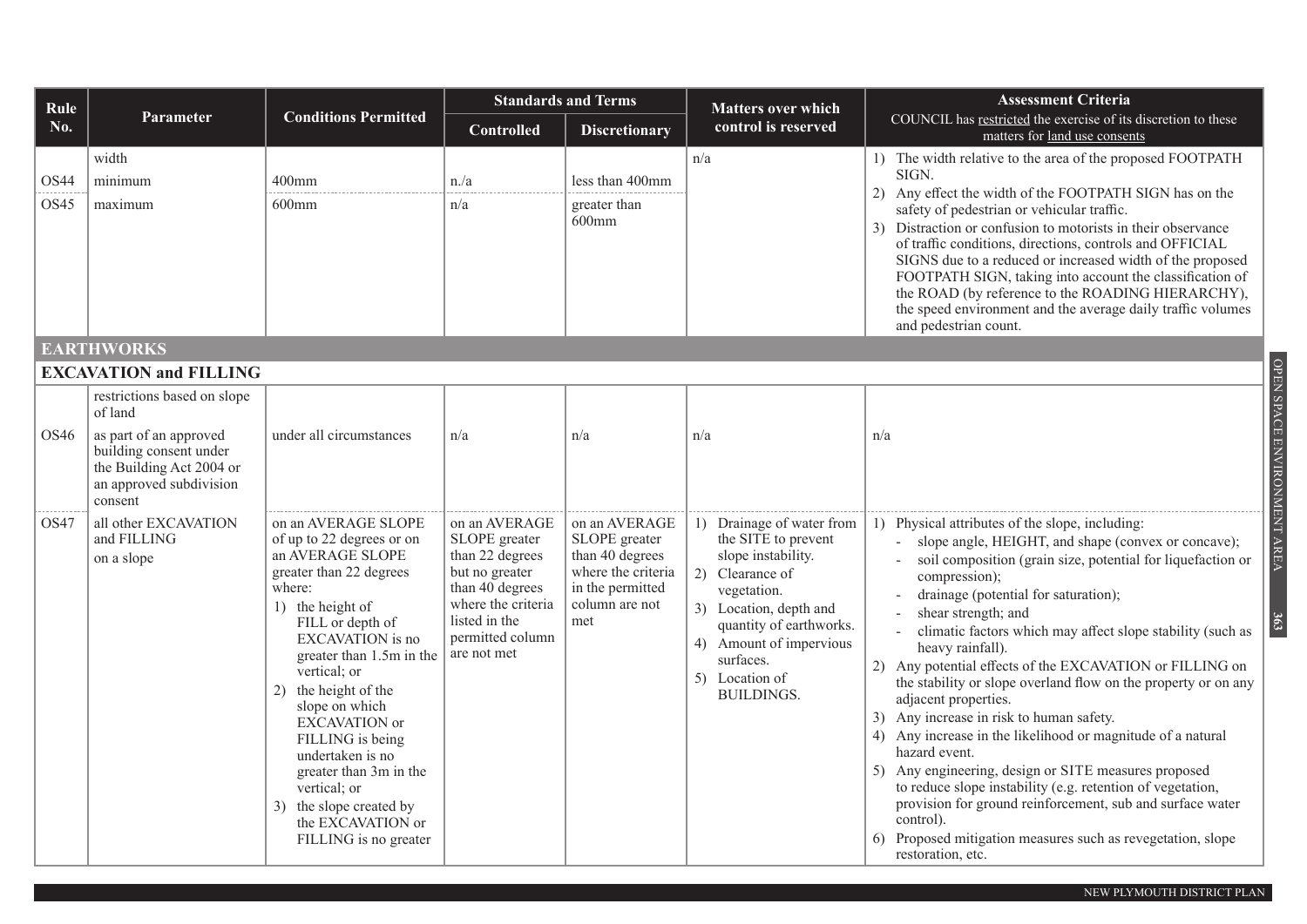| Rule             |                                                               |                                                                                                                                                                                                                                                                                                                       | <b>Standards and Terms</b> |                                        | <b>Matters over which</b>                                                                                                                                                                                       | <b>Assessment Criteria</b>                                                                                                                                                                                                                                                                                                                                                                                                                                                                                                                                                                                                                                                                                                                                                                                                                                                                                                                                                                                                                                                                                                                                                                                                                                                                              |
|------------------|---------------------------------------------------------------|-----------------------------------------------------------------------------------------------------------------------------------------------------------------------------------------------------------------------------------------------------------------------------------------------------------------------|----------------------------|----------------------------------------|-----------------------------------------------------------------------------------------------------------------------------------------------------------------------------------------------------------------|---------------------------------------------------------------------------------------------------------------------------------------------------------------------------------------------------------------------------------------------------------------------------------------------------------------------------------------------------------------------------------------------------------------------------------------------------------------------------------------------------------------------------------------------------------------------------------------------------------------------------------------------------------------------------------------------------------------------------------------------------------------------------------------------------------------------------------------------------------------------------------------------------------------------------------------------------------------------------------------------------------------------------------------------------------------------------------------------------------------------------------------------------------------------------------------------------------------------------------------------------------------------------------------------------------|
| No.              | <b>Parameter</b>                                              | <b>Conditions Permitted</b>                                                                                                                                                                                                                                                                                           | <b>Controlled</b>          | <b>Discretionary</b>                   | control is reserved                                                                                                                                                                                             | COUNCIL has restricted the exercise of its discretion to these<br>matters for land use consents                                                                                                                                                                                                                                                                                                                                                                                                                                                                                                                                                                                                                                                                                                                                                                                                                                                                                                                                                                                                                                                                                                                                                                                                         |
| OS <sub>48</sub> | all other EXCAVATION                                          | than:<br>(a) 3m in height in the<br>vertical; or<br>$(b)$ 22 degrees.<br>Where a slope is benched,<br>no bench shall be greater<br>than 3m in height and the<br>benching shall not result in<br>an AVERAGE SLOPE that<br>is steeper than existed prior<br>to the EXCAVATION or<br>FILLING.<br>1) not closer than H to | n/a                        | does not meet the                      | 1) Drainage of water from                                                                                                                                                                                       | 7) Where the use of a SITE is for RENEWABLE<br>ELECTRICITY GENERATION ACTIVITIES, the<br>alternative locations and methods that have been considered<br>to avoid, remedy or mitigate any adverse effects,<br>recognising:<br>the practical constraints associated with RENEWABLE<br>$\mathbf{r}$<br>ELECTRICITY GENERATION ACTIVITIES; and<br>the environmental benefits of RENEWABLE<br>ELECTRICITY GENERATION ACTIVITIES.<br>1) Physical attributes of the slope, including:                                                                                                                                                                                                                                                                                                                                                                                                                                                                                                                                                                                                                                                                                                                                                                                                                          |
|                  | and FILLING<br>relative to a slope<br>greater than 40 degrees | the:<br>(i) base of the slope<br>(EXCAVATION<br>only)<br>(ii) top of the slope<br>(FILLING only);<br><sub>or</sub><br>2) where the depth of<br>the EXCAVATION or<br>FILLING plus H is not<br>greater than 3m.<br>(where H is the HEIGHT of<br>the slope - refer to Diagram<br>10.3 in Appendix 10)                    |                            | conditions for a<br>permitted activity | the SITE to prevent<br>slope instability.<br>2) Clearance of<br>vegetation.<br>3) Location, depth and<br>quantity of earthworks.<br>4) Amount of impervious<br>surfaces.<br>5) Location of<br><b>BUILDINGS.</b> | OPEN SPACE ENVIRONMENT AREA<br>slope angle, HEIGHT, and shape (convex or concave);<br>soil composition (grain size, potential for liquefaction or<br>compression);<br>drainage (potential for saturation);<br>shear strength; and<br>climatic factors which may affect slope stability (such as<br>heavy rainfall).<br>2) Any potential effects of the EXCAVATION or FILLING on<br>the stability or slope overland flow on the property or on any<br>adjacent properties.<br>3) Any increase in risk to human safety.<br>4) Any increase in the likelihood or magnitude of a natural<br>hazard event.<br>5) Any engineering, design or site measures proposed to reduce<br>slope instability (e.g. retention of vegetation, provision for<br>ground reinforcement, sub and surface water control).<br>6) Proposed mitigation measures such as revegetation, slope<br>restoration etc.<br>Where the use of a SITE is for RENEWABLE<br>7)<br>ELECTRICITY GENERATION ACTIVITIES, the<br>alternative locations and methods that have been considered<br>to avoid, remedy or mitigate any adverse effects,<br>recognising:<br>the practical constraints associated with RENEWABLE<br>ELECTRICITY GENERATION ACTIVITIES; and<br>the environmental benefits of RENEWABLE<br>ELECTRICITY GENERATION ACTIVITIES. |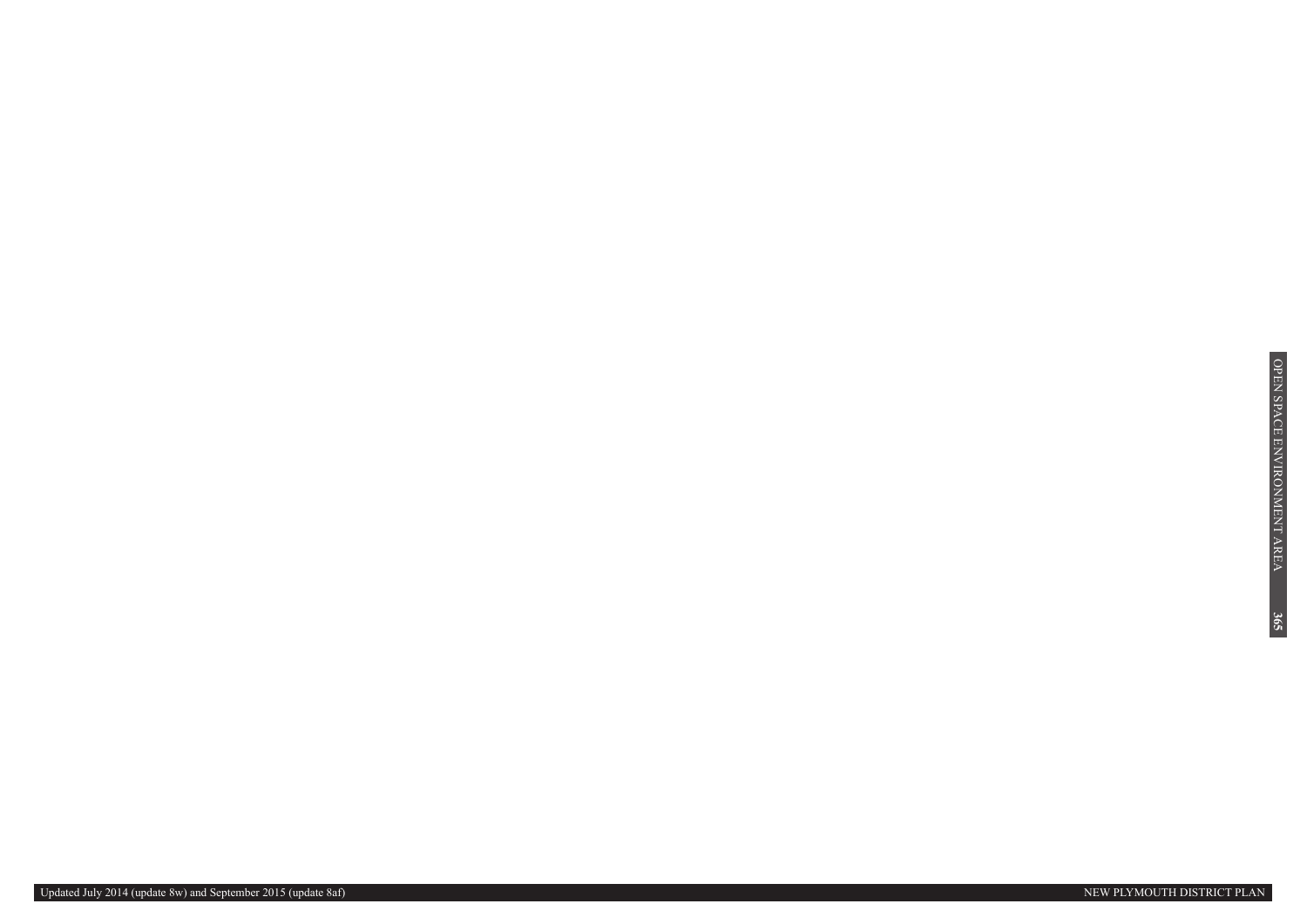| Rule             |                                                        | <b>Conditions Permitted</b>                               | <b>Standards and Terms</b> |                                                                                         | <b>Matters over which</b> | <b>Assessment Criteria</b>                                                                                                                                                                                                                                                                                                                                                                                                                                                                                                                                                                                                                                                                                                                                                                                                                                                                                                              |
|------------------|--------------------------------------------------------|-----------------------------------------------------------|----------------------------|-----------------------------------------------------------------------------------------|---------------------------|-----------------------------------------------------------------------------------------------------------------------------------------------------------------------------------------------------------------------------------------------------------------------------------------------------------------------------------------------------------------------------------------------------------------------------------------------------------------------------------------------------------------------------------------------------------------------------------------------------------------------------------------------------------------------------------------------------------------------------------------------------------------------------------------------------------------------------------------------------------------------------------------------------------------------------------------|
| No.              | <b>Parameter</b>                                       |                                                           | Controlled                 | <b>Discretionary</b>                                                                    | control is reserved       | COUNCIL has restricted the exercise of its discretion to these<br>matters for land use consents                                                                                                                                                                                                                                                                                                                                                                                                                                                                                                                                                                                                                                                                                                                                                                                                                                         |
| OS <sub>52</sub> | maximum quantity,<br>measured in non-compacted<br>form | $20m3$ per $100m2$ of SITE<br>area in any 12 month period | n/a                        | greater than $20m^3$<br>per 100m <sup>2</sup> of<br>SITE area in any<br>12 month period | n/a                       | 1) Extent, location and timing of EXCAVATION and FILLING.<br>Adverse visual effects on adjoining SITES, ROADS and<br>2)<br>public areas of the additional quantity of EXCAVATION and<br>FILL.<br>Proposed measures for, and timing of, the restoration,<br>3)<br>rehabilitation and/or screening of the additional quantity of<br><b>EXCAVATION</b> or FILL.<br>4) The adverse effects on OUTSTANDING OR REGIONALLY<br>SIGNIFICANT LANDSCAPES.<br>5) Any adverse effects on the natural character of PRIORITY<br>WATERBODIES.<br>6) Any adverse visual effects on the New Plymouth entrance<br>corridors.<br>7) Where the use of a SITE is for RENEWABLE<br>ELECTRICITY GENERATION ACTIVITIES, the<br>alternative locations and methods that have been considered<br>to avoid, remedy or mitigate any adverse effects,<br>recognising:<br>the practical constraints associated with RENEWABLE<br>ELECTRICITY GENERATION ACTIVITIES; and |
|                  |                                                        |                                                           |                            |                                                                                         |                           | the environmental benefits of RENEWABLE<br>ELECTRICITY GENERATION ACTIVITIES.                                                                                                                                                                                                                                                                                                                                                                                                                                                                                                                                                                                                                                                                                                                                                                                                                                                           |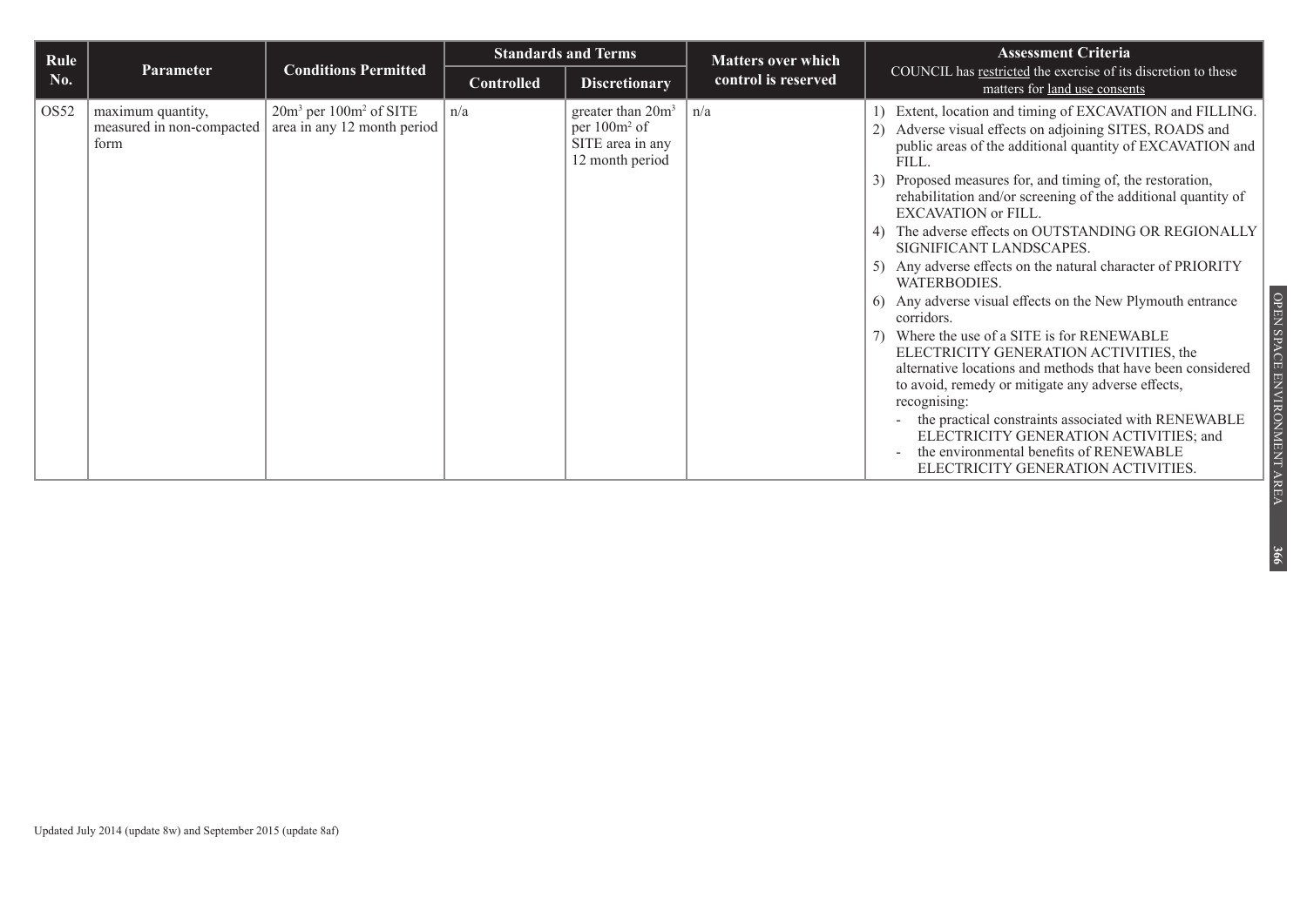| Rule |                                                                                                                                         |                                                                                                                                                                                                                                                                                              | <b>Standards and Terms</b> |                                                             | <b>Matters over which</b> | <b>Assessment Criteria</b>                                                                                                                                                                                                                                                                                                                                                                                                                                                                                                                                                                                                                                                                                                                                                                                                                                                                                                                                                                                                                                                                                                                                                            |
|------|-----------------------------------------------------------------------------------------------------------------------------------------|----------------------------------------------------------------------------------------------------------------------------------------------------------------------------------------------------------------------------------------------------------------------------------------------|----------------------------|-------------------------------------------------------------|---------------------------|---------------------------------------------------------------------------------------------------------------------------------------------------------------------------------------------------------------------------------------------------------------------------------------------------------------------------------------------------------------------------------------------------------------------------------------------------------------------------------------------------------------------------------------------------------------------------------------------------------------------------------------------------------------------------------------------------------------------------------------------------------------------------------------------------------------------------------------------------------------------------------------------------------------------------------------------------------------------------------------------------------------------------------------------------------------------------------------------------------------------------------------------------------------------------------------|
| No.  | <b>Parameter</b>                                                                                                                        | <b>Conditions Permitted</b>                                                                                                                                                                                                                                                                  | <b>Controlled</b>          | <b>Discretionary</b>                                        | control is reserved       | COUNCIL has restricted the exercise of its discretion to these<br>matters for land use consents                                                                                                                                                                                                                                                                                                                                                                                                                                                                                                                                                                                                                                                                                                                                                                                                                                                                                                                                                                                                                                                                                       |
| OS53 | reinstatement of earthworks<br>for any EXCAVATION or<br>FILLING of greater than<br>150m <sup>3</sup> per SITE in any 12<br>month period | all bare earth shall, as soon<br>as is practicable, but not<br>later than 6 months from<br>the date of disturbance, be:<br>1) stabilised so that no<br>earth moves off-SITE<br>or presents a danger to<br>life or property; and<br>2) vegetated, SEALED,<br>paved, metalled or built<br>over | n/a                        | does not meet the<br>conditions for a<br>permitted activity | n/a                       | 1) Extent, location and timing of EXCAVATION and FILLING.<br>2) The ability to mitigate adverse visual effects through other<br>means (such as topography or retention of vegetation).<br>3) Potential for EXCAVATION or FILLING to increase the<br>likelihood or magnitude of a natural hazard event (including<br>erosion) to occur, and any measures undertaken to avoid<br>such an event.<br>4) Proposed alternative measures for the restoration or<br>rehabilitation of the SITE.<br>5) The adverse effects on OUTSTANDING OR REGIONALLY<br>SIGNIFICANT LANDSCAPES.<br>6) Any adverse effects on the natural character of PRIORITY<br>WATERBODIES.<br>OPEN SPACE<br>7) Any adverse visual effects on the New Plymouth entrance<br>corridors.<br>8) Where the use of a SITE is for RENEWABLE<br>ELECTRICITY GENERATION ACTIVITIES, the<br>ENVIRONMENT AREA<br>alternative locations and methods that have been considered<br>to avoid, remedy or mitigate any adverse effects,<br>recognising:<br>the practical constraints associated with RENEWABLE<br>ELECTRICITY GENERATION ACTIVITIES; and<br>the environmental benefits of RENEWABLE<br>ELECTRICITY GENERATION ACTIVITIES. |
| OS54 | composition of FILL<br>Note: Earthworks near a WATERCOURSE may require resource consent from Taranaki Regional Council.                 | soil, concrete, brick and/or<br>rubble of not greater than<br>600mm particle size with<br>less than 5% organic matter<br>by volume                                                                                                                                                           | n/a                        | does not meet the<br>conditions for a<br>permitted activity | n/a                       | 1) Proposed composition of FILL.<br>2) Potential for decomposition, slippage, or settlement of<br>materials.<br>367<br>3) Potential danger to human health or safety.<br>4) Any adverse visual effects and the mitigation measures<br>proposed.<br>5) Where the use of a SITE is for RENEWABLE<br>ELECTRICITY GENERATION ACTIVITIES, the<br>alternative locations and methods that have been considered<br>to avoid, remedy or mitigate any adverse effects,<br>recognising:<br>the practical constraints associated with RENEWABLE<br>ELECTRICITY GENERATION ACTIVITIES; and<br>the environmental benefits of RENEWABLE<br>ELECTRICITY GENERATION ACTIVITIES.                                                                                                                                                                                                                                                                                                                                                                                                                                                                                                                        |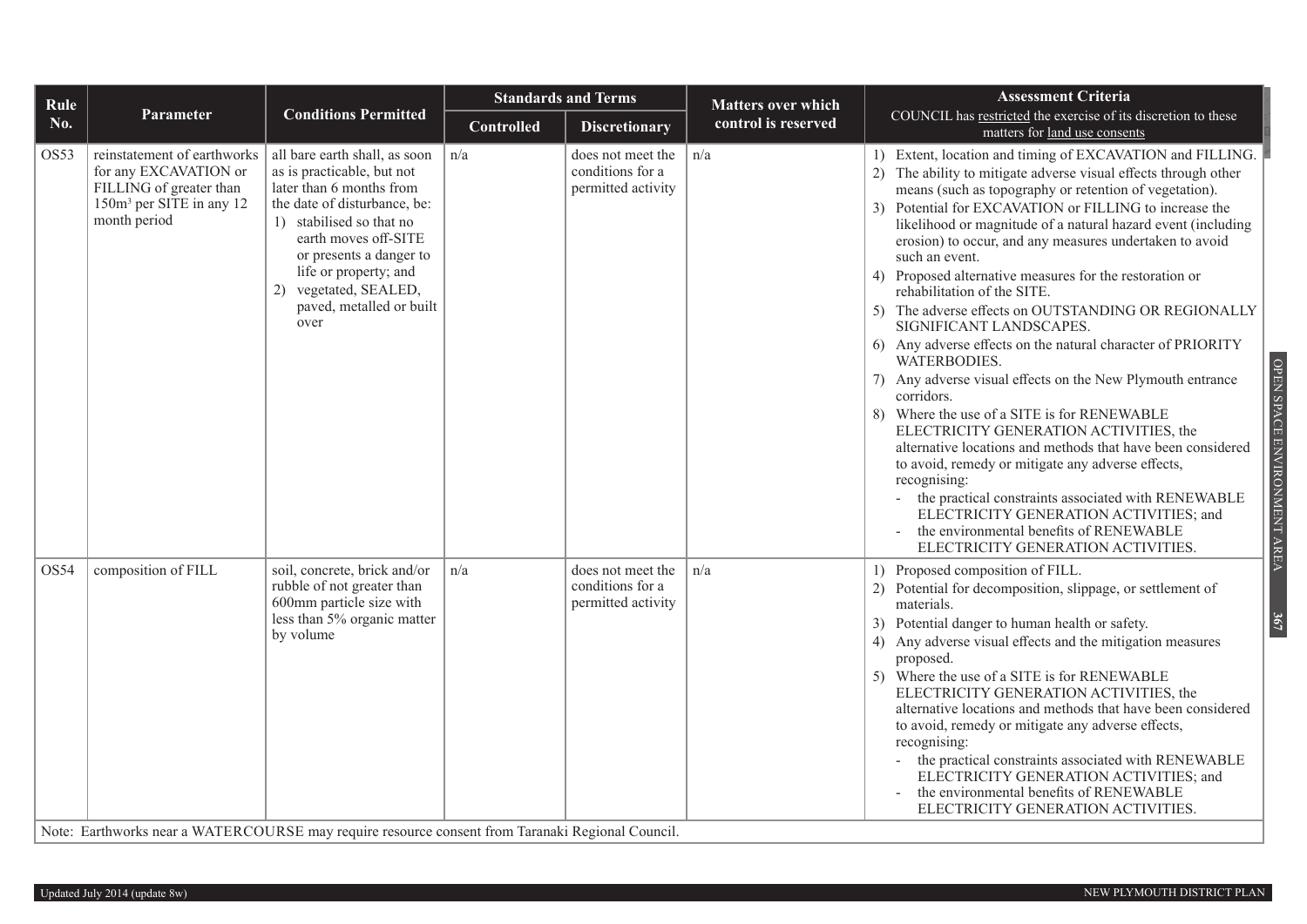| Rule |                                                                                                                                 |                                                                                                 | <b>Standards and Terms</b> |                                                             | <b>Matters over which</b> | <b>Assessment Criteria</b>                                                                                                                                                                                                                                                                                                                                                                                                                                                                                                                                                                                                                                                                                                                                                                                                                                                                                                                                                                                                                                                                                                                                                                                                                                                                                 |  |  |  |  |  |
|------|---------------------------------------------------------------------------------------------------------------------------------|-------------------------------------------------------------------------------------------------|----------------------------|-------------------------------------------------------------|---------------------------|------------------------------------------------------------------------------------------------------------------------------------------------------------------------------------------------------------------------------------------------------------------------------------------------------------------------------------------------------------------------------------------------------------------------------------------------------------------------------------------------------------------------------------------------------------------------------------------------------------------------------------------------------------------------------------------------------------------------------------------------------------------------------------------------------------------------------------------------------------------------------------------------------------------------------------------------------------------------------------------------------------------------------------------------------------------------------------------------------------------------------------------------------------------------------------------------------------------------------------------------------------------------------------------------------------|--|--|--|--|--|
| No.  | Parameter                                                                                                                       | <b>Conditions Permitted</b>                                                                     | <b>Controlled</b>          | <b>Discretionary</b>                                        | control is reserved       | COUNCIL has restricted the exercise of its discretion to these<br>matters for land use consents                                                                                                                                                                                                                                                                                                                                                                                                                                                                                                                                                                                                                                                                                                                                                                                                                                                                                                                                                                                                                                                                                                                                                                                                            |  |  |  |  |  |
|      | <b>HAZARDOUS SUBSTANCES</b>                                                                                                     |                                                                                                 |                            |                                                             |                           |                                                                                                                                                                                                                                                                                                                                                                                                                                                                                                                                                                                                                                                                                                                                                                                                                                                                                                                                                                                                                                                                                                                                                                                                                                                                                                            |  |  |  |  |  |
|      | <b>Establishment of HAZARDOUS FACILITIES</b>                                                                                    |                                                                                                 |                            |                                                             |                           |                                                                                                                                                                                                                                                                                                                                                                                                                                                                                                                                                                                                                                                                                                                                                                                                                                                                                                                                                                                                                                                                                                                                                                                                                                                                                                            |  |  |  |  |  |
| OS55 | <b>EFFECTS RATIO</b><br>where a HAZARDOUS<br><b>FACILITY</b><br>is located within 10m of<br>any RESIDENTIAL<br>ENVIRONMENT AREA | equal to or less than 0.02<br>provided the conditions<br>set out in Appendix 6 are<br>satisfied | n/a                        | does not meet the<br>conditions for a<br>permitted activity | n/a                       | 1) The extent to which the EFFECTS RATIO is exceeded.<br>2) Location of the facility and proximity to sensitive features<br>including:<br>activities and areas involving people such as child<br>care facilities, schools, rest homes, hospitals, shopping<br>centres and residential areas;<br>WATERCOURSES, catchments, aquifers and the coast;                                                                                                                                                                                                                                                                                                                                                                                                                                                                                                                                                                                                                                                                                                                                                                                                                                                                                                                                                          |  |  |  |  |  |
| OS56 | where a HAZARDOUS<br>FACILITY is located<br>anywhere else in an OPEN<br>SPACE ENVIRONMENT<br><b>AREA</b>                        | equal to or less than 0.2<br>provided the conditions<br>set out in Appendix 6 are<br>satisfied  | n/a                        | does not meet the<br>conditions for a<br>permitted activity |                           | identified hazard areas such as the COASTAL HAZARD<br>OPEN SPACE ENVIRONMENT AREA<br>AREA, FLOOD HAZARD AREA,<br>VOLCANIC HAZARD AREA or the Norfolk or<br>Inglewood FAULT LINES; and<br>any wildlife habitats including bush areas and wetlands.<br>3) Choice of site location including the nature of the subsoil<br>and SITE geology.<br>4) SITE design and management including:<br>SITE drainage and OFF-SITE INFRASTRUCTURE,<br>e.g. stormwater drainage systems, sewer type and<br>capacity;<br>the disposal of wastes containing HAZARDOUS<br><b>SUBSTANCES:</b><br>adherence to health and safety and/or environmental<br>management systems; and<br>self monitoring and maintenance procedures.<br>368<br>5) Risk mitigation and management measures including:<br>spill contingency and emergency planning, including<br>potential hazards, failure modes and exposure pathways;<br>emergency procedures; and<br>fire safety and fire water management.<br>6) Any potential cumulative or synergistic effects that<br>may result from the establishment and operation of the<br>HAZARDOUS FACILITY.<br>Transport of HAZARDOUS SUBSTANCES and any<br>adverse effects on the operation and safety of the roading<br>network.<br>8) Alternative locations or methods for undertaking the activity. |  |  |  |  |  |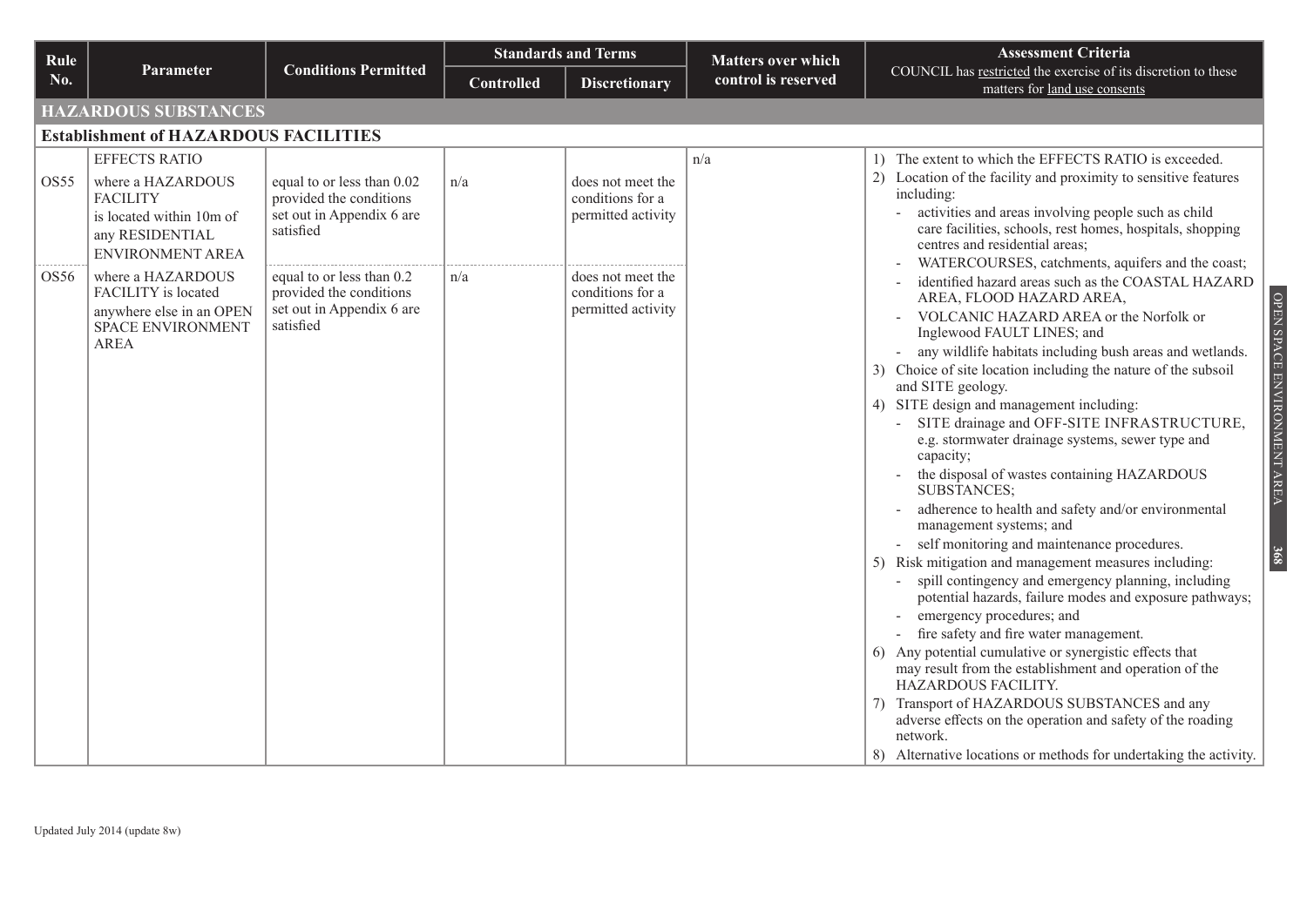| Rule |                  | <b>Conditions Permitted</b> | <b>Standards and Terms</b> |                      | <b>Matters over which</b> | <b>Assessment Criteria</b>                                                                                                                                                                                                                                                                                                                                                                                     |
|------|------------------|-----------------------------|----------------------------|----------------------|---------------------------|----------------------------------------------------------------------------------------------------------------------------------------------------------------------------------------------------------------------------------------------------------------------------------------------------------------------------------------------------------------------------------------------------------------|
| No.  | <b>Parameter</b> |                             | <b>Controlled</b>          | <b>Discretionary</b> | control is reserved       | COUNCIL has restricted the exercise of its discretion to these<br>matters for land use consents                                                                                                                                                                                                                                                                                                                |
|      |                  |                             |                            |                      |                           | Where the use of a SITE is for RENEWABLE<br>9)<br>ELECTRICITY GENERATION ACTIVITIES, the<br>alternative locations and methods that have been considered<br>to avoid, remedy or mitigate any adverse effects,<br>recognising:<br>the practical constraints associated with RENEWABLE<br>ELECTRICITY GENERATION ACTIVITIES; and<br>the environmental benefits of RENEWABLE<br>ELECTRICITY GENERATION ACTIVITIES. |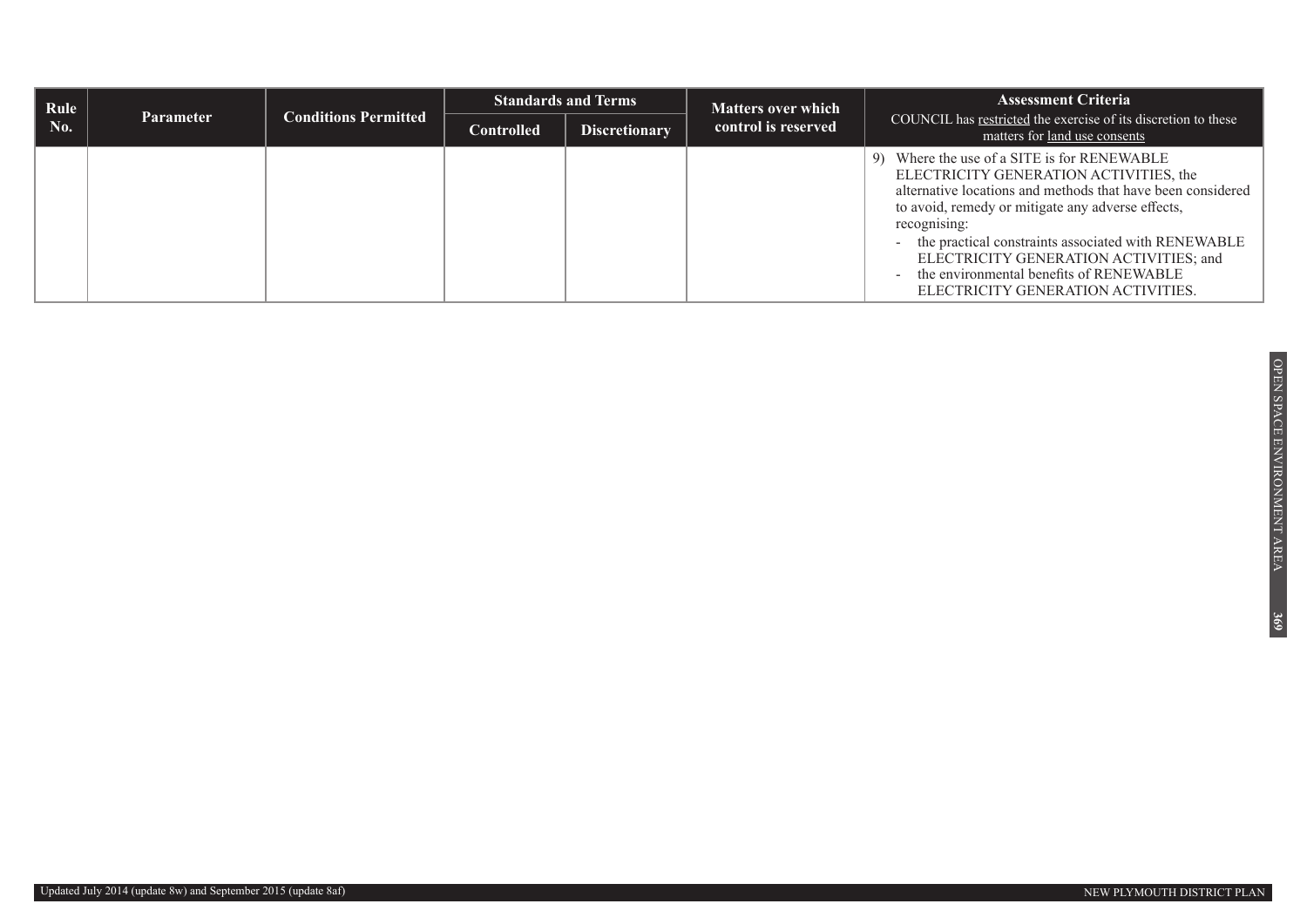| Rule |                                                                                                                                                                                                                                                                                                                                 |                                                                                                                                                                                                                                                                                                                                          |                   | <b>Standards and Terms</b>                                  | <b>Matters over which</b> | <b>Assessment Criteria</b>                                                                                                                                                                                                                                                                                                                                                                                                                                                                                                                                                                                                                                                                                                                                                                                                                                                                                                                                                                                                                                                                                                                                                                                  |  |  |  |  |  |
|------|---------------------------------------------------------------------------------------------------------------------------------------------------------------------------------------------------------------------------------------------------------------------------------------------------------------------------------|------------------------------------------------------------------------------------------------------------------------------------------------------------------------------------------------------------------------------------------------------------------------------------------------------------------------------------------|-------------------|-------------------------------------------------------------|---------------------------|-------------------------------------------------------------------------------------------------------------------------------------------------------------------------------------------------------------------------------------------------------------------------------------------------------------------------------------------------------------------------------------------------------------------------------------------------------------------------------------------------------------------------------------------------------------------------------------------------------------------------------------------------------------------------------------------------------------------------------------------------------------------------------------------------------------------------------------------------------------------------------------------------------------------------------------------------------------------------------------------------------------------------------------------------------------------------------------------------------------------------------------------------------------------------------------------------------------|--|--|--|--|--|
| No.  | <b>Parameter</b>                                                                                                                                                                                                                                                                                                                | <b>Conditions Permitted</b>                                                                                                                                                                                                                                                                                                              | <b>Controlled</b> | <b>Discretionary</b>                                        | control is reserved       | COUNCIL has restricted the exercise of its discretion to these<br>matters for land use consents                                                                                                                                                                                                                                                                                                                                                                                                                                                                                                                                                                                                                                                                                                                                                                                                                                                                                                                                                                                                                                                                                                             |  |  |  |  |  |
|      | <b>OUTDOOR STORAGE</b>                                                                                                                                                                                                                                                                                                          |                                                                                                                                                                                                                                                                                                                                          |                   |                                                             |                           |                                                                                                                                                                                                                                                                                                                                                                                                                                                                                                                                                                                                                                                                                                                                                                                                                                                                                                                                                                                                                                                                                                                                                                                                             |  |  |  |  |  |
|      | <b>OUTDOOR STORAGE of items</b>                                                                                                                                                                                                                                                                                                 |                                                                                                                                                                                                                                                                                                                                          |                   |                                                             |                           |                                                                                                                                                                                                                                                                                                                                                                                                                                                                                                                                                                                                                                                                                                                                                                                                                                                                                                                                                                                                                                                                                                                                                                                                             |  |  |  |  |  |
| OS58 | landscaping of SIDE<br><b>BOUNDARIES</b> for<br><b>OUTDOOR STORAGE</b><br>areas which:<br>1) amount to $14m3$ or<br>more<br>2) are stored for a period<br>of eight, or more,<br>consecutive weeks in<br>any 12 month period;<br>and<br>3) are visible from<br>an adjoining<br><b>RESIDENTIAL</b><br><b>ENVIRONMENT</b><br>AREA. | shall be screened by either:<br>1) a solid fence or wall of<br>a minimum HEIGHT<br>of $1.8m$ , or<br>2) landscaping or<br>TREES of a minimum<br>HEIGHT of 1m at<br>installation which will<br>achieve a continuous<br>screen of a minimum of<br>1.8m in HEIGHT and<br>1.5m in width within<br>five years; or<br>3) a combination of both | n/a               | does not meet the<br>conditions for a<br>permitted activity | n/a                       | 1) Any adverse visual effects of reduced or no screening of the<br>OUTDOOR STORAGE area on the streetscape of the area.<br>2) Any adverse visual effects on the New Plymouth entrance<br>corridors.<br>3) The distance of the OUTDOOR STORAGE area from the<br>relevant boundary.<br>4) The time period, type and volume of goods for which the<br>OUTDOOR STORAGE area will be used.<br>OPEN SPACE ENVIRONMENT AREA<br>5) The ability of the topography or existing vegetation within<br>the locality to mitigate any adverse visual effects of reduced<br>or no screening of the OUTDOOR STORAGE area on the<br>streetscape.<br>The ability to mitigate any adverse visual effects resulting<br>from reduced or no screening of the OUTDOOR STORAGE<br>area through alternative means.<br>Where the use of a SITE is for RENEWABLE<br>ELECTRICITY GENERATION ACTIVITIES, the<br>alternative locations and methods that have been considered<br>to avoid, remedy or mitigate any adverse effects,<br>recognising:<br>the practical constraints associated with RENEWABLE<br>ELECTRICITY GENERATION ACTIVITIES; and<br>the environmental benefits of RENEWABLE<br>ELECTRICITY GENERATION ACTIVITIES.<br>370 |  |  |  |  |  |
|      |                                                                                                                                                                                                                                                                                                                                 | Note: A recommended list of species for specific locations within the district is available from the COUNCIL.                                                                                                                                                                                                                            |                   |                                                             |                           |                                                                                                                                                                                                                                                                                                                                                                                                                                                                                                                                                                                                                                                                                                                                                                                                                                                                                                                                                                                                                                                                                                                                                                                                             |  |  |  |  |  |
|      | <b>CONSUMPTION OF LIQUOR</b>                                                                                                                                                                                                                                                                                                    |                                                                                                                                                                                                                                                                                                                                          |                   |                                                             |                           | Use of a SITE for the on-SITE consumption of liquor where a license is required under the Sale of Liquor Act 1989 (excluding TEMPORARY EVENTS)                                                                                                                                                                                                                                                                                                                                                                                                                                                                                                                                                                                                                                                                                                                                                                                                                                                                                                                                                                                                                                                              |  |  |  |  |  |
|      |                                                                                                                                                                                                                                                                                                                                 |                                                                                                                                                                                                                                                                                                                                          |                   |                                                             |                           |                                                                                                                                                                                                                                                                                                                                                                                                                                                                                                                                                                                                                                                                                                                                                                                                                                                                                                                                                                                                                                                                                                                                                                                                             |  |  |  |  |  |
| OS59 | hours of operation<br>in the OPEN SPACE A<br>ENVIRONMENT AREA<br>and within 50m of a                                                                                                                                                                                                                                            | n/a                                                                                                                                                                                                                                                                                                                                      | n/a               | at all times                                                | n/a                       | 1) The nature and scale of the activity and its compatibility<br>with surrounding activities.<br>Noise (including from entertainment and patrons) and traffic<br>generation effects.                                                                                                                                                                                                                                                                                                                                                                                                                                                                                                                                                                                                                                                                                                                                                                                                                                                                                                                                                                                                                        |  |  |  |  |  |

3) The topography of the SITE and neighbouring areas. 4) The ability to remedy or mitigate any adverse effects of the activity by the layout or design of the SITE or BUILDINGS, or by the provision of landscaping or similar measures. RESIDENTIAL or RURAL ENVIRONMENT AREA or in the OPEN SPACE B, C or PORT TARANAKI ENVIRONMENT AREAS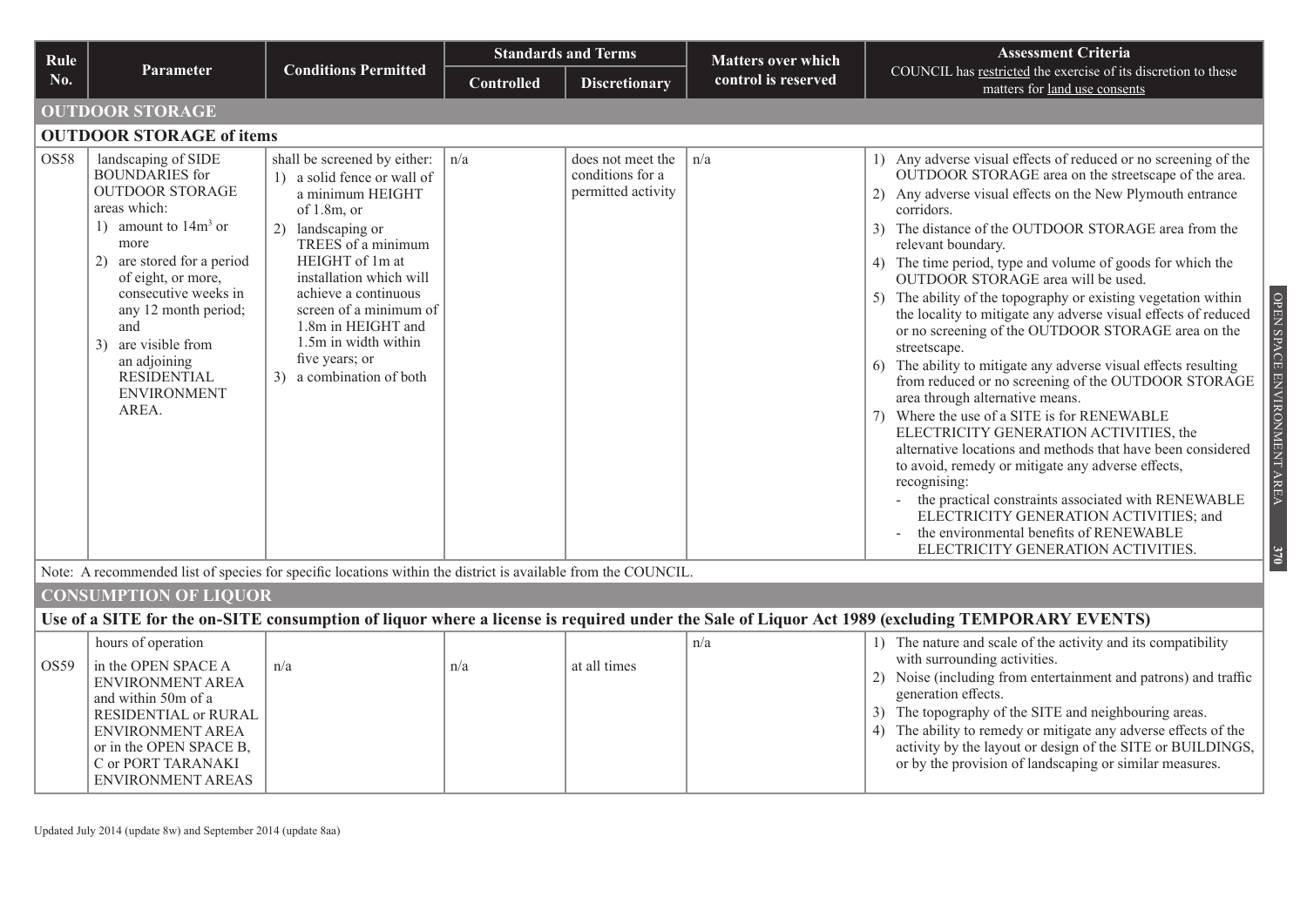| Rule             |                                                                                                                           | <b>Conditions Permitted</b>                                | <b>Standards and Terms</b> |                                                             | <b>Matters over which</b> | <b>Assessment Criteria</b>                                                                                                                                                                                 |
|------------------|---------------------------------------------------------------------------------------------------------------------------|------------------------------------------------------------|----------------------------|-------------------------------------------------------------|---------------------------|------------------------------------------------------------------------------------------------------------------------------------------------------------------------------------------------------------|
| No.              | <b>Parameter</b>                                                                                                          |                                                            | <b>Controlled</b>          | <b>Discretionary</b>                                        | control is reserved       | COUNCIL has restricted the exercise of its discretion to these<br>matters for land use consents                                                                                                            |
| OS <sub>60</sub> | in the OPEN SPACE A<br>ENVIROMENT AREA and to 11pm<br>further than 50m from a<br>RESIDENTIAL or RURAL<br>ENVIRONMENT AREA | Sunday to Thursday 7am<br>Friday to Saturday 7am to<br>1am | n/a                        | does not meet the<br>conditions for a<br>permitted activity |                           | The location of on-SITE car parking in relation to residential<br>5)<br>activities.<br>The days of the week which the premises are open and the<br><sup>6)</sup><br>frequency of entertainment activities. |
|                  | Note: Rule OS62 was removed by Update 8af.                                                                                |                                                            |                            |                                                             |                           |                                                                                                                                                                                                            |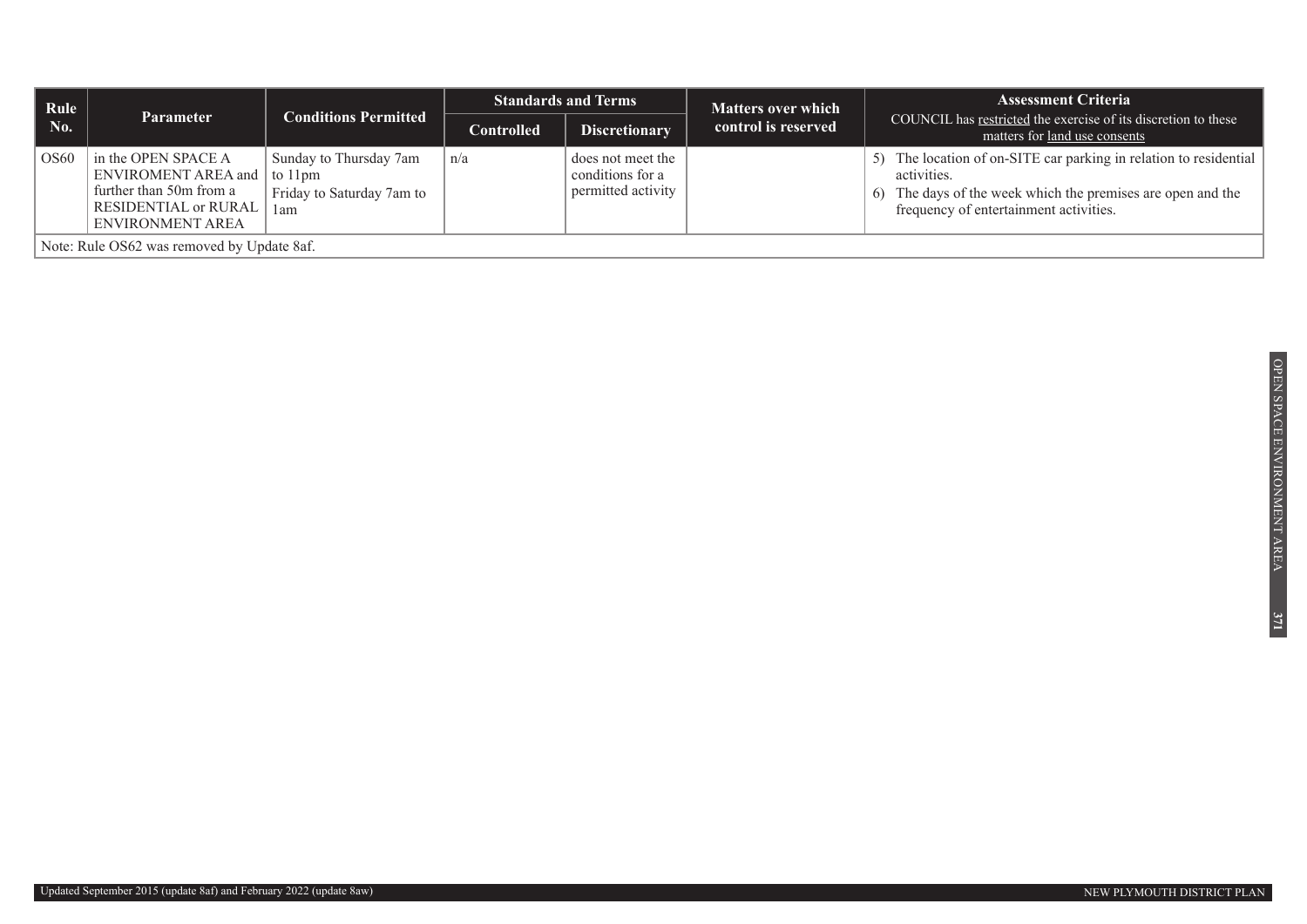| Rule             | <b>Standards and Terms</b><br><b>Conditions Permitted</b><br><b>Parameter</b><br><b>Discretionary</b><br><b>Controlled</b>        |                     |                                                                                                 |                            | <b>Matters over which</b>                                                                                          | <b>Assessment Criteria</b>                                                                                                                                                                                                              |  |  |  |  |
|------------------|-----------------------------------------------------------------------------------------------------------------------------------|---------------------|-------------------------------------------------------------------------------------------------|----------------------------|--------------------------------------------------------------------------------------------------------------------|-----------------------------------------------------------------------------------------------------------------------------------------------------------------------------------------------------------------------------------------|--|--|--|--|
| No.              |                                                                                                                                   | control is reserved | COUNCIL has restricted the exercise of its discretion to these<br>matters for land use consents |                            |                                                                                                                    |                                                                                                                                                                                                                                         |  |  |  |  |
|                  | <b>SUBDIVISION</b>                                                                                                                |                     |                                                                                                 |                            |                                                                                                                    |                                                                                                                                                                                                                                         |  |  |  |  |
|                  | <b>Subdivision of land</b>                                                                                                        |                     |                                                                                                 |                            |                                                                                                                    |                                                                                                                                                                                                                                         |  |  |  |  |
| OS <sub>63</sub> | where there is an<br>increase in the number of<br>ALLOTMENTS being served<br>by, or having ownership of, a<br><b>RIGHT OF WAY</b> | n/a                 | n/a                                                                                             | under all<br>circumstances | Design and layout<br>1)<br>of the subdivision,<br>including position of<br>boundaries.<br>2)<br>Development of the | 1) Where access is via a RIGHT OF WAY:<br>the extent to which the RIGHT OF WAY is capable<br>of handling extra traffic or parking from the land use<br>associated with the subdivision;<br>whether the RIGHT OF WAY could be reasonably |  |  |  |  |
| OS64             | minimum ALLOTMENT size<br><b>OPEN SPACE A</b><br>ENVIRONMENT AREAS                                                                | n/a                 | 500m <sup>2</sup>                                                                               | 400m <sup>2</sup>          | subdivision and SITES<br>having regard to:<br>appropriate<br>VEHICLE access;<br>and                                | upgraded to meet the extra usage;<br>whether the extra use of the RIGHT OF WAY places it<br>beyond the scale of development which a RIGHT OF<br>WAY could reasonably be expected to provide access;                                     |  |  |  |  |

Updated September 2015 (update 8af)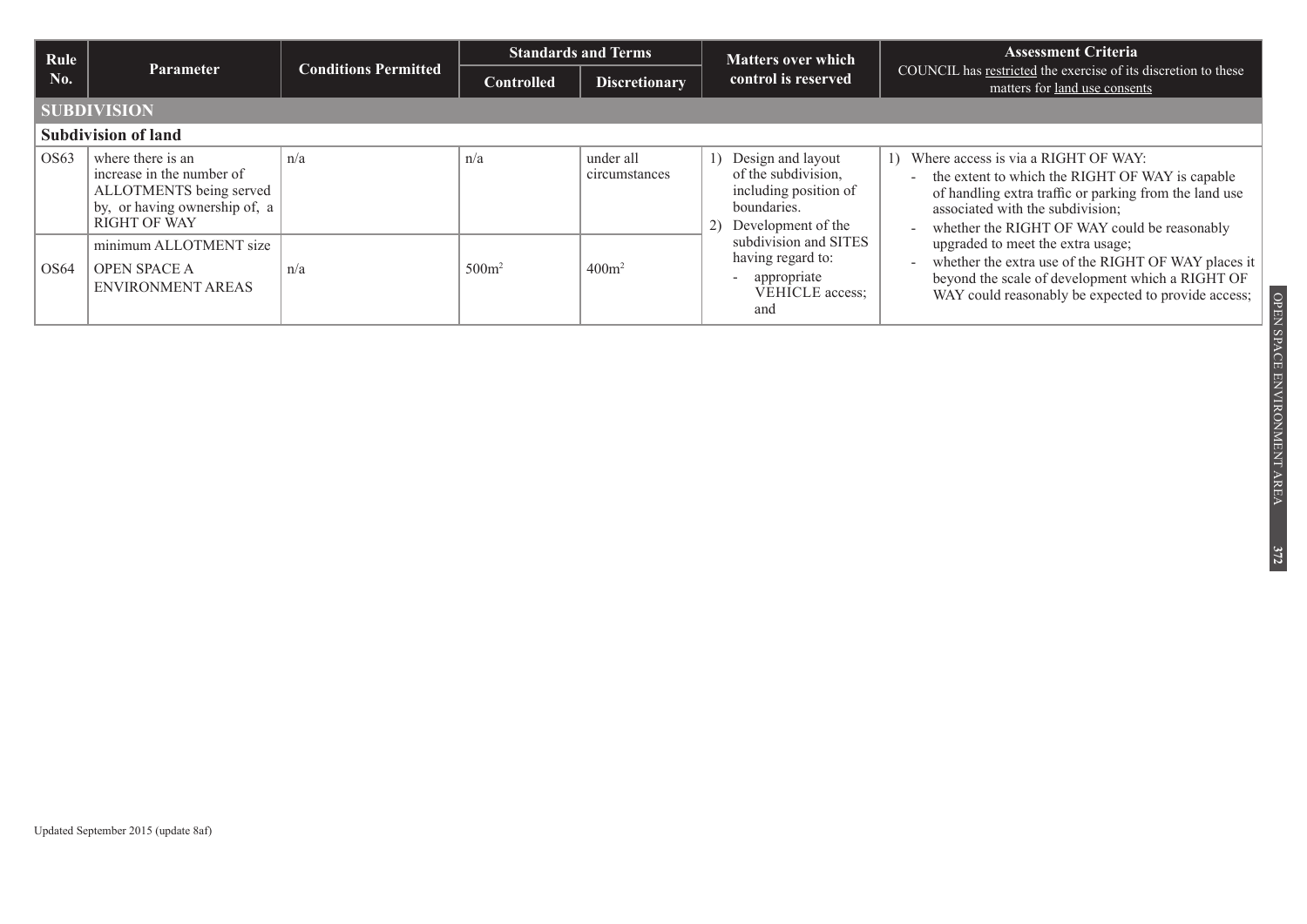| Rule             |                                                                                                                                                                               |                                                             |                                                                           | <b>Standards and Terms</b>                                                                                                 | <b>Matters over which</b>                                                                                                                         | <b>Assessment Criteria</b>                                                                                                                                                                                                                                                                                                                                                                                                                                                                                              |
|------------------|-------------------------------------------------------------------------------------------------------------------------------------------------------------------------------|-------------------------------------------------------------|---------------------------------------------------------------------------|----------------------------------------------------------------------------------------------------------------------------|---------------------------------------------------------------------------------------------------------------------------------------------------|-------------------------------------------------------------------------------------------------------------------------------------------------------------------------------------------------------------------------------------------------------------------------------------------------------------------------------------------------------------------------------------------------------------------------------------------------------------------------------------------------------------------------|
| No.              | <b>Parameter</b>                                                                                                                                                              | <b>Conditions Permitted</b>                                 | Controlled                                                                | <b>Discretionary</b>                                                                                                       | control is reserved                                                                                                                               | COUNCIL has restricted the exercise of its discretion to these<br>matters for land use consents                                                                                                                                                                                                                                                                                                                                                                                                                         |
| OS65             | OPEN SPACE B, C<br>or PORT TARANAKI<br>ENVIRONMENT AREAS<br>or where created solely for<br>NETWORK UTILITIES,<br>ROADS, reserves or access                                    | n/a                                                         | no minimum                                                                | n/a                                                                                                                        | provision and<br>location of services<br>3) Protection of:<br>natural features;<br><b>OUTSTANDING</b><br>and REGIONALLY                           | effects on the amenity of ALLOTMENTS adjoining the<br>RIGHT OF WAY; and<br>any adverse effects on the ROAD TRANSPORTATION<br>NETWORK.<br>2) Where an ALLOTMENT includes a CONTAMINATED<br>SITE, the extent of contamination, proposed use of the                                                                                                                                                                                                                                                                        |
| OS <sub>66</sub> | requirement to provide<br>PRACTICABLE vehicular<br>access to ALLOTMENTS<br>from a ROAD*, except<br>where created solely for<br>NETWORK UTILITIES,<br><b>ROADS</b> or reserves | n/a                                                         | meets the<br>requirements<br>specified in<br>Appendix 22.2A               | does not meet<br>the standards<br>and terms for a<br>controlled activity                                                   | <b>SIGNIFICANT</b><br>LANDSCAPES;<br>and<br>vegetation.<br>4) Legal protection<br>of SIGNIFICANT<br>NATURAL AREAS.                                | ALLOTMENT and mitigation measures proposed.<br>3) Effects of ALLOTMENT size and shape on the character of<br>the area, amenities of the neighbourhood and the potential<br>efficiency and range of uses of the land.<br>The effect of the subdivision on natural features,<br>4)<br>SIGNIFICANT NATURAL AREAS, OUTSTANDING or<br>REGIONALLY SIGNIFICANT LANDSCAPES, Category                                                                                                                                            |
| OS <sub>67</sub> | of an ALLOTMENT that<br>will require a ROAD to be<br>vested as legal ROAD                                                                                                     | n/a                                                         | n/a                                                                       | under all<br>circumstances                                                                                                 | 5) Provision of<br>public space areas<br>for recreation,                                                                                          | A heritage BUILDINGS or items and their settings,<br>vegetation, wetlands, or other habitats of wildlife and any<br>existing or proposed protection or enhancement measures.                                                                                                                                                                                                                                                                                                                                            |
| <b>OS68</b>      | requirement for services -<br>stormwater disposal, water<br>supply and sewage disposal                                                                                        | $\mathrm{n}/\mathrm{a}$                                     | meets the<br>requirements<br>specified in<br>Appendix 22.2                | does not meet<br>the standards<br>and terms for a<br>controlled activity                                                   | conservation, or<br>pedestrian/cycle access<br>purposes.<br>Works to mitigate<br>6)                                                               | The effect of any methods used to make the ALLOTMENT<br>5)<br>suitable for the purpose of the subdivision on:<br>the land form; or<br>- the likelihood or magnitude of natural hazard events.                                                                                                                                                                                                                                                                                                                           |
| OS69             | requirement for a<br><b>BUILDING</b> platform                                                                                                                                 | n/a                                                         | meets the<br>requirements<br>specified in<br>Appendix 22.1                | does not meet<br>the standards<br>and terms for a<br>controlled activity                                                   | against the adverse<br>effects of natural and/or<br>other hazards.<br>Alteration of contour,<br>7)<br>earthworks and                              | 6) Effects of natural hazards on potential uses of the SITE and<br>any methods proposed to avoid or mitigate against them.<br>Any intensification of land use due to the subdivision or<br>(7)<br>consequent use and the extent to which this will increase<br>risk to human life, property, INFRASTRUCTURE and the                                                                                                                                                                                                     |
| OS70             | requirement for existing<br><b>BUILDINGS</b> to meet<br>standards in relation to the<br>new boundaries                                                                        | meet the relevant<br>conditions for a permitted<br>activity | meets the relevant<br>standards and<br>terms for a<br>controlled activity | does not meet the<br>conditions for a<br>permitted activity<br>nor the standards<br>and terms for a<br>controlled activity | clearance of vegetation.<br>8) Amalgamation<br>requirements.<br>9) Easement requirements.<br>10) Financial contributions.<br>11) INDICATIVEROADS. | environment.<br>8)<br>Whether the size of the ALLOTMENTS enables use of<br>them in compliance with the relevant rules of the plan for<br>permitted activities or standards and terms for controlled<br>activities (i.e. setback requirements, etc).<br>Whether the non-compliance of BUILDINGS with the<br>9)                                                                                                                                                                                                           |
| OS71             | requirement for financial<br>contributions                                                                                                                                    | n/a                                                         | meets the<br>requirements<br>specified in<br>Appendix 5                   | does not meet<br>the standards<br>and terms for a<br>controlled activity                                                   |                                                                                                                                                   | required standards for permitted activities will adversely<br>affect the character or other aspects of the environment.<br>10) Effects of the proposed ROADING pattern and subdivision<br>on the INDICATIVE ROADING pattern shown on the<br>planning maps.<br>11) Effects on existing traffic levels, the ROAD<br>TRANSPORTATION NETWORK, access, stormwater<br>management, potable water supply, and wastewater<br>reticulation.<br>12) Ability to provide services to an acceptable standard by<br>alternative means. |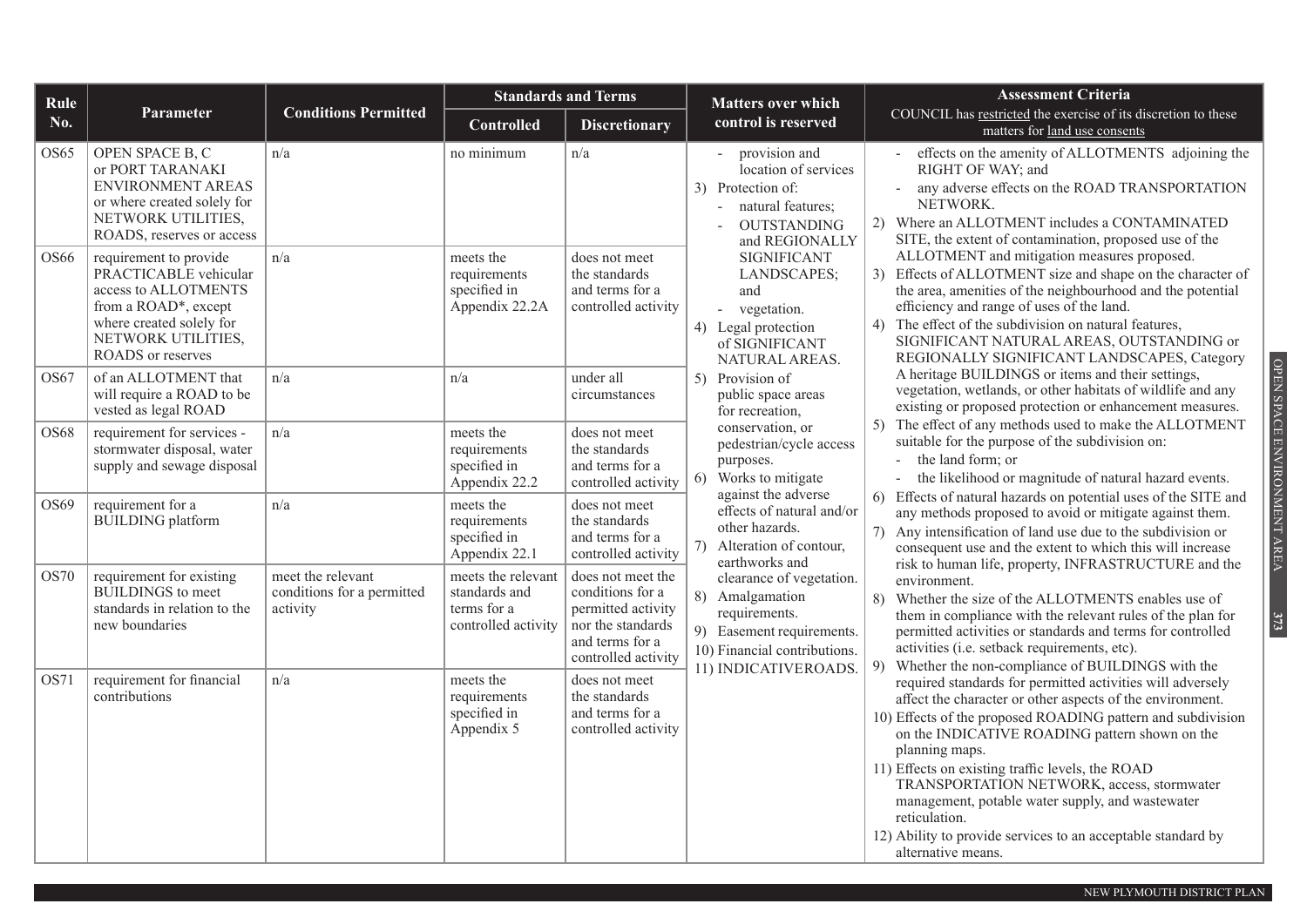| Rule |           |                                                                                                                           |                   | <b>Standards and Terms</b> | <b>Matters over which</b> | <b>Assessment Criteria</b>                                                                                                                                                                                                                                                                                                                                                                                                                                                                                                                                                                                                                                                                                                                                                                                                                                                                                                                                                                                                                                                           |
|------|-----------|---------------------------------------------------------------------------------------------------------------------------|-------------------|----------------------------|---------------------------|--------------------------------------------------------------------------------------------------------------------------------------------------------------------------------------------------------------------------------------------------------------------------------------------------------------------------------------------------------------------------------------------------------------------------------------------------------------------------------------------------------------------------------------------------------------------------------------------------------------------------------------------------------------------------------------------------------------------------------------------------------------------------------------------------------------------------------------------------------------------------------------------------------------------------------------------------------------------------------------------------------------------------------------------------------------------------------------|
| No.  | Parameter | <b>Conditions Permitted</b>                                                                                               | <b>Controlled</b> | <b>Discretionary</b>       | control is reserved       | COUNCIL has restricted the exercise of its discretion to these<br>matters for land use consents                                                                                                                                                                                                                                                                                                                                                                                                                                                                                                                                                                                                                                                                                                                                                                                                                                                                                                                                                                                      |
|      |           | * Note: Where a subdivision proposal requires access from a STATE HIGHWAY, APPLICANTS should consult Transit New Zealand. |                   |                            |                           | 13) The effect of the subdivision on the ability to service<br>adjoining ALLOTMENTS.<br>14) The extent to which public space areas for recreation,<br>conservation, or pedestrian/cycle access purposes are<br>provided for.<br>15) The extent to which the proposal has regard to Maori values,<br>particularly any traditional, cultural, or spiritual aspect<br>relating to the land.<br>16) Any proposed measures to avoid, remedy or mitigate<br>adverse effects, including any environmental compensation<br>proposed.<br>OPEN SPACE<br>17) Extent to which the financial contribution may be met by<br>offsets as outlined in Appendix 5.<br>18) Where the use of a SITE is for RENEWABLE<br>ELECTRICITY GENERATION ACTIVITIES, the<br>alternative locations and methods that have been considered<br>ENVIRONMENT AREA<br>to avoid, remedy or mitigate any adverse effects,<br>recognising:<br>the practical constraints associated with RENEWABLE<br>ELECTRICITY GENERATION ACTIVITIES; and<br>the environmental benefits of RENEWABLE<br>ELECTRICITY GENERATION ACTIVITIES. |
|      |           |                                                                                                                           |                   |                            |                           |                                                                                                                                                                                                                                                                                                                                                                                                                                                                                                                                                                                                                                                                                                                                                                                                                                                                                                                                                                                                                                                                                      |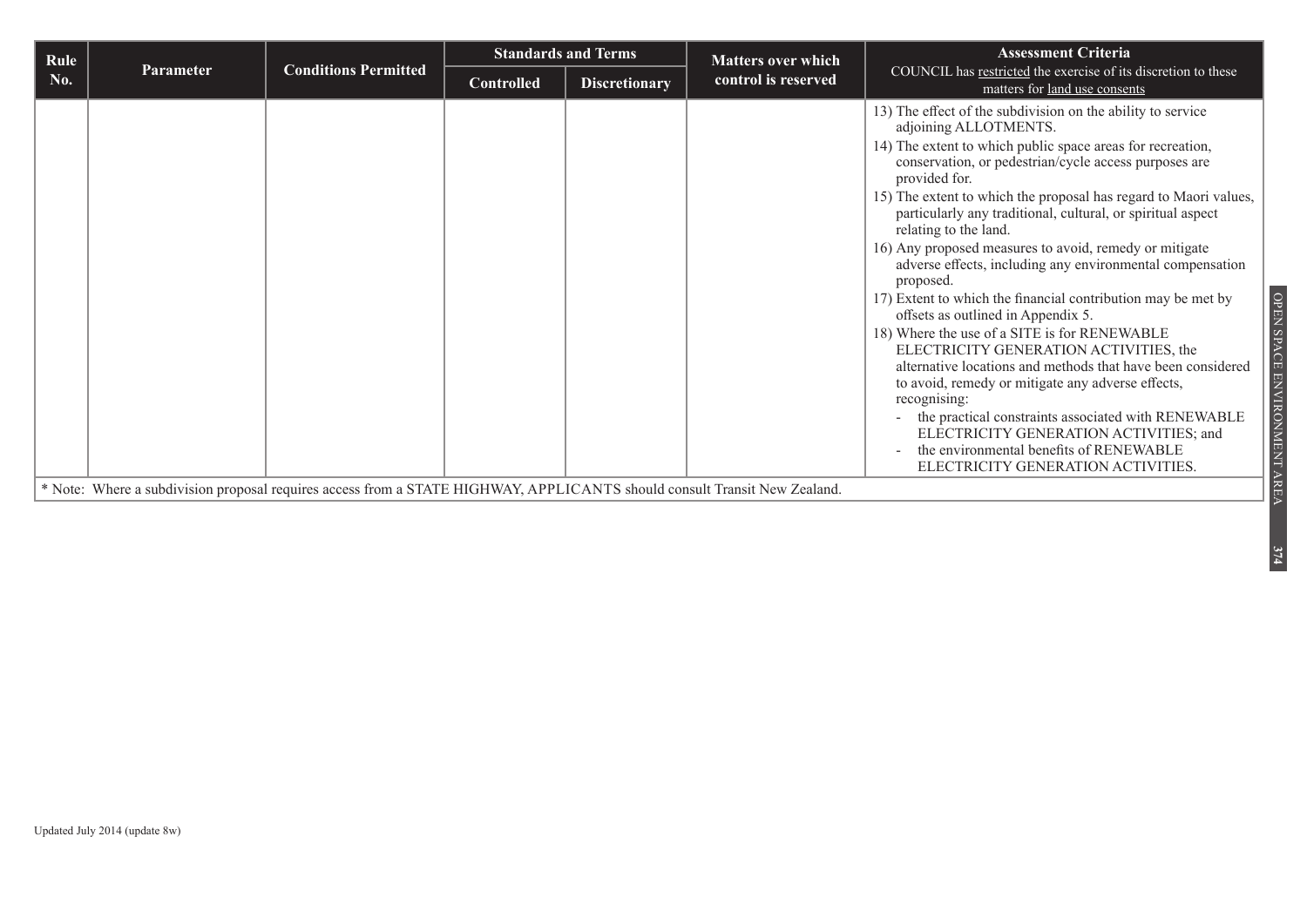### **Rules that apply to all land uses**

| Rule         |                                                                                                                                                                                                                                                                                                                                                                                                                                                   |                                                           |            | <b>Standards and Terms</b>                                                | Matters over which  | Assessment Criteria                                                                                                                                                                                                                                                                                                                                                                                                                                                                                                                                                                                                                                                                                                                                                                                                                                                                                       |
|--------------|---------------------------------------------------------------------------------------------------------------------------------------------------------------------------------------------------------------------------------------------------------------------------------------------------------------------------------------------------------------------------------------------------------------------------------------------------|-----------------------------------------------------------|------------|---------------------------------------------------------------------------|---------------------|-----------------------------------------------------------------------------------------------------------------------------------------------------------------------------------------------------------------------------------------------------------------------------------------------------------------------------------------------------------------------------------------------------------------------------------------------------------------------------------------------------------------------------------------------------------------------------------------------------------------------------------------------------------------------------------------------------------------------------------------------------------------------------------------------------------------------------------------------------------------------------------------------------------|
| No.          | Parameter                                                                                                                                                                                                                                                                                                                                                                                                                                         | <b>Conditions Permitted</b>                               | Controlled | Discretionary                                                             | control is reserved | COUNCIL has restricted the exercise of its discretion to these<br>matters for land use consents                                                                                                                                                                                                                                                                                                                                                                                                                                                                                                                                                                                                                                                                                                                                                                                                           |
| <b>LIGHT</b> |                                                                                                                                                                                                                                                                                                                                                                                                                                                   |                                                           |            |                                                                           |                     |                                                                                                                                                                                                                                                                                                                                                                                                                                                                                                                                                                                                                                                                                                                                                                                                                                                                                                           |
|              | <b>Emission of light (excluding TEMPORARY EVENTS)</b>                                                                                                                                                                                                                                                                                                                                                                                             |                                                           |            |                                                                           |                     |                                                                                                                                                                                                                                                                                                                                                                                                                                                                                                                                                                                                                                                                                                                                                                                                                                                                                                           |
| OS72         | maximum level of LIGHT<br>OVERSPILL, measured at:<br>any point at a distance<br>of 2m or greater from<br>within the boundary<br>of any RECEIVING<br>SITE; or where any<br>part of a BUILDING<br>located within a<br><b>RECEIVING SITE</b><br>is within 2m of the<br>boundary of that SITE,<br>LIGHT OVERSPILL<br>may be measured at<br>the exterior surface<br>of any window of any<br>HABITABLE ROOM<br><b>RESIDENTIAL</b><br><b>ENVIRONMENT</b> | 10 lux (in both the<br>horizontal and vertical            | n/a        | greater than 10<br>lux (in both the                                       | n/a                 | 1) HEIGHT, direction, angle and shielding of light source.<br>2) Screening of the light source, including fences and planting.<br>3) Contrast of background illumination.<br>Duration of light emission.<br>4)<br>5) The amount of light emission measured in lux.<br>OPEN SPACE ENVIRONMENT AREA<br>The extent to which the light source:<br>adversely impacts on local amenity;<br>is necessary for reasons of safety or security, enhanced<br>amenity or public enjoyment; and<br>can be modified, shielded, screened or operated so as to<br>mitigate any adverse effects arising from excessive light<br>levels.<br>7) Where the use of a SITE is for RENEWABLE<br>ELECTRICITY GENERATION ACTIVITIES, the<br>alternative locations and methods that have been considered<br>to avoid, remedy or mitigate any adverse effects,<br>recognising:<br>the practical constraints associated with RENEWABLE |
|              | <b>AREAS</b>                                                                                                                                                                                                                                                                                                                                                                                                                                      | planes)                                                   |            | horizontal and<br>vertical planes)                                        |                     | ELECTRICITY GENERATION ACTIVITIES; and<br>the environmental benefits of RENEWABLE                                                                                                                                                                                                                                                                                                                                                                                                                                                                                                                                                                                                                                                                                                                                                                                                                         |
| OS73         | <b>BUSINESS,</b><br><b>INDUSTRIAL</b><br>or OPEN SPACE<br><b>ENVIRONMENT</b><br><b>AREAS</b>                                                                                                                                                                                                                                                                                                                                                      | 20 lux (in both the<br>horizontal and vertical<br>planes) | n/a        | greater than 20<br>lux (in both the<br>horizontal and<br>vertical planes) |                     | 375<br>ELECTRICITY GENERATION ACTIVITIES.                                                                                                                                                                                                                                                                                                                                                                                                                                                                                                                                                                                                                                                                                                                                                                                                                                                                 |
| OS74         | the NOTIONAL<br><b>BOUNDARY</b> of<br>any RECEIVING<br>SITE located<br>within the RURAL<br><b>ENVIRONMENT</b><br><b>AREA</b>                                                                                                                                                                                                                                                                                                                      | 10 lux (in both the<br>horizontal and vertical<br>planes) | n/a        | greater than 10<br>lux (in both the<br>horizontal and<br>vertical planes) |                     |                                                                                                                                                                                                                                                                                                                                                                                                                                                                                                                                                                                                                                                                                                                                                                                                                                                                                                           |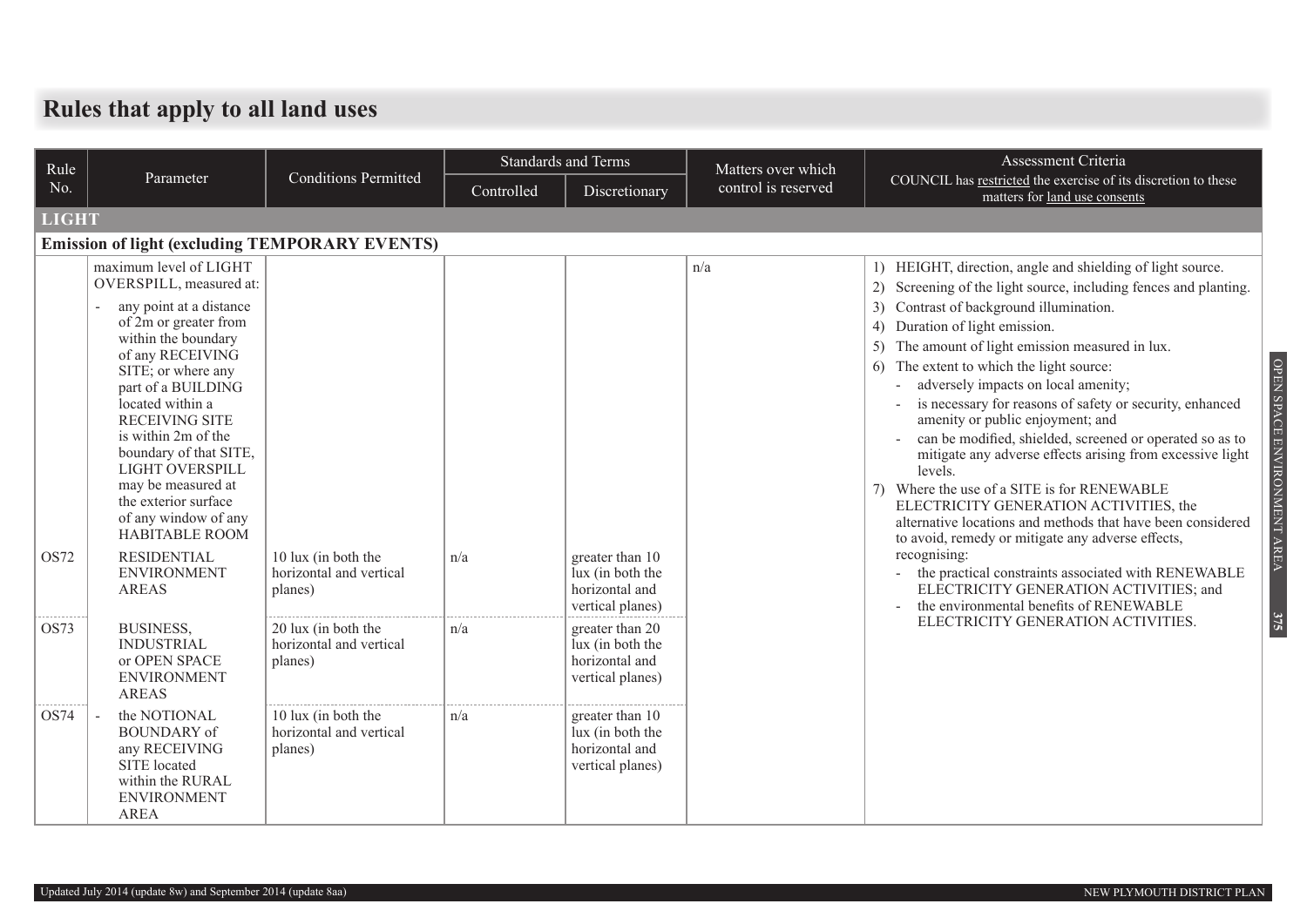| <b>Rule</b>  |                                                                                                                                                                                                  |                                                                                                  |                   | <b>Standards and Terms</b>                                  | <b>Matters over which</b> | <b>Assessment Criteria</b>                                                                                                                                                                                                                                                                                                                                                                                                                              |
|--------------|--------------------------------------------------------------------------------------------------------------------------------------------------------------------------------------------------|--------------------------------------------------------------------------------------------------|-------------------|-------------------------------------------------------------|---------------------------|---------------------------------------------------------------------------------------------------------------------------------------------------------------------------------------------------------------------------------------------------------------------------------------------------------------------------------------------------------------------------------------------------------------------------------------------------------|
| No.          | <b>Parameter</b>                                                                                                                                                                                 | <b>Conditions Permitted</b>                                                                      | <b>Controlled</b> | <b>Discretionary</b>                                        | control is reserved       | COUNCIL has restricted the exercise of its discretion to these<br>matters for land use consents                                                                                                                                                                                                                                                                                                                                                         |
| <b>NOISE</b> |                                                                                                                                                                                                  |                                                                                                  |                   |                                                             |                           |                                                                                                                                                                                                                                                                                                                                                                                                                                                         |
|              | <b>Emission of noise</b>                                                                                                                                                                         |                                                                                                  |                   |                                                             |                           |                                                                                                                                                                                                                                                                                                                                                                                                                                                         |
| OS75         | noise generated by<br>CONSTRUCTION WORK,<br>measured in accordance<br>with NZS 6803P:1984<br>The Measurement and<br>Assessment of Noise from<br>Construction, Maintenance<br>and Demolition Work | meets the conditions for<br>a permitted activity as<br>specified in Table 12.1 in<br>Appendix 12 | n/a               | does not meet the<br>conditions for a<br>permitted activity | n/a                       | 1) Ambient noise levels.<br>2) The length of time, and the level by which, the noise<br>standards (refer to Appendix 12) will be exceeded,<br>particularly at night.<br>3) The nature and location of nearby activities and the effects<br>they may experience resulting from increased noise levels.<br>4) Whether the noise levels are likely to detract from the<br>amenity or general environmental quality of the area in                          |
| OS76         | noise generated by wind<br>turbines, measured in<br>accordance with NZS<br>$6808:2010$ Acoustics -<br>Wind Farm Noise                                                                            | meets the conditions for<br>a permitted activity as<br>specified in Table 12.1 in<br>Appendix 12 | n/a               | does not meet the<br>conditions for a<br>permitted activity |                           | which they are received.<br>Whether the noise levels are likely to cause sleep disturbance<br>5)<br>or result in adverse health effects.<br>The topography of the SITE and any influence this may have<br>6)<br>on noise transmission.                                                                                                                                                                                                                  |
| <b>OS77</b>  | noise generated<br>by EMERGENCY<br>SERVICES measured<br>in accordance with NZS<br>6801:1991 Measurement<br>of Sound and NZS<br>6802:1991 Assessment of<br><b>Environmental Sound</b>             | meets the conditions for<br>a permitted activity as<br>specified in Table 12.1 in<br>Appendix 12 | n/a               | does not meet the<br>conditions for a<br>permitted activity |                           | ENVIRONMEN<br>Any mitigation of the noise proposed, in accordance with<br>a best practicable option approach (e.g. SITE layout and<br>design, design and location of STRUCTURES, BUILDINGS<br>and equipment and the timing of operations).<br>8) Where the use of a SITE is for RENEWABLE<br>ELECTRICITY GENERATION ACTIVITIES, the<br>alternative locations and methods that have been considered<br>to avoid, remedy or mitigate any adverse effects, |
| OS78         | noise generated by any<br>other activity (excluding<br>TEMPORARY EVENTS),<br>measured in accordance<br>with NZS 6801:1991<br>Measurement of Sound<br>and NZS 6802:1991<br>Assessment of Sound    | meets the conditions for<br>a permitted activity as<br>specified in Table 12.1 in<br>Appendix 12 | n/a               | does not meet the<br>conditions for a<br>permitted activity |                           | recognising:<br>- the practical constraints associated with RENEWABLE<br>ELECTRICITY GENERATION ACTIVITIES; and<br>$\frac{376}{5}$<br>the environmental benefits of RENEWABLE<br>ELECTRICITY GENERATION ACTIVITIES.                                                                                                                                                                                                                                     |
|              | <b>TRAFFIC AND TRANSPORT</b>                                                                                                                                                                     |                                                                                                  |                   |                                                             |                           |                                                                                                                                                                                                                                                                                                                                                                                                                                                         |
|              |                                                                                                                                                                                                  |                                                                                                  |                   |                                                             |                           | Requirement to provide VEHICLE ACCESS POINTS, on-SITE parking for MEDIUM SERVICE VEHICLES or larger, loading and standing areas, and on-SITE                                                                                                                                                                                                                                                                                                            |
|              | manoeuvring and queuing (excluding TEMPORARY EVENTS)                                                                                                                                             |                                                                                                  |                   |                                                             |                           |                                                                                                                                                                                                                                                                                                                                                                                                                                                         |
|              | Note: If parking is provided, then the design of it is required to meet the dimension requirements as required by OS80 and Part B of Appendix 23.                                                |                                                                                                  |                   |                                                             |                           |                                                                                                                                                                                                                                                                                                                                                                                                                                                         |
| OS79         | <b>VEHICLE ACCESS</b><br><b>POINT</b>                                                                                                                                                            | meets the conditions<br>for a permitted activity<br>as specified in Part A in                    | n/a               | does not meet the<br>conditions for a<br>permitted activity | n/a                       | 1) Whether the VEHICLE ACCESS POINT is sufficiently<br>removed from an intersection having regard to traffic<br>volumes on the roads, the 85th percentile speed of                                                                                                                                                                                                                                                                                      |

Updated July 2014 (update 8w), September 2014 (update 8aa) and February 2022 (update 8aw)

Appendix 23

VEHICLES on ROADS and any other factors that will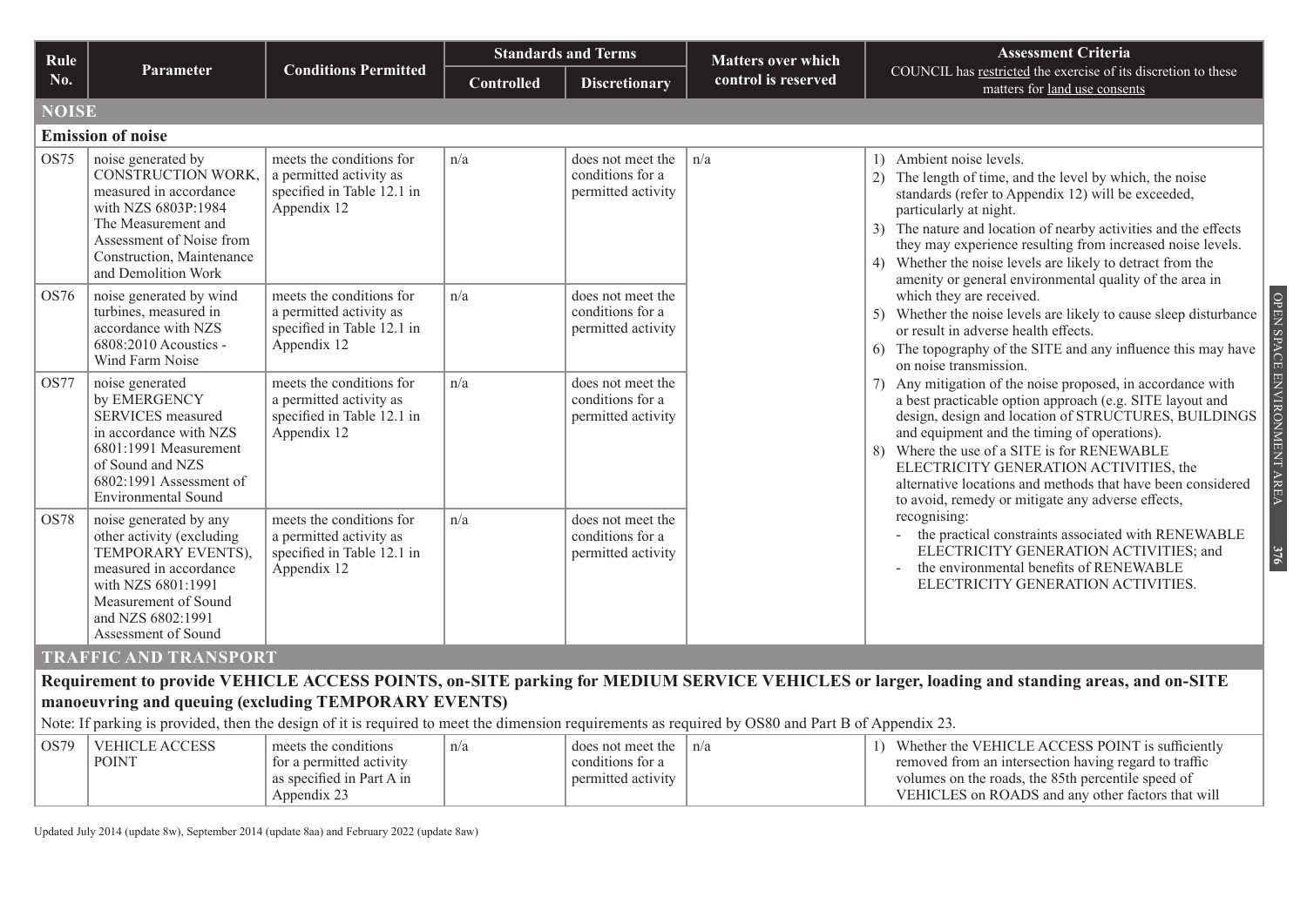| Rule        |                                      |                                                                                              |                                                                                                                 | <b>Standards and Terms</b>                                                                                                 | <b>Matters over which</b>                                    | <b>Assessment Criteria</b>                                                                                                                                                                                                                                                                                                                                                                                                                                                                                                                                                                                                                                                                                                                                                                                                                                                                                                                                                                                                                                                                                                                                                                                                                                                                                                                                                                 |
|-------------|--------------------------------------|----------------------------------------------------------------------------------------------|-----------------------------------------------------------------------------------------------------------------|----------------------------------------------------------------------------------------------------------------------------|--------------------------------------------------------------|--------------------------------------------------------------------------------------------------------------------------------------------------------------------------------------------------------------------------------------------------------------------------------------------------------------------------------------------------------------------------------------------------------------------------------------------------------------------------------------------------------------------------------------------------------------------------------------------------------------------------------------------------------------------------------------------------------------------------------------------------------------------------------------------------------------------------------------------------------------------------------------------------------------------------------------------------------------------------------------------------------------------------------------------------------------------------------------------------------------------------------------------------------------------------------------------------------------------------------------------------------------------------------------------------------------------------------------------------------------------------------------------|
| No.         | Parameter                            | <b>Conditions Permitted</b>                                                                  | <b>Controlled</b>                                                                                               | <b>Discretionary</b>                                                                                                       | control is reserved                                          | COUNCIL has restricted the exercise of its discretion to these<br>matters for land use consents                                                                                                                                                                                                                                                                                                                                                                                                                                                                                                                                                                                                                                                                                                                                                                                                                                                                                                                                                                                                                                                                                                                                                                                                                                                                                            |
| <b>OS80</b> | parking                              | meets the conditions for<br>a permitted activity as<br>specified in Part B in<br>Appendix 23 | n/a                                                                                                             | does not meet the<br>conditions for a<br>permitted activity                                                                | 1) Signage<br>2) Design<br>3) Location<br>4) Formation       | prevent congestion and confusion between VEHICLES<br>turning at the VEHICLE ACCESS POINT or at the<br>intersection.<br>Whether there is a need to separate entry and exit points in<br>2)<br>order to reduce potential traffic confusion or congestion.                                                                                                                                                                                                                                                                                                                                                                                                                                                                                                                                                                                                                                                                                                                                                                                                                                                                                                                                                                                                                                                                                                                                    |
| OS81        | LOADING and<br><b>STANDING SPACE</b> | meets the conditions for<br>a permitted activity as<br>specified in Part C in<br>Appendix 23 | n/a                                                                                                             | does not meet the<br>conditions for a<br>permitted activity                                                                | n/a                                                          | Whether the physical form of the ROAD will minimise<br>3)<br>the adverse effects of inappropriate access manoeuvres,<br>for example whether the ROAD offers good visibility, the<br>presence of solid median to stop right hand turns, or a flush                                                                                                                                                                                                                                                                                                                                                                                                                                                                                                                                                                                                                                                                                                                                                                                                                                                                                                                                                                                                                                                                                                                                          |
| <b>OS82</b> | <b>DRIVEWAY</b>                      | meets the conditions for<br>a permitted activity as<br>specified in Part D in<br>Appendix 23 | n/a                                                                                                             | does not meet the<br>conditions for a<br>permitted activity                                                                | n/a                                                          | median to assist right hand turns.<br>Whether particular mitigation measures such as an<br>4)<br>acceleration or deceleration lane are required due to the<br>volume of and speed of VEHICLES on the ROAD.                                                                                                                                                                                                                                                                                                                                                                                                                                                                                                                                                                                                                                                                                                                                                                                                                                                                                                                                                                                                                                                                                                                                                                                 |
| OS83        | on-SITE MANOEUVRING<br>space         | meets the conditions<br>for a permitted activity<br>as specified in Part E in<br>Appendix 23 | n/a                                                                                                             | does not meet the<br>conditions for a<br>permitted activity                                                                | n/a                                                          | Any cumulative effects of extra VEHICLE ACCESS<br>POINTS on the function of the ROAD BOUNDARY in<br>terms of its position in the ROADING HEIRARCHY.<br>Whether the speed environment on the ROAD, as<br>6)                                                                                                                                                                                                                                                                                                                                                                                                                                                                                                                                                                                                                                                                                                                                                                                                                                                                                                                                                                                                                                                                                                                                                                                 |
| OS84        | on-SITE QUEUING<br><b>SPACE</b>      | meets the conditions<br>for a permitted activity<br>as specified in Part F in<br>Appendix 23 | meets the<br>standards and<br>terms for a<br>controlled activity<br>as specified<br>in Part F in<br>Appendix 23 | does not meet the<br>conditions for a<br>permitted activity<br>nor the standards<br>and terms for a<br>controlled activity | 1) QUEUING SPACE<br>2) Design<br>3) Location<br>4) Formation | determined by the 85th percentile speed data, is such that the<br>sight distance standards in the plan can be safely reduced.<br>7) The types of VEHICLES serving the SITE, their intensity,<br>the time of day the SITE is frequented and the likely<br>anticipated VEHICLE generation.<br>Whether parking provided on a separate SITE is compatible<br>8)<br>with the surrounding land uses.<br>Whether it can be demonstrated that a less than normal<br>9)<br>incidence of traffic generation and associated parking for<br>MEDIUM SERVICE VEHICLES or larger, LOADING or<br>STANDING SPACES will be required by the proposal.<br>10) Whether it is physically practicable to provide the required<br>parking for MEDIUM SERVICE VEHICLES or larger,<br>LOADING, STANDING, QUEUING and/or manoeuvring<br>SPACES in the SITE in terms of existing location of the<br>BUILDINGS, DEFINED RETAIL FRONTAGE, and<br>access to the ROAD, or topography.<br>11) Whether the parking for MEDIUM SERVICE VEHICLES<br>or larger, LOADING, STANDING, QUEUING and/or<br>MANOEUVRING SPACES will be required for use outside<br>of peak traffic, cyclist or pedestrian flows.<br>12) Whether the design, grade or formation of the alternative<br>construction of parking, LOADING or STANDING SPACE,<br>or DRIVEWAY will assist in managing any actual or<br>potential adverse effects that arise. |

OPEN SPACE ENVIRONMENT AREA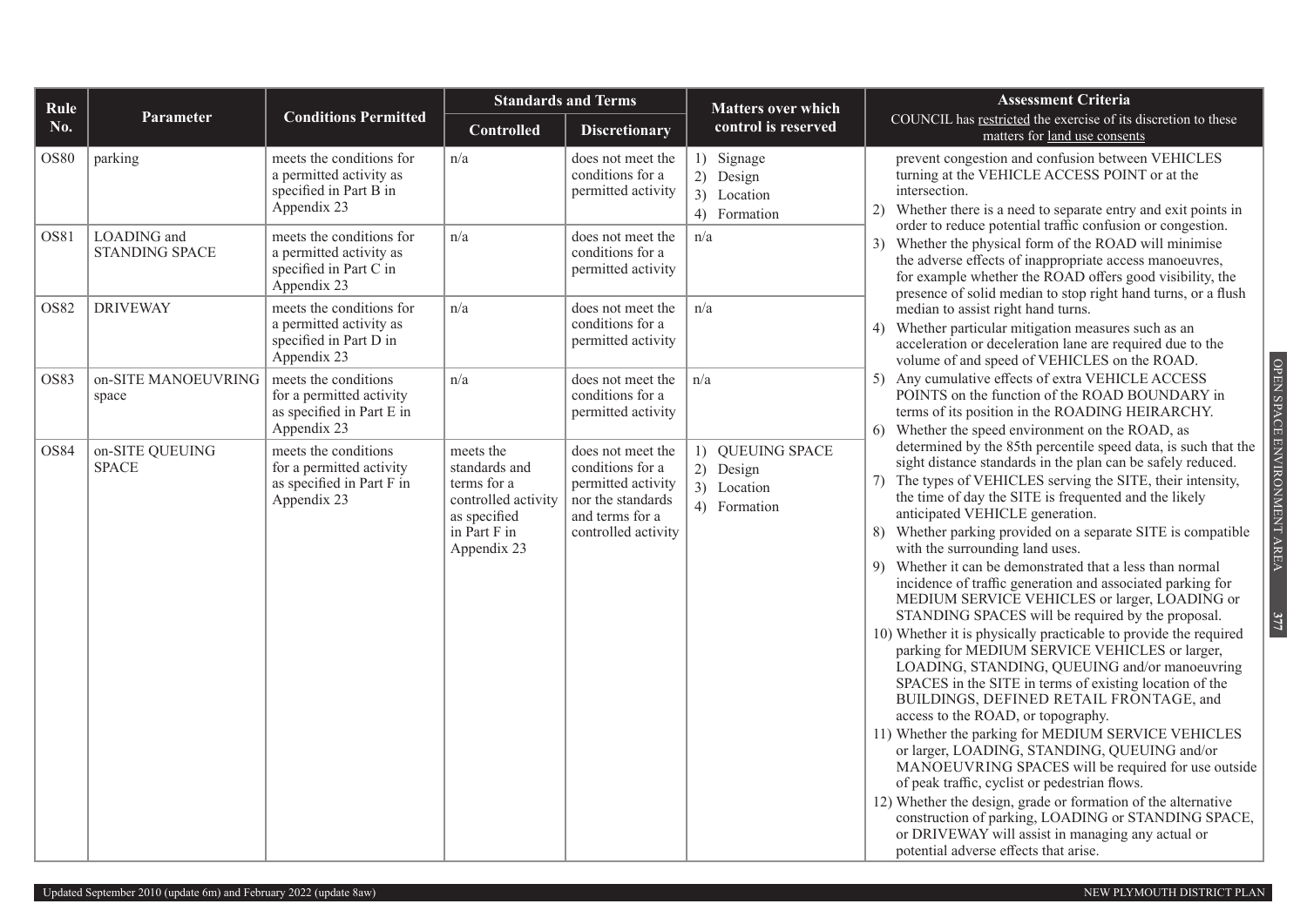| Rule |                                                                                                                                                                |                                                                                                                                                                      |                   | <b>Standards and Terms</b>             | <b>Matters over which</b> | <b>Assessment Criteria</b>                                                                                                                                                                                                                                                                                                                                                                                                                                                                                                                                                                                                                                                                                                                                                                                                                                                                                                                                                                                                                                                                                                                                                                                                                                                                                                                                                                                                                                                                                                                                                                                                                                                                                                                                                                                                                                                               |                             |
|------|----------------------------------------------------------------------------------------------------------------------------------------------------------------|----------------------------------------------------------------------------------------------------------------------------------------------------------------------|-------------------|----------------------------------------|---------------------------|------------------------------------------------------------------------------------------------------------------------------------------------------------------------------------------------------------------------------------------------------------------------------------------------------------------------------------------------------------------------------------------------------------------------------------------------------------------------------------------------------------------------------------------------------------------------------------------------------------------------------------------------------------------------------------------------------------------------------------------------------------------------------------------------------------------------------------------------------------------------------------------------------------------------------------------------------------------------------------------------------------------------------------------------------------------------------------------------------------------------------------------------------------------------------------------------------------------------------------------------------------------------------------------------------------------------------------------------------------------------------------------------------------------------------------------------------------------------------------------------------------------------------------------------------------------------------------------------------------------------------------------------------------------------------------------------------------------------------------------------------------------------------------------------------------------------------------------------------------------------------------------|-----------------------------|
| No.  | Parameter                                                                                                                                                      | <b>Conditions Permitted</b>                                                                                                                                          | <b>Controlled</b> | <b>Discretionary</b>                   | control is reserved       | COUNCIL has restricted the exercise of its discretion to these<br>matters for land use consents                                                                                                                                                                                                                                                                                                                                                                                                                                                                                                                                                                                                                                                                                                                                                                                                                                                                                                                                                                                                                                                                                                                                                                                                                                                                                                                                                                                                                                                                                                                                                                                                                                                                                                                                                                                          |                             |
| OS85 | requirement to provide                                                                                                                                         | 1) One TREE per eight                                                                                                                                                | n/a               | does not meet the                      | n/a                       | 13) The adverse effects of using parking, LOADING or<br>STANDING SPACES for manoeuvring and/or QUEUING<br>SPACE.<br>14) Whether a significant adverse visual or nuisance effect on the<br>character and amenity of the surrounding area will occur as<br>a result of not providing the required parking for MEDIUM<br>SERVICE VEHICLES or larger, design or formation of all<br>parking spaces, LOADING, STANDING, QUEUING and/or<br>manoeuvring SPACE or access in the required manner.<br>15) The adverse effects on the safety of people, both on and<br>off the SITE, due to not providing the required parking<br>for MEDIUM SERVICE VEHICLES or larger, design or<br>formation of all parking spaces, LOADING, STANDING,<br>QUEUING or MANOEUVRING SPACE, VEHICLE<br>ACCESS POINT or DRIVEWAY and/or inappropriate<br>design or construction of these.<br>16) The extent to which the safety and efficiency of the ROAD<br>TRANSPORTATION NETWORK would be adversely<br>affected by parking, loading, manoeuvring and/or queuing<br>vehicles due to inappropriate design or construction.<br>17) Whether the protection and reuse of a Category A heritage<br>BUILDING or item mitigates the adverse effects of reduced<br>number of parking for MEDIUM SERVICE VEHICLES<br>or larger, LOADING and/or STANDING SPACES<br>and the provision or reduction of QUEUING and/or<br>MANOEUVRING SPACES.<br>18) Where the use of a SITE is for RENEWABLE<br>ELECTRICITY GENERATION ACTIVITIES, the<br>alternative locations and methods that have been considered<br>to avoid, remedy or mitigate any adverse effects,<br>recognising:<br>the practical constraints associated with RENEWABLE<br>ELECTRICITY GENERATION ACTIVITIES; and<br>the environmental benefits of RENEWABLE<br>ELECTRICITY GENERATION ACTIVITIES.<br>1) Any adverse visual effects due to reduced or no planting of | OPEN SPACE ENVIRONMENT AREA |
|      | landscaping, where a SITE<br>contains eight or more<br>formed car parking spaces,<br>or an equivalent sized<br>parking area, visible from<br>an adjoining ROAD | spaces shall be planted<br>and maintained.<br>2) The TREE(S) shall<br>be located anywhere<br>within the parking area<br>or between the parking<br>area and the ROAD. |                   | conditions for a<br>permitted activity |                           | the parking area, on the character of the area.<br>2) Any adverse visual effects on the New Plymouth entrance<br>corridors.<br>3) The ability to mitigate any adverse visual effects from the<br>ROAD, resulting from reduced or no planting of the parking<br>area, through alternative means.                                                                                                                                                                                                                                                                                                                                                                                                                                                                                                                                                                                                                                                                                                                                                                                                                                                                                                                                                                                                                                                                                                                                                                                                                                                                                                                                                                                                                                                                                                                                                                                          |                             |

Updated July 2014 (update 8w) and February 2022 (update 8aw)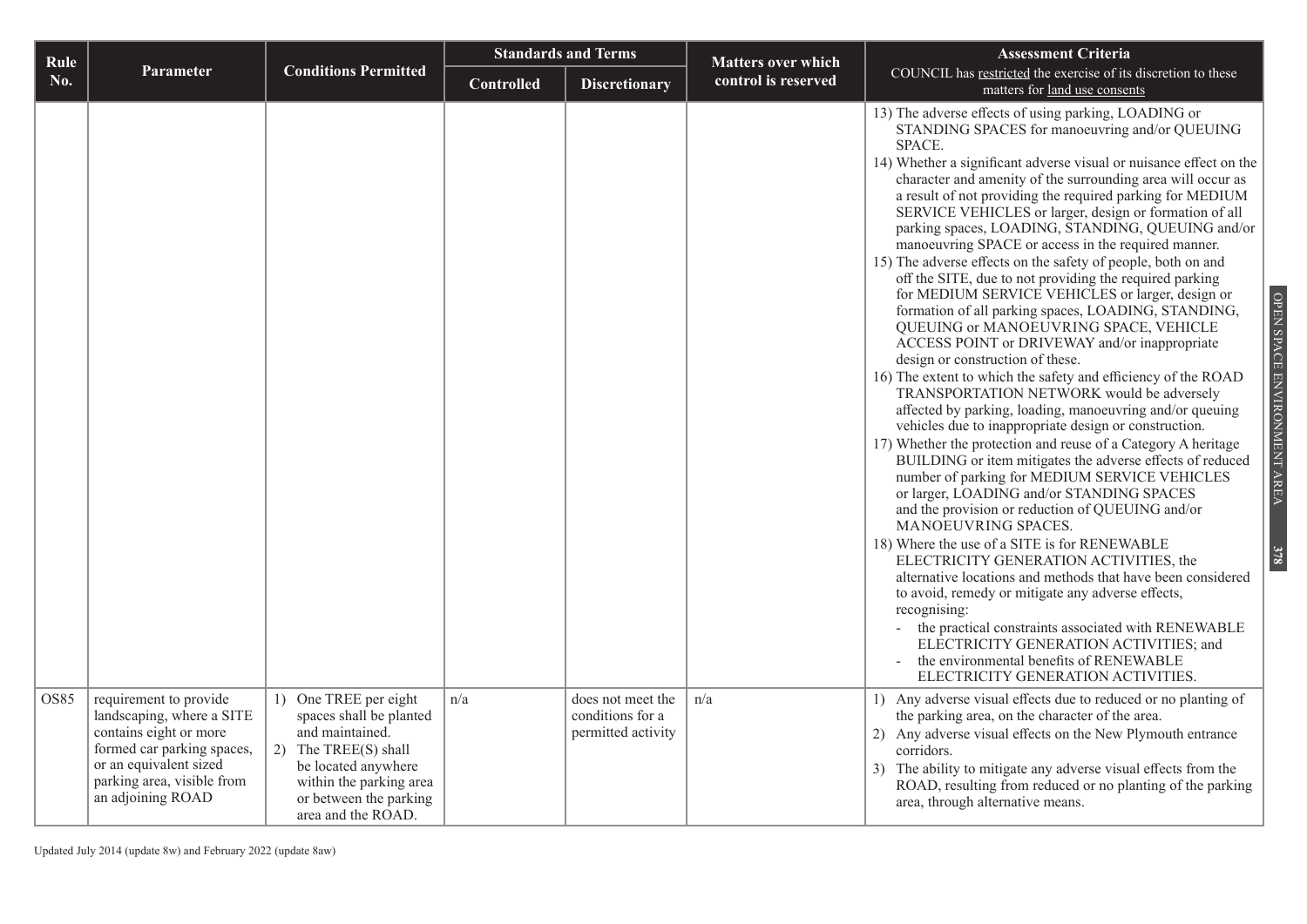| Rule |                                                                                                                                                                                                                      |                                                                                                                                                                                                                                                                                                                                                                                                                                                                                                                                                                  |                   | <b>Standards and Terms</b>                                  | <b>Matters over which</b> | <b>Assessment Criteria</b>                                                                                                                                                                                                                                                                                                                                                                                                                                                                                                                                                                                                                                                                                                                                                                                                                                                                                                                                                                                                                                                                                                                                                                 |
|------|----------------------------------------------------------------------------------------------------------------------------------------------------------------------------------------------------------------------|------------------------------------------------------------------------------------------------------------------------------------------------------------------------------------------------------------------------------------------------------------------------------------------------------------------------------------------------------------------------------------------------------------------------------------------------------------------------------------------------------------------------------------------------------------------|-------------------|-------------------------------------------------------------|---------------------------|--------------------------------------------------------------------------------------------------------------------------------------------------------------------------------------------------------------------------------------------------------------------------------------------------------------------------------------------------------------------------------------------------------------------------------------------------------------------------------------------------------------------------------------------------------------------------------------------------------------------------------------------------------------------------------------------------------------------------------------------------------------------------------------------------------------------------------------------------------------------------------------------------------------------------------------------------------------------------------------------------------------------------------------------------------------------------------------------------------------------------------------------------------------------------------------------|
| No.  | Parameter                                                                                                                                                                                                            | <b>Conditions Permitted</b>                                                                                                                                                                                                                                                                                                                                                                                                                                                                                                                                      | <b>Controlled</b> | <b>Discretionary</b>                                        | control is reserved       | COUNCIL has restricted the exercise of its discretion to these<br>matters for land use consents                                                                                                                                                                                                                                                                                                                                                                                                                                                                                                                                                                                                                                                                                                                                                                                                                                                                                                                                                                                                                                                                                            |
|      |                                                                                                                                                                                                                      | 3) The TREE(S) shall<br>be a minimum of<br>1.5m in HEIGHT at<br>installation.<br>Where VEHICLE<br>4)<br>parking or<br>manoeuvring is located<br>within the DRIPLINE<br>AREA of any of these<br>TREES barriers shall<br>be installed to ensure<br>that vehicles do not<br>damage these TREES.<br>Where existing TREES<br>5)<br>located within this<br>area are to be retained,<br>these may be used as<br>part of the required<br>landscaping provided<br>they meet the above<br>conditions.                                                                      |                   |                                                             |                           | 4) The ability of the topography, existing planting and the<br>layout of the SITE to mitigate any adverse visual effects<br>from the ROAD, resulting from reduced or no planting of<br>the parking area.<br>5) Where the use of a SITE is for RENEWABLE<br>ELECTRICITY GENERATION ACTIVITIES, the<br>alternative locations and methods that have been considered<br>to avoid, remedy or mitigate any adverse effects,<br>recognising:<br>the practical constraints associated with RENEWABLE<br>ELECTRICITY GENERATION ACTIVITIES; and<br>the environmental benefits of RENEWABLE<br>ELECTRICITY GENERATION ACTIVITIES.<br>OPEN SPACE ENVIRONMENT AREA                                                                                                                                                                                                                                                                                                                                                                                                                                                                                                                                     |
| OS86 | requirement to provide<br>landscaping, where<br>a SITE contains four<br>or more formed car<br>parking spaces or an<br>equivalent sized parking<br>area, visible from an<br>adjoining RESIDENTIAL<br>ENVIRONMENT AREA | shall be screened by either:<br>1) a solid fence or wall of<br>a minimum HEIGHT<br>of $1.8m$ , or<br>2) landscaping or<br>TREES of a minimum<br>HEIGHT of 1m at<br>installation which will<br>achieve a continuous<br>screen of a minimum of<br>1.8m in HEIGHT and<br>1.5m in width within<br>five years; or<br>3) a combination of both<br>located between the<br>parking area and those<br>boundaries which adjoin<br>the RESIDENTIAL<br>ENVIRONMENT AREA.<br>Where VEHICLE parking<br>or manoeuvring is located<br>within the DRIPLINE<br>AREA of any of this | n/a               | does not meet the<br>conditions for a<br>permitted activity | n/a                       | 1) Any adverse visual effects of non-compliance on the<br>outlook and privacy of adjoining SITES in RESIDENTIAL<br>ENVIRONMENT AREAS.<br>2) Any adverse visual effects on the New Plymouth entrance<br>corridors.<br>3) The distance of the parking area from the boundary with the<br>RESIDENTIAL ENVIRONMENT AREA.<br>4) The time period for which the parking area will be used.<br>379<br>5) The number and type of VEHICLES parked in the area.<br>6) The ability of the topography or existing vegetation<br>within the locality to mitigate any adverse visual effects,<br>resulting from non-compliance, on adjoining SITES in the<br>RESIDENTIAL ENVIRONMENT AREA.<br>The ability to mitigate any adverse visual effects of the car<br>7)<br>parking area on adjoining SITES in the RESIDENTIAL<br>ENVIRONMENT AREA through alternative methods.<br>Where the use of a SITE is for RENEWABLE<br>8)<br>ELECTRICITY GENERATION ACTIVITIES, the<br>alternative locations and methods that have been considered<br>to avoid, remedy or mitigate any adverse effects,<br>recognising:<br>the practical constraints associated with RENEWABLE<br>ELECTRICITY GENERATION ACTIVITIES; and |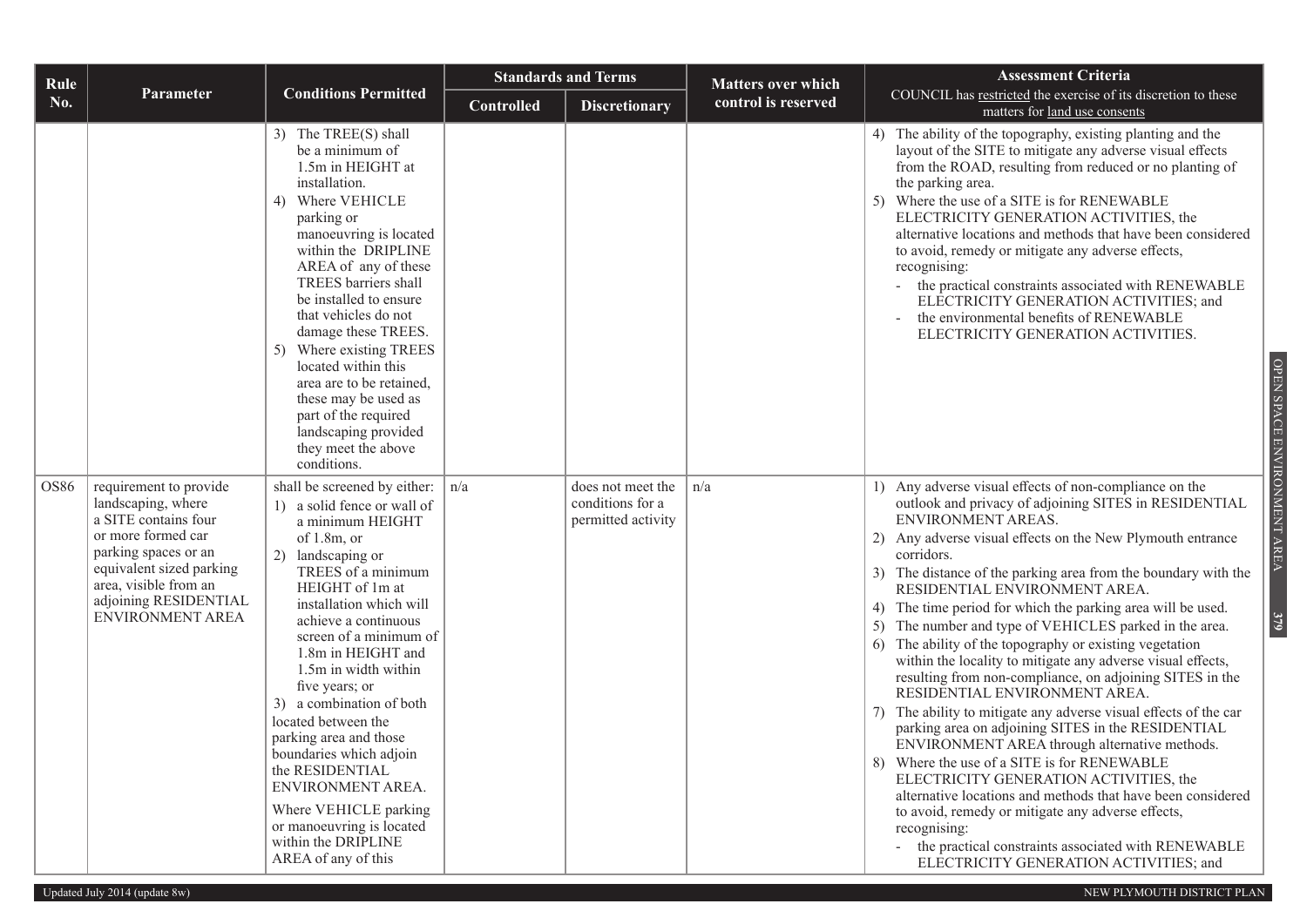| Rule        |                                                                                                               |                                                                                                                                |                                                                                                               | <b>Standards and Terms</b>                                   | <b>Matters over which</b>                                                                                                                                                                                                                                                                                                                                                                                                                                                                                                                                                                                                                                                                                                    | <b>Assessment Criteria</b>                                                                                                                                                                                                                                                                                                                                                                                                                                                                                                                                                                                                                                                                                                                                                                                                                                                                |
|-------------|---------------------------------------------------------------------------------------------------------------|--------------------------------------------------------------------------------------------------------------------------------|---------------------------------------------------------------------------------------------------------------|--------------------------------------------------------------|------------------------------------------------------------------------------------------------------------------------------------------------------------------------------------------------------------------------------------------------------------------------------------------------------------------------------------------------------------------------------------------------------------------------------------------------------------------------------------------------------------------------------------------------------------------------------------------------------------------------------------------------------------------------------------------------------------------------------|-------------------------------------------------------------------------------------------------------------------------------------------------------------------------------------------------------------------------------------------------------------------------------------------------------------------------------------------------------------------------------------------------------------------------------------------------------------------------------------------------------------------------------------------------------------------------------------------------------------------------------------------------------------------------------------------------------------------------------------------------------------------------------------------------------------------------------------------------------------------------------------------|
| No.         | Parameter                                                                                                     | <b>Conditions Permitted</b>                                                                                                    | <b>Controlled</b>                                                                                             | <b>Discretionary</b>                                         | control is reserved                                                                                                                                                                                                                                                                                                                                                                                                                                                                                                                                                                                                                                                                                                          | COUNCIL has restricted the exercise of its discretion to these<br>matters for land use consents                                                                                                                                                                                                                                                                                                                                                                                                                                                                                                                                                                                                                                                                                                                                                                                           |
|             |                                                                                                               | landscaping or TREES,<br>barriers shall be installed<br>to ensure that VEHICLES<br>do not damage this<br>landscaping or TREES. |                                                                                                               |                                                              |                                                                                                                                                                                                                                                                                                                                                                                                                                                                                                                                                                                                                                                                                                                              | the environmental benefits of RENEWABLE<br>ELECTRICITY GENERATION ACTIVITIES.                                                                                                                                                                                                                                                                                                                                                                                                                                                                                                                                                                                                                                                                                                                                                                                                             |
|             | Note: A recommended list of species for specific locations within the district is available from the COUNCIL. |                                                                                                                                |                                                                                                               |                                                              |                                                                                                                                                                                                                                                                                                                                                                                                                                                                                                                                                                                                                                                                                                                              |                                                                                                                                                                                                                                                                                                                                                                                                                                                                                                                                                                                                                                                                                                                                                                                                                                                                                           |
|             | <b>TEMPORARY EVENTS</b>                                                                                       |                                                                                                                                |                                                                                                               |                                                              |                                                                                                                                                                                                                                                                                                                                                                                                                                                                                                                                                                                                                                                                                                                              |                                                                                                                                                                                                                                                                                                                                                                                                                                                                                                                                                                                                                                                                                                                                                                                                                                                                                           |
|             | <b>Requirement to operate a TEMPORARY EVENT</b>                                                               |                                                                                                                                |                                                                                                               |                                                              |                                                                                                                                                                                                                                                                                                                                                                                                                                                                                                                                                                                                                                                                                                                              |                                                                                                                                                                                                                                                                                                                                                                                                                                                                                                                                                                                                                                                                                                                                                                                                                                                                                           |
| <b>OS87</b> | the operation of a<br><b>TEMPORARY EVENT</b>                                                                  | n/a                                                                                                                            | a TEMPORARY<br><b>EVENT</b> that<br>occurs no more<br>than six times on<br>any one SITE in a<br>calendar year | does not meet the<br>conditions for a<br>controlled activity | 1) On-site<br><b>CONSUMPTION OF</b><br>LIQUOR.<br>2) LIGHT OVERSPILL.<br>3) Noise management.<br>4) The management of<br>traffic.<br>The provision of<br>5)<br>information about the<br>activity to adjoining<br>and nearby neighbours.<br>6) Storage, preparation<br>and sale of food.<br>Toilet and other<br>7)<br>facilities necessary<br>for the health and<br>safety of patrons,<br>staff, contractors and<br>performers.<br>Potable water supply.<br>8)<br>9) First aid facilities.<br>10) Fire safety and<br>emergency egress.<br>11) Recycling and solid<br>waste disposal<br>facilities.<br>12) Duration of the event<br>and hours of operation.<br>13) Advertising signage.<br>14) Location and<br>construction of | Whether traffic management techniques have been<br>1)<br>considered and where necessary have been implemented for<br>the event (eg road closure, on-site maneuvering) and if the<br>techniques are considered appropriate to mitigate adverse<br>effects associated with increased traffic.<br>Whether the sale and consumption of liquor is being<br>2)<br>effectively managed.<br>3) LIGHT OVERSPILL is managed to reduce impacts on<br>surrounding properties.<br>Whether all potential adverse effects associated with the<br>4)<br>surrounding amenity have been appropriately mitigated.<br>The surrounding neighbours to the event have been informed<br>about the event and given appropriate information.<br>Noise has been appropriately assessed by a qualified and<br>6)<br>experienced person and potential adverse effects mitigated.<br>(e.g. noise monitoring condition). |

OPEN SPACE ENVIRONMENT AREA OPEN SPACE ENVIRONMENT AREA **380**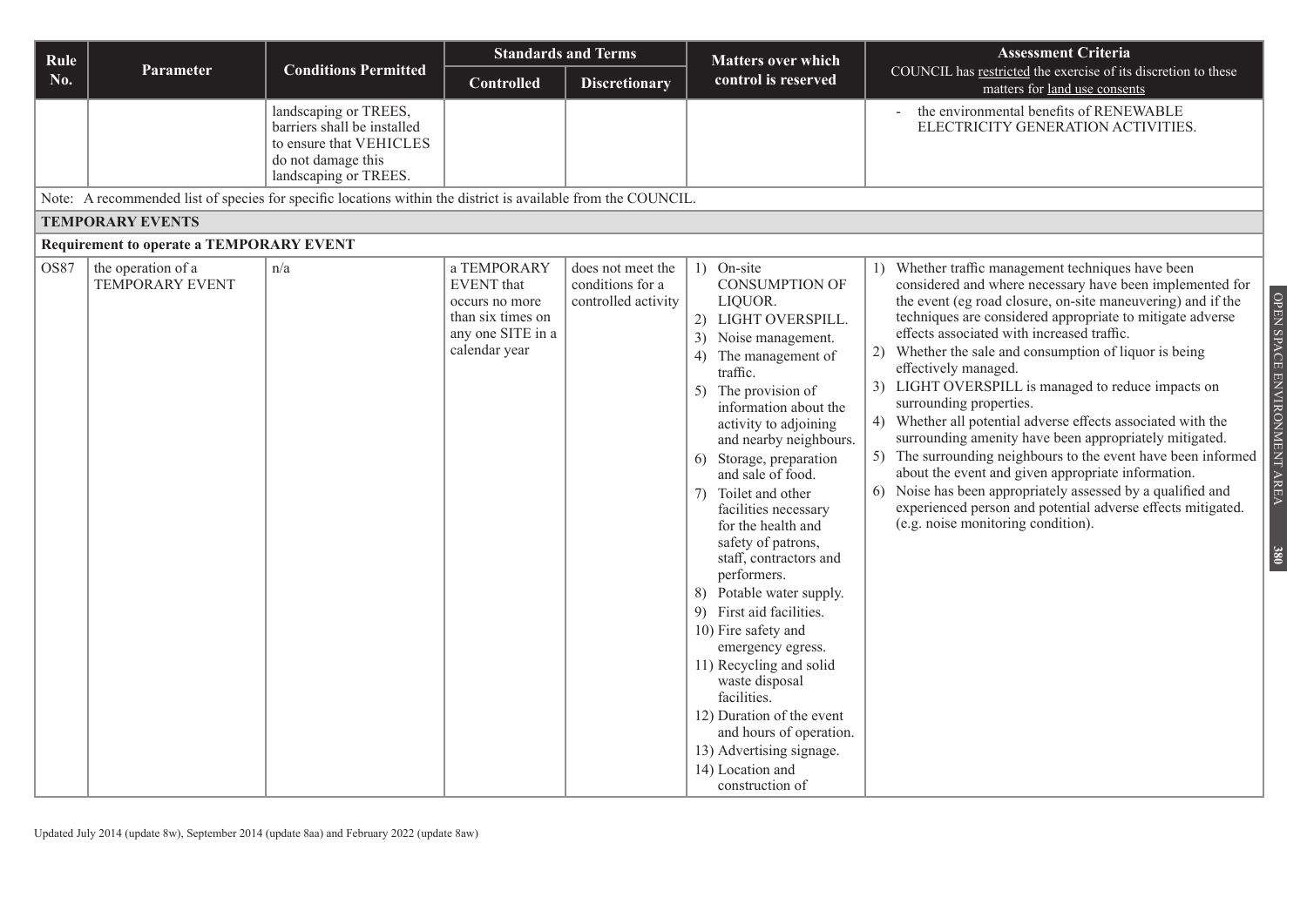| Rule |                                                                                                                                                                                            |                                                                                                   |                   | <b>Standards and Terms</b>                                  | <b>Matters over which</b>                                                                                                                      | <b>Assessment Criteria</b>                                                                                                                                                                                                                                                                                                                                                                                                                                                                                                                                                                                                                                               |
|------|--------------------------------------------------------------------------------------------------------------------------------------------------------------------------------------------|---------------------------------------------------------------------------------------------------|-------------------|-------------------------------------------------------------|------------------------------------------------------------------------------------------------------------------------------------------------|--------------------------------------------------------------------------------------------------------------------------------------------------------------------------------------------------------------------------------------------------------------------------------------------------------------------------------------------------------------------------------------------------------------------------------------------------------------------------------------------------------------------------------------------------------------------------------------------------------------------------------------------------------------------------|
| No.  | <b>Parameter</b>                                                                                                                                                                           | <b>Conditions Permitted</b>                                                                       | <b>Controlled</b> | <b>Discretionary</b>                                        | control is reserved                                                                                                                            | COUNCIL has restricted the exercise of its discretion to these<br>matters for land use consents                                                                                                                                                                                                                                                                                                                                                                                                                                                                                                                                                                          |
|      |                                                                                                                                                                                            |                                                                                                   |                   |                                                             | STRUCTURES and<br><b>BUILDINGS.</b>                                                                                                            |                                                                                                                                                                                                                                                                                                                                                                                                                                                                                                                                                                                                                                                                          |
|      |                                                                                                                                                                                            |                                                                                                   |                   |                                                             | Note: Full information on the notification of applications for resource consents is given in the implementation section of the plan (page 381) |                                                                                                                                                                                                                                                                                                                                                                                                                                                                                                                                                                                                                                                                          |
| OS88 | noise generated by a<br><b>TEMPORARY EVENT</b><br>measured in accordance<br>with NZS 6801:1991<br>Measurement of Sound<br>and NZS 6802:1991<br>Assessment of<br><b>Environmental Sound</b> | meets the conditions for<br>a permitted activity as<br>specified in Table 12.1A in<br>Appendix 12 | n/a               | does not meet the<br>conditions for a<br>permitted activity | n/a                                                                                                                                            | Consideration of the existing ambient noise levels.<br>The length of time that specified noise levels will be<br>exceeded (particularly at night).<br>The potential for cumulative noise effects which may result<br>in adverse effects on noise receivers.<br>The maximum level of noise likely to be generated, its<br>nature, character and frequency, and the disturbance this may<br>cause to people in the vicinity.<br>The extent to which the noise effects can be appropriately<br>mitigated.<br>The positive effects associated with the TEMPORARY<br>EVENT.<br>The potential adverse effects on the amenity, health and<br>safety of surrounding environment. |

**380a**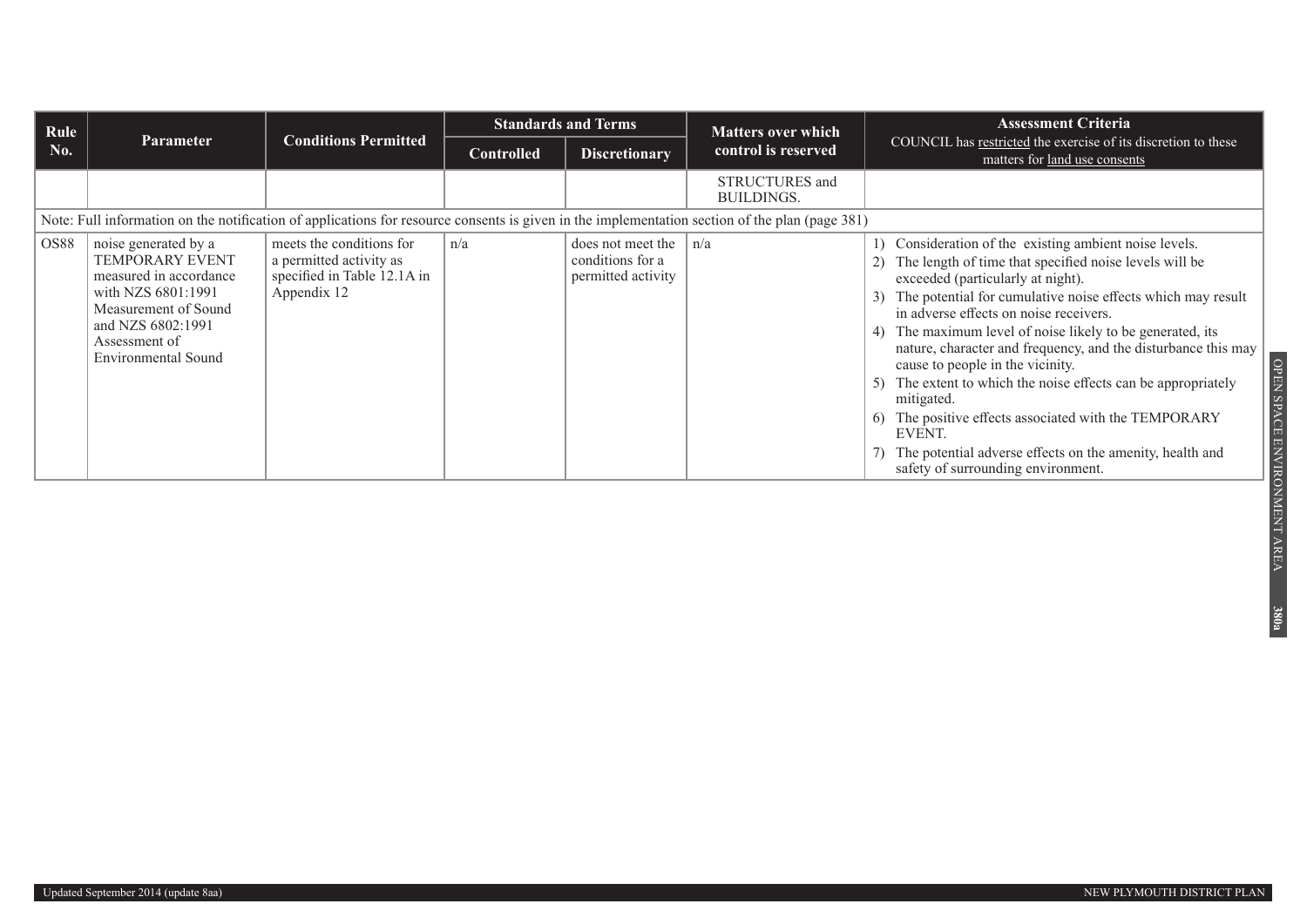|                            |           |           |     |     |                                   |     |           |           |           |     |           |           | <b>TOPICS</b>                         |           |                                  |                   |  |                              |           |                              |           |                            |
|----------------------------|-----------|-----------|-----|-----|-----------------------------------|-----|-----------|-----------|-----------|-----|-----------|-----------|---------------------------------------|-----------|----------------------------------|-------------------|--|------------------------------|-----------|------------------------------|-----------|----------------------------|
|                            |           |           |     |     | <b>Amenity, Health and Safety</b> |     |           |           |           |     |           |           | <b>HAZARDOUS</b><br><b>SUBSTANCES</b> | Heritage  | <b>Natural</b><br><b>Hazards</b> | TANGATA<br>WHENUA |  | <b>Traffic and Transport</b> |           | Works and<br><b>Services</b> |           |                            |
|                            |           |           |     |     |                                   |     |           |           |           |     |           |           | <b>Policy Number</b>                  |           |                                  |                   |  |                              |           |                              |           |                            |
| Rule                       | 1.1       | 1.2       | 2.1 | 2.3 | 2.4                               | 2.5 | 3.1       | 5.1       | 5.2       | 5.3 | 8.1       | 8.2       | $10.1$ $10.2$ $10.3$                  | 11.4      | 12.1 13.1 19.1 20.1              |                   |  | $20.2$ $20.3$ $20.4$         | 20.6      | $20.7$ 22.1 22.2             |           | Rule                       |
| OS1                        |           |           |     |     |                                   |     |           |           |           |     |           |           |                                       |           |                                  |                   |  |                              | $\bullet$ |                              |           | OS1                        |
| OS2                        |           |           |     |     |                                   |     |           |           |           |     |           |           |                                       |           |                                  |                   |  |                              | $\bullet$ |                              |           | OS <sub>2</sub>            |
| OS3                        |           |           |     |     |                                   |     |           |           |           |     |           |           |                                       |           |                                  |                   |  |                              | $\bullet$ |                              |           | OS3                        |
| <b>OS5</b>                 | $\bullet$ | $\bullet$ |     |     |                                   |     |           |           | $\bullet$ |     |           | $\bullet$ |                                       |           |                                  |                   |  |                              |           |                              |           | <b>OS5</b>                 |
| <b>OS6</b>                 | $\bullet$ | $\bullet$ |     |     |                                   |     |           |           | $\bullet$ |     |           | $\bullet$ |                                       |           |                                  |                   |  |                              |           |                              |           | <b>OS6</b>                 |
| OS7                        |           |           |     |     |                                   |     |           |           |           |     |           |           |                                       | $\bullet$ |                                  |                   |  |                              |           |                              |           | <b>OS7</b>                 |
| OS8                        |           | $\bullet$ |     |     |                                   |     |           |           |           |     |           | $\bullet$ |                                       |           |                                  |                   |  |                              |           |                              |           | OS8                        |
| OS9                        | $\bullet$ | $\bullet$ |     |     |                                   |     |           |           |           |     |           | $\bullet$ |                                       |           |                                  |                   |  |                              |           |                              |           | OS9                        |
| <b>OS10</b>                | $\bullet$ | $\bullet$ |     |     |                                   |     |           |           | $\bullet$ |     |           | $\bullet$ |                                       |           |                                  |                   |  |                              |           |                              |           | <b>OS10</b>                |
| <b>OS11</b>                | $\bullet$ |           |     |     |                                   |     |           |           |           |     | $\bullet$ | $\bullet$ |                                       |           |                                  | $\bullet$         |  |                              |           |                              |           | <b>OS11</b>                |
| <b>OS12</b>                | $\bullet$ |           |     |     |                                   |     |           |           |           |     | $\bullet$ | $\bullet$ |                                       |           |                                  |                   |  |                              |           |                              |           | <b>OS12</b>                |
| <b>OS13</b>                | $\bullet$ |           |     |     |                                   |     |           |           |           |     | $\bullet$ | $\bullet$ |                                       |           |                                  |                   |  |                              |           |                              |           | <b>OS13</b>                |
| <b>OS14</b>                | $\bullet$ |           |     |     |                                   |     |           |           |           |     | $\bullet$ | $\bullet$ |                                       |           |                                  |                   |  |                              |           |                              |           | <b>OS14</b>                |
| <b>OS15</b><br><b>OS16</b> | $\bullet$ |           |     |     |                                   |     |           |           |           |     |           | $\bullet$ |                                       |           |                                  |                   |  |                              |           |                              |           | <b>OS15</b><br><b>OS16</b> |
| <b>OS17</b>                | $\bullet$ |           |     |     |                                   |     | $\bullet$ |           |           |     |           | $\bullet$ |                                       |           |                                  |                   |  |                              |           |                              |           | <b>OS17</b>                |
| <b>OS18</b>                |           |           |     |     |                                   |     |           | $\bullet$ |           |     |           |           |                                       |           |                                  |                   |  |                              |           | $\bullet$                    | $\bullet$ | <b>OS18</b>                |
| <b>OS19</b>                | $\bullet$ |           |     |     |                                   |     |           |           |           |     |           | $\bullet$ |                                       |           |                                  |                   |  |                              |           |                              |           | <b>OS19</b>                |
| <b>OS20</b>                |           |           |     |     |                                   |     | $\bullet$ |           |           |     |           |           |                                       |           |                                  |                   |  |                              |           |                              |           | <b>OS20</b>                |
| <b>OS21</b>                |           |           |     |     |                                   |     | $\bullet$ |           |           |     |           |           |                                       |           |                                  |                   |  |                              |           |                              |           | <b>OS21</b>                |
| <b>OS22</b>                |           |           |     |     |                                   |     | $\bullet$ |           |           |     |           |           |                                       |           |                                  |                   |  |                              |           |                              |           | <b>OS22</b>                |

OPEN SPACE ENVIRONMENT AREA

**380b**

## **Cross reference matrix: OPEN SPACE ENVIRONMENT AREA rules to policies**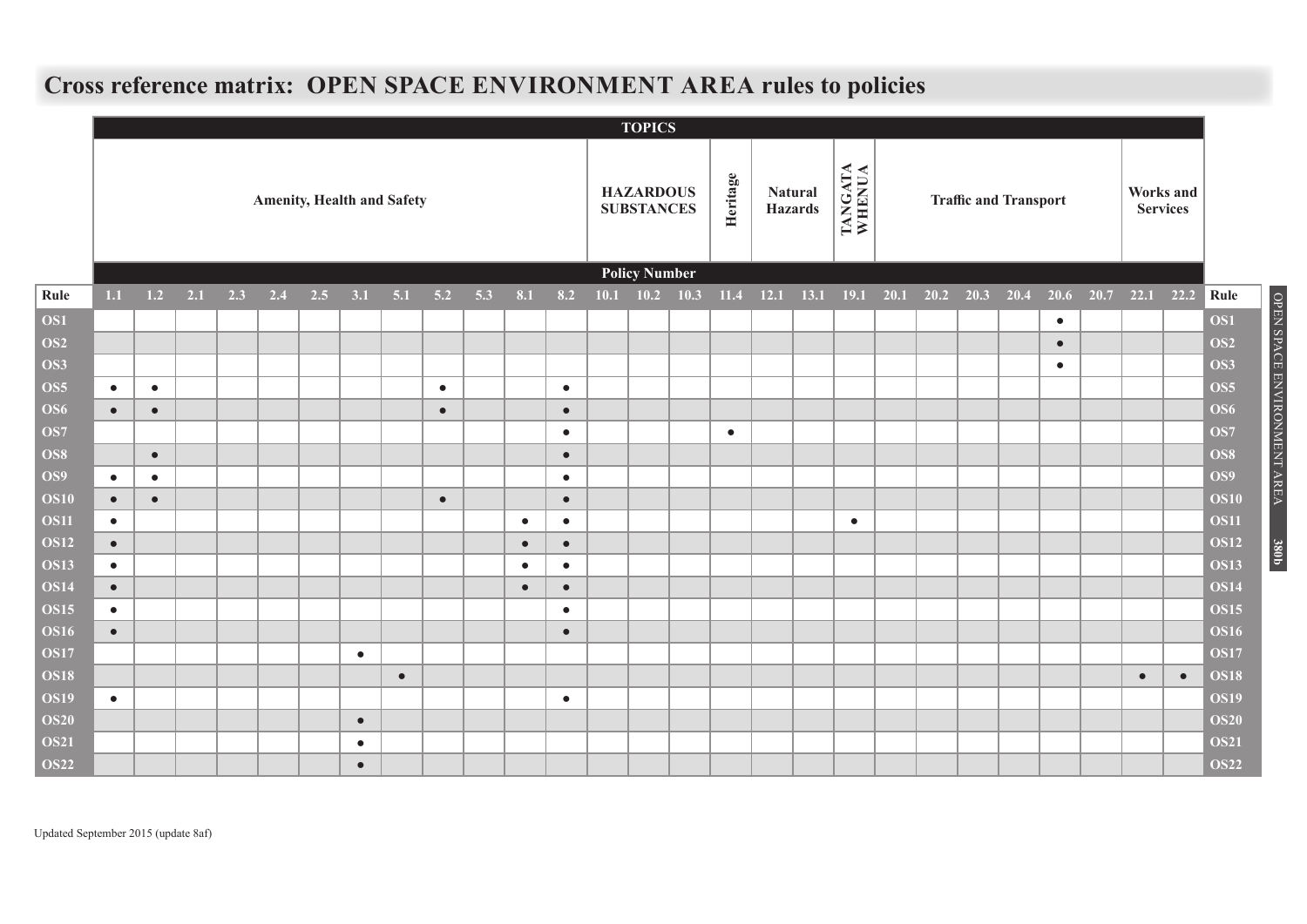|             |           |           |     |     |     |                                   |     |     |     |           |     |           |      | <b>TOPICS</b>                         |             |          |           |                           |                   |      |             |                              |           |      |      |      |                              |             |
|-------------|-----------|-----------|-----|-----|-----|-----------------------------------|-----|-----|-----|-----------|-----|-----------|------|---------------------------------------|-------------|----------|-----------|---------------------------|-------------------|------|-------------|------------------------------|-----------|------|------|------|------------------------------|-------------|
|             |           |           |     |     |     | <b>Amenity, Health and Safety</b> |     |     |     |           |     |           |      | <b>HAZARDOUS</b><br><b>SUBSTANCES</b> |             | Heritage |           | Natural<br><b>Hazards</b> | TANGATA<br>WHENUA |      |             | <b>Traffic and Transport</b> |           |      |      |      | Works and<br><b>Services</b> |             |
|             |           |           |     |     |     |                                   |     |     |     |           |     |           |      | <b>Policy Number</b>                  |             |          |           |                           |                   |      |             |                              |           |      |      |      |                              |             |
| Rule        | 1.1       | $1.2$     | 2.1 | 2.3 | 2.4 | 2.5                               | 3.1 | 5.1 | 5.2 | 5.3       | 8.1 | 8.2       | 10.1 |                                       | $10.2$ 10.3 | 11.4     | 12.1      | 13.1                      | 19.1              | 20.1 | $20.2$ 20.3 |                              | 20.4      | 20.6 | 20.7 | 22.1 | 22.2                         | Rule        |
| <b>OS23</b> | $\bullet$ | $\bullet$ |     |     |     |                                   |     |     |     | $\bullet$ |     | $\bullet$ |      |                                       |             |          |           |                           |                   |      |             |                              |           |      |      |      |                              | <b>OS23</b> |
| <b>OS24</b> |           |           |     |     |     |                                   |     |     |     |           |     |           |      |                                       |             |          |           |                           |                   |      |             |                              | $\bullet$ |      |      |      |                              | <b>OS24</b> |
| <b>OS25</b> |           |           |     |     |     |                                   |     |     |     |           |     |           |      |                                       |             |          |           |                           |                   |      |             |                              | $\bullet$ |      |      |      |                              | <b>OS25</b> |
| <b>OS26</b> |           |           |     |     |     |                                   |     |     |     |           |     |           |      |                                       |             |          |           |                           |                   |      |             |                              | $\bullet$ |      |      |      |                              | <b>OS26</b> |
| <b>OS27</b> |           |           |     |     |     |                                   |     |     |     |           |     |           |      |                                       |             |          |           |                           |                   |      |             |                              | $\bullet$ |      |      |      |                              | <b>OS27</b> |
| <b>OS28</b> |           |           |     |     |     |                                   |     |     |     |           |     |           |      |                                       |             |          |           |                           |                   |      |             |                              | $\bullet$ |      |      |      |                              | <b>OS28</b> |
| <b>OS29</b> |           |           |     |     |     |                                   |     |     |     |           |     |           |      |                                       |             |          |           |                           |                   |      |             |                              | $\bullet$ |      |      |      |                              | <b>OS29</b> |
| <b>OS30</b> |           |           |     |     |     |                                   |     |     |     |           |     |           |      |                                       |             |          |           |                           |                   |      |             |                              | $\bullet$ |      |      |      |                              | <b>OS30</b> |
| <b>OS31</b> | $\bullet$ |           |     |     |     |                                   |     |     |     |           |     | $\bullet$ |      |                                       |             |          |           |                           |                   |      |             |                              |           |      |      |      |                              | <b>OS31</b> |
| <b>OS32</b> | $\bullet$ |           |     |     |     |                                   |     |     |     |           |     | $\bullet$ |      |                                       |             |          |           |                           |                   |      |             |                              | $\bullet$ |      |      |      |                              | <b>OS32</b> |
| <b>OS33</b> | $\bullet$ |           |     |     |     |                                   |     |     |     |           |     | $\bullet$ |      |                                       |             |          |           |                           |                   |      |             |                              | $\bullet$ |      |      |      |                              | <b>OS33</b> |
| <b>OS34</b> | $\bullet$ |           |     |     |     |                                   |     |     |     |           |     | $\bullet$ |      |                                       |             |          |           |                           |                   |      |             |                              | $\bullet$ |      |      |      |                              | <b>OS34</b> |
| <b>OS35</b> | $\bullet$ |           |     |     |     |                                   |     |     |     |           |     | $\bullet$ |      |                                       |             |          |           |                           |                   |      |             |                              | $\bullet$ |      |      |      |                              | <b>OS35</b> |
| <b>OS36</b> | $\bullet$ |           |     |     |     |                                   |     |     |     |           |     | $\bullet$ |      |                                       |             |          |           |                           |                   |      |             |                              | $\bullet$ |      |      |      |                              | <b>OS36</b> |
| <b>OS37</b> | $\bullet$ |           |     |     |     |                                   |     |     |     |           |     | $\bullet$ |      |                                       |             |          |           |                           |                   |      |             |                              | $\bullet$ |      |      |      |                              | <b>OS37</b> |
| <b>OS38</b> | $\bullet$ |           |     |     |     |                                   |     |     |     |           |     | $\bullet$ |      |                                       |             |          |           |                           |                   |      |             |                              | $\bullet$ |      |      |      |                              | <b>OS38</b> |
| <b>OS39</b> |           |           |     |     |     |                                   |     |     |     |           |     |           |      |                                       |             |          |           |                           |                   |      |             |                              | $\bullet$ |      |      |      |                              | <b>OS39</b> |
| <b>OS40</b> | $\bullet$ |           |     |     |     |                                   |     |     |     |           |     | $\bullet$ |      |                                       |             |          |           |                           |                   |      |             |                              | $\bullet$ |      |      |      |                              | <b>OS40</b> |
| <b>OS41</b> | $\bullet$ |           |     |     |     |                                   |     |     |     |           |     | $\bullet$ |      |                                       |             |          |           |                           |                   |      |             |                              | $\bullet$ |      |      |      |                              | <b>OS41</b> |
| <b>OS42</b> |           |           |     |     |     |                                   |     |     |     |           |     |           |      |                                       |             |          |           |                           |                   |      |             |                              | $\bullet$ |      |      |      |                              | <b>OS42</b> |
| <b>OS43</b> |           |           |     |     |     |                                   |     |     |     |           |     |           |      |                                       |             |          |           |                           |                   |      |             |                              | $\bullet$ |      |      |      |                              | <b>OS43</b> |
| <b>OS44</b> |           |           |     |     |     |                                   |     |     |     |           |     |           |      |                                       |             |          |           |                           |                   |      |             |                              | $\bullet$ |      |      |      |                              | <b>OS44</b> |
| <b>OS45</b> |           |           |     |     |     |                                   |     |     |     |           |     |           |      |                                       |             |          |           |                           |                   |      |             |                              | $\bullet$ |      |      |      |                              | <b>OS45</b> |
| <b>OS46</b> |           |           |     |     |     |                                   |     |     |     |           |     |           |      |                                       |             |          | $\bullet$ | $\bullet$                 |                   |      |             |                              |           |      |      |      |                              | <b>OS46</b> |

Updated September 2009 (update 4q)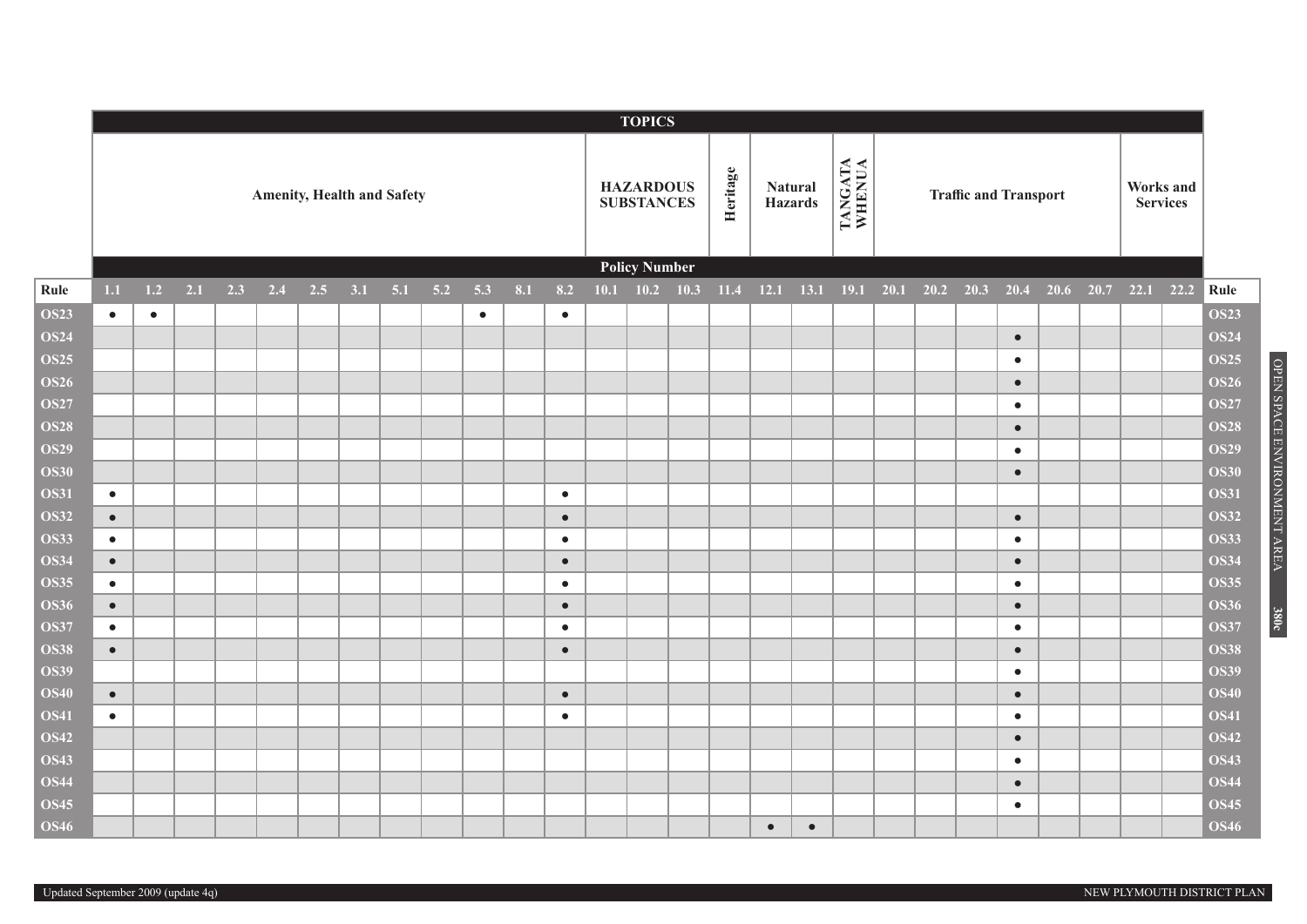|             |           |           |     |           |                                   |           |     |     |     |           |           |           |           | <b>TOPICS</b>                         |      |          |           |                                  |                   |      |      |      |                              |      |           |           |                              |             |
|-------------|-----------|-----------|-----|-----------|-----------------------------------|-----------|-----|-----|-----|-----------|-----------|-----------|-----------|---------------------------------------|------|----------|-----------|----------------------------------|-------------------|------|------|------|------------------------------|------|-----------|-----------|------------------------------|-------------|
|             |           |           |     |           | <b>Amenity, Health and Safety</b> |           |     |     |     |           |           |           |           | <b>HAZARDOUS</b><br><b>SUBSTANCES</b> |      | Heritage |           | <b>Natural</b><br><b>Hazards</b> | TANGATA<br>WHENUA |      |      |      | <b>Traffic and Transport</b> |      |           |           | Works and<br><b>Services</b> |             |
|             |           |           |     |           |                                   |           |     |     |     |           |           |           |           | <b>Policy Number</b>                  |      |          |           |                                  |                   |      |      |      |                              |      |           |           |                              |             |
| Rule        | 1.1       | 1.2       | 2.1 | 2.3       | 2.4                               | $2.5$     | 3.1 | 5.1 | 5.2 | 5.3       | 8.1       | 8.2       | 10.1      | 10.2                                  | 10.3 | 11.4     | 12.1      | 13.1                             | 19.1              | 20.1 | 20.2 | 20.3 | 20.4                         | 20.6 | 20.7      | 22.1      | 22.2                         | Rule        |
| <b>OS47</b> |           |           |     |           |                                   |           |     |     |     |           |           |           |           |                                       |      |          | $\bullet$ | $\bullet$                        |                   |      |      |      |                              |      |           |           |                              | <b>OS47</b> |
| <b>OS48</b> |           |           |     |           |                                   |           |     |     |     |           |           |           |           |                                       |      |          | $\bullet$ | $\bullet$                        |                   |      |      |      |                              |      |           |           |                              | <b>OS48</b> |
| <b>OS52</b> | $\bullet$ |           |     |           |                                   |           |     |     |     |           |           | $\bullet$ |           |                                       |      |          |           |                                  |                   |      |      |      |                              |      |           |           |                              | <b>OS52</b> |
| <b>OS53</b> | $\bullet$ |           |     |           |                                   |           |     |     |     |           |           | $\bullet$ |           |                                       |      |          |           |                                  |                   |      |      |      |                              |      |           |           |                              | <b>OS53</b> |
| <b>OS54</b> | $\bullet$ |           |     |           |                                   |           |     |     |     |           |           | $\bullet$ |           |                                       |      |          | $\bullet$ | $\bullet$                        |                   |      |      |      |                              |      |           |           |                              | <b>OS54</b> |
| <b>OS55</b> |           | $\bullet$ |     |           |                                   |           |     |     |     |           |           |           | $\bullet$ | $\bullet$                             |      |          |           |                                  |                   |      |      |      |                              |      |           |           |                              | <b>OS55</b> |
| <b>OS56</b> | $\bullet$ |           |     |           |                                   |           |     |     |     |           |           |           | $\bullet$ | $\bullet$                             |      |          |           |                                  |                   |      |      |      |                              |      |           |           |                              | <b>OS56</b> |
| <b>OS58</b> |           | $\bullet$ |     |           |                                   |           |     |     |     | $\bullet$ |           |           |           |                                       |      |          |           |                                  |                   |      |      |      |                              |      |           |           |                              | <b>OS58</b> |
| <b>OS59</b> |           | $\bullet$ |     | $\bullet$ |                                   | $\bullet$ |     |     |     |           |           |           |           |                                       |      |          |           |                                  |                   |      |      |      |                              |      |           |           |                              | <b>OS59</b> |
| <b>OS60</b> | $\bullet$ |           |     | $\bullet$ |                                   | $\bullet$ |     |     |     |           |           |           |           |                                       |      |          |           |                                  |                   |      |      |      |                              |      |           |           |                              | <b>OS60</b> |
| <b>OS63</b> |           |           |     |           |                                   |           |     |     |     |           |           |           |           |                                       |      |          |           |                                  |                   |      |      |      |                              |      | $\bullet$ |           |                              | <b>OS63</b> |
| <b>OS64</b> | $\bullet$ |           |     |           |                                   |           |     |     |     |           | $\bullet$ |           |           |                                       |      |          |           |                                  |                   |      |      |      |                              |      |           |           |                              | <b>OS64</b> |
| <b>OS65</b> | $\bullet$ |           |     |           |                                   |           |     |     |     |           |           |           |           |                                       |      |          |           |                                  |                   |      |      |      |                              |      |           |           |                              | <b>OS65</b> |
| <b>OS66</b> |           |           |     |           |                                   |           |     |     |     |           |           |           |           |                                       |      |          |           |                                  |                   |      |      |      |                              |      | $\bullet$ |           |                              | <b>OS66</b> |
| <b>OS67</b> |           |           |     |           |                                   |           |     |     |     |           |           |           |           |                                       |      |          |           |                                  |                   |      |      |      |                              |      | $\bullet$ |           |                              | <b>OS67</b> |
| <b>OS68</b> |           |           |     |           |                                   |           |     |     |     |           |           |           |           |                                       |      |          |           |                                  |                   |      |      |      |                              |      |           | $\bullet$ |                              | <b>OS68</b> |
| <b>OS69</b> |           |           |     |           |                                   |           |     |     |     |           |           |           |           |                                       |      |          |           |                                  |                   |      |      |      |                              |      |           | $\bullet$ |                              | <b>OS69</b> |
| <b>OS70</b> | $\bullet$ |           |     |           |                                   |           |     |     |     |           |           |           |           |                                       |      |          |           |                                  |                   |      |      |      |                              |      |           |           |                              | <b>OS70</b> |

OPEN SPACE ENVIRONMENT AREA

**380d**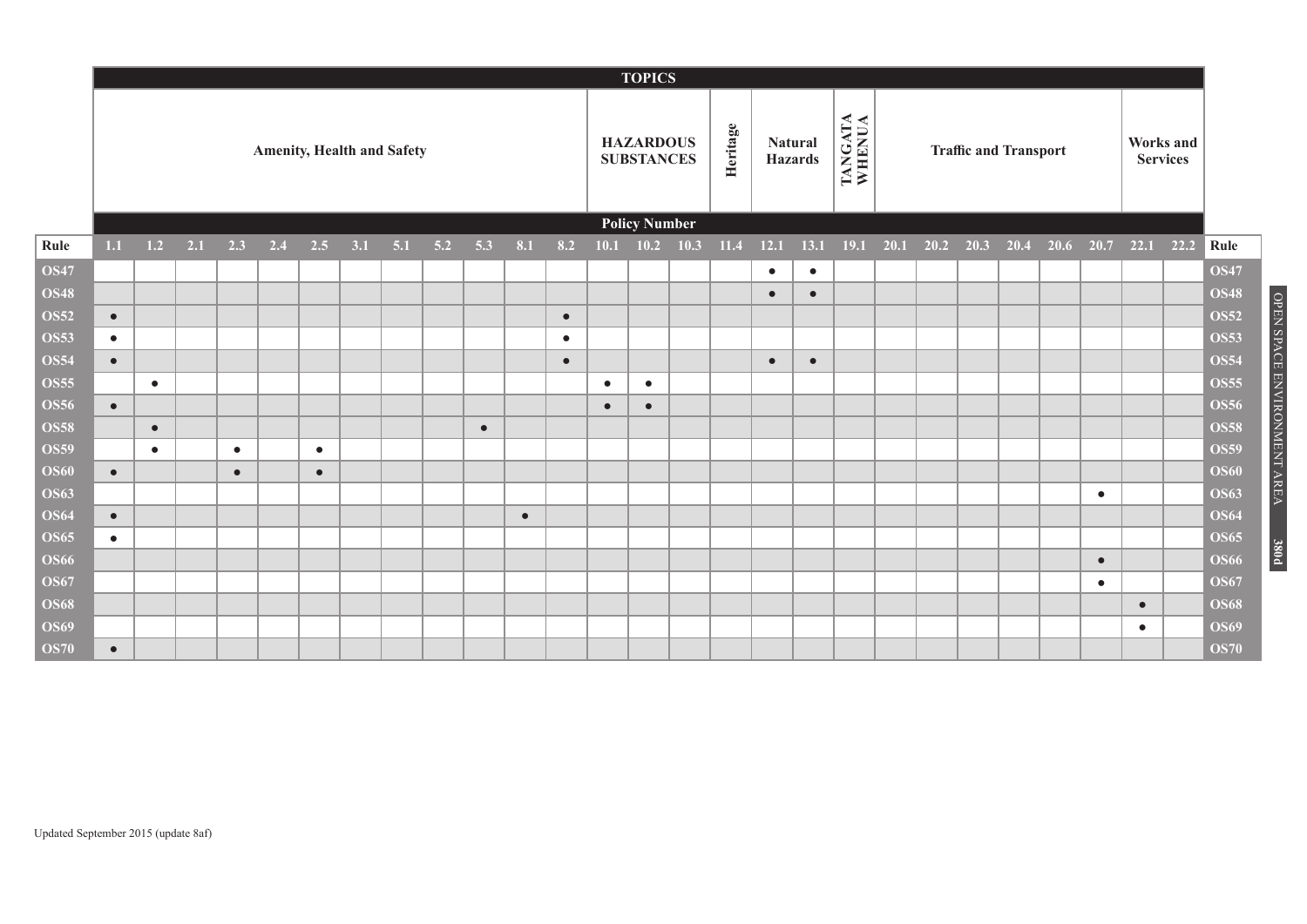|             | <b>TOPICS</b>                     |           |           |           |           |           |       |           |           |           |           |           |                                       |                      |             |          |                                  |      |                   |                              |           |           |           |      |                              |           |           |             |
|-------------|-----------------------------------|-----------|-----------|-----------|-----------|-----------|-------|-----------|-----------|-----------|-----------|-----------|---------------------------------------|----------------------|-------------|----------|----------------------------------|------|-------------------|------------------------------|-----------|-----------|-----------|------|------------------------------|-----------|-----------|-------------|
|             | <b>Amenity, Health and Safety</b> |           |           |           |           |           |       |           |           |           |           |           | <b>HAZARDOUS</b><br><b>SUBSTANCES</b> |                      |             | Heritage | <b>Natural</b><br><b>Hazards</b> |      | TANGATA<br>WHENUA | <b>Traffic and Transport</b> |           |           |           |      | Works and<br><b>Services</b> |           |           |             |
|             |                                   |           |           |           |           |           |       |           |           |           |           |           |                                       | <b>Policy Number</b> |             |          |                                  |      |                   |                              |           |           |           |      |                              |           |           |             |
| Rule        | 1.1                               | 1.2       | 2.1       | 2.3       | 4.3       | 5.1       | $5.2$ | 5.3       | 6.3       | 6.4       | 7.1       | 8.1       | 8.2                                   |                      | $10.1$ 10.2 | 10.3     | 11.4                             | 12.1 | 13.1              | <b>19.1</b>                  | 20.1      | 20.2      | 20.3      | 20.4 | 20.7                         | 22.1      | 22.2      | Rule        |
| <b>OS71</b> |                                   |           |           |           |           | $\bullet$ |       |           |           |           |           |           |                                       |                      |             |          |                                  |      |                   |                              |           |           |           |      |                              | $\bullet$ | $\bullet$ | <b>OS71</b> |
| <b>OS72</b> | $\bullet$                         | $\bullet$ | $\bullet$ |           |           |           |       |           |           |           |           |           |                                       |                      |             |          |                                  |      |                   |                              |           |           |           |      |                              |           |           | <b>OS72</b> |
| <b>OS73</b> | $\bullet$                         | $\bullet$ | $\bullet$ |           |           |           |       |           |           |           |           |           |                                       |                      |             |          |                                  |      |                   |                              |           |           |           |      |                              |           |           | <b>OS73</b> |
| <b>OS74</b> | $\bullet$                         | $\bullet$ | $\bullet$ |           |           |           |       |           |           |           |           |           |                                       |                      |             |          |                                  |      |                   |                              |           |           |           |      |                              |           |           | <b>OS74</b> |
| <b>OS75</b> | $\bullet$                         |           |           | $\bullet$ |           |           |       |           |           |           |           |           |                                       |                      |             |          |                                  |      |                   |                              |           |           |           |      |                              |           |           | <b>OS75</b> |
| <b>OS76</b> | $\bullet$                         |           |           | $\bullet$ |           |           |       |           |           |           |           |           |                                       |                      |             |          |                                  |      |                   |                              |           |           |           |      |                              |           |           | <b>OS76</b> |
| <b>OS77</b> | $\bullet$                         |           |           | $\bullet$ |           |           |       |           |           |           |           |           |                                       |                      |             |          |                                  |      |                   |                              |           |           |           |      |                              |           |           | <b>OS77</b> |
| <b>OS78</b> | $\bullet$                         | $\bullet$ |           | $\bullet$ |           |           |       |           |           |           |           |           |                                       |                      |             |          |                                  |      |                   |                              |           |           |           |      |                              |           |           | <b>OS78</b> |
| <b>OS79</b> |                                   |           |           |           |           |           |       |           |           |           |           |           |                                       |                      |             |          |                                  |      |                   |                              | $\bullet$ |           |           |      | $\bullet$                    |           |           | <b>OS79</b> |
| <b>OS80</b> | $\bullet$                         |           |           |           |           |           |       |           |           |           |           |           | $\bullet$                             |                      |             |          |                                  |      |                   |                              |           | $\bullet$ | $\bullet$ |      |                              |           |           | <b>OS80</b> |
| <b>OS81</b> | $\bullet$                         |           |           |           |           |           |       |           |           |           |           |           | $\bullet$                             |                      |             |          |                                  |      |                   |                              |           | $\bullet$ |           |      |                              |           |           | <b>OS81</b> |
| <b>OS82</b> |                                   |           |           |           |           |           |       |           |           |           |           |           |                                       |                      |             |          |                                  |      |                   |                              |           | $\bullet$ |           |      |                              |           |           | <b>OS82</b> |
| <b>OS83</b> |                                   |           |           |           |           |           |       |           |           |           |           |           |                                       |                      |             |          |                                  |      |                   |                              |           | $\bullet$ |           |      |                              |           |           | <b>OS83</b> |
| <b>OS84</b> |                                   |           |           |           |           |           |       |           |           |           |           |           |                                       |                      |             |          |                                  |      |                   |                              |           | $\bullet$ |           |      |                              |           |           | <b>OS84</b> |
| <b>OS85</b> | $\bullet$                         |           |           |           |           |           |       | $\bullet$ |           |           |           |           | $\bullet$                             |                      |             |          |                                  |      |                   |                              |           |           |           |      |                              |           |           | <b>OS85</b> |
| <b>OS86</b> |                                   | $\bullet$ |           |           |           |           |       | $\bullet$ |           |           |           |           |                                       |                      |             |          |                                  |      |                   |                              |           |           |           |      |                              |           |           | <b>OS86</b> |
| <b>OS87</b> |                                   |           |           | $\bullet$ | $\bullet$ |           |       |           | $\bullet$ | $\bullet$ | $\bullet$ | $\bullet$ | $\bullet$                             |                      |             |          |                                  |      |                   |                              |           |           |           |      |                              |           |           | <b>OS87</b> |
| <b>OS88</b> |                                   |           |           | $\bullet$ |           |           |       |           |           |           |           |           |                                       |                      |             |          |                                  |      |                   |                              |           |           |           |      |                              |           |           | <b>OS88</b> |